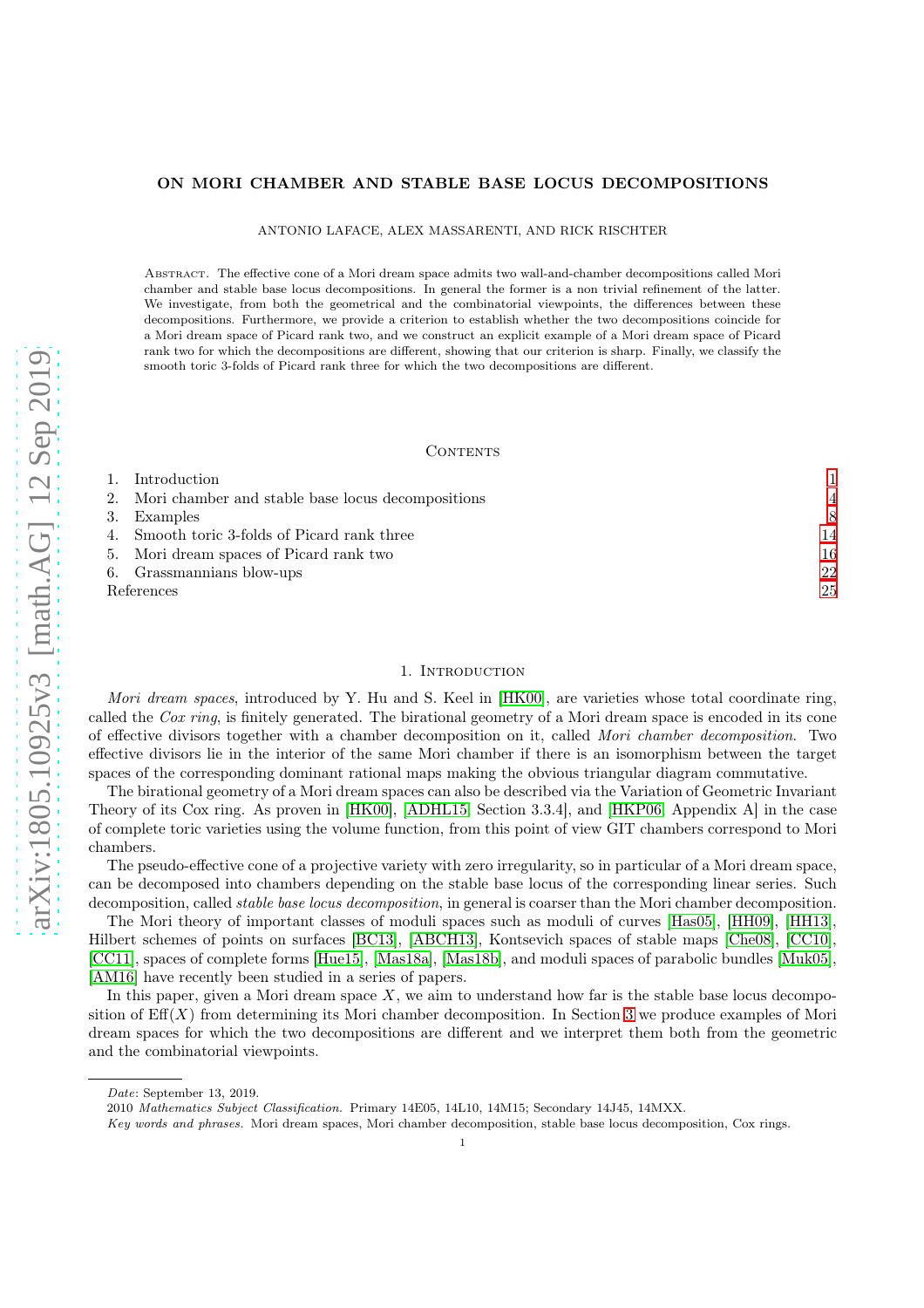While producing examples of either non compact varieties or of varieties with Picard rank greater than or equal to three turns out to be fairly feasible, it is quite tricky to exhibit a normal Q-factorial projective Mori dream space of Picard rank two for which the Mori chamber decomposition is a non trivial refinement of the stable base locus decomposition. In Example [3.6](#page-11-0) we construct such a Mori dream space, and at the best of our knowledge this is the fist example of a projective variety displaying this particular behavior appearing in the literature.

<span id="page-1-0"></span>**Theorem 1.1.** Let Z be the toric variety with Cox ring  $K[T_1, \ldots, T_{11}]$  whose grading matrix and irrelevant ideal are the following

$$
Q = \begin{bmatrix} 1 & 1 & 2 & 2 & 2 & 2 & 1 & 0 & 0 & 0 & 0 \\ 0 & 0 & 1 & 1 & 1 & 1 & 2 & 1 & 1 & 1 & 1 & 1 \end{bmatrix} \qquad \mathcal{J}_{irr}(Z) = \langle T_1, T_2 \rangle \cap \langle T_3, \ldots, T_{11} \rangle
$$

and let F, G be two general polynomials of degree  $(2, 2)$  in the  $T_i$ . Then the ring

$$
\frac{K[T_1,\ldots,T_{11}]}{(F,G)}
$$

is the Cox ring of a projective normal  $\mathbb{Q}$ -factorial Mori dream space  $X \subset Z$  of Picard rank two. Furthermore, the Mori chamber decomposition of  $Eff(X)$  consists of three chambers while its stable base locus decomposition consists of two chambers.

By Proposition [2.13](#page-6-0) if  $X$  is a toric 3-fold such that the two decompositions differ inside the movable cone then there are at least five Mori chambers in the movable cone, and Examples [3.8,](#page-12-0) [3.9](#page-12-1) show that Proposition [2.13](#page-6-0) is sharp meaning that one can have that the two decompositions differ inside the movable cone with five chambers and with three chambers in dimension higher than three. In Section [4](#page-13-0) we restrict to the smooth case, and we classify smooth toric 3-folds of Picard rank three such that their Mori chamber and stable base locus decomposition do not coincide.

<span id="page-1-1"></span>**Theorem 1.2.** Let X be a smooth toric 3-fold of Picard rank three such that its Mori chamber and stable base locus decomposition do not coincide. Then the Mori chamber decomposition of X is one of the seven types listed in the following table.

| <i>grading matrix</i>                                                                                                                                                                                                                                                               | <i>Effective cone</i> | grading matrix                                                                                                                                                                                                                                                              | <i>Effective cone</i> |
|-------------------------------------------------------------------------------------------------------------------------------------------------------------------------------------------------------------------------------------------------------------------------------------|-----------------------|-----------------------------------------------------------------------------------------------------------------------------------------------------------------------------------------------------------------------------------------------------------------------------|-----------------------|
| $G_1 := \begin{bmatrix} 1 & 0 & 0 & 1 & 0 & 0 \\ \alpha & 1 & 0 & 0 & 1 & 0 \\ \beta & 0 & 1 & 0 & 0 & 1 \end{bmatrix}$<br>$\alpha, \beta > 0$                                                                                                                                      |                       | $G_2 := \begin{bmatrix} 1 & 0 & 0 & 1 & 0 & 0 \\ \alpha & 1 & 0 & 0 & 1 & 0 \\ \beta & \gamma & 1 & 0 & 0 & 1 \\ \alpha, \beta, \gamma < 0 & & & \end{bmatrix}$<br>$\alpha, \beta, \gamma < 0$                                                                              |                       |
| $G_3:=\left[\begin{array}{cccccc}1 & 0 & \gamma & 1 & 0 & 0 \\ -1 & 1 & 0 & 0 & 1 & 0 \\ 0 & 1 & 1 & 0 & 0 & 1\end{array}\right] \quad \left.\rule{0cm}{4.5cm}\right.$<br>$\gamma > 0$                                                                                              |                       | $G_4:=\left[\begin{array}{cccccc} 1 & \beta & \gamma & 1 & 0 & 0 \\ -1 & 1 & 0 & 0 & 1 & 0 \\ 0 & 1 & 1 & 0 & 0 & 1 \end{array}\right] \quad .$<br>$\beta > 0 > \gamma$                                                                                                     |                       |
| $G_5:=\left[\begin{array}{ccccc} 1 & \beta & \gamma & 1 & 0 & 0 \\ -1 & 1 & 0 & 0 & 1 & 0 \\ 0 & 1 & 1 & 0 & 0 & 1 \end{array}\right] \quad \left(\begin{array}{c} \rule[1ex]{0ex}{4ex} \\ \rule[1ex]{0ex}{4ex} \\ \rule[1ex]{0ex}{4ex} \end{array}\right)$<br>$\beta < 0 < \gamma$ |                       | $G_6 := \left[ \begin{array}{ccccc} 1 & \beta & \gamma & 1 & 0 & 0 \\ -1 & 1 & 0 & 0 & 1 & 0 \\ 0 & 1 & 1 & 0 & 0 & 1 \\ 0 & 0 & 0 & 0 & 1 & 0 \\ 0 & 0 & 0 & 0 & 1 & 0 \\ 0 & 0 & 0 & 0 & 1 & 0 \\ 0 & 0 & 0 & 0 & 0 & 1 \end{array} \right]$<br>$\beta < \gamma - 1 < -1$ |                       |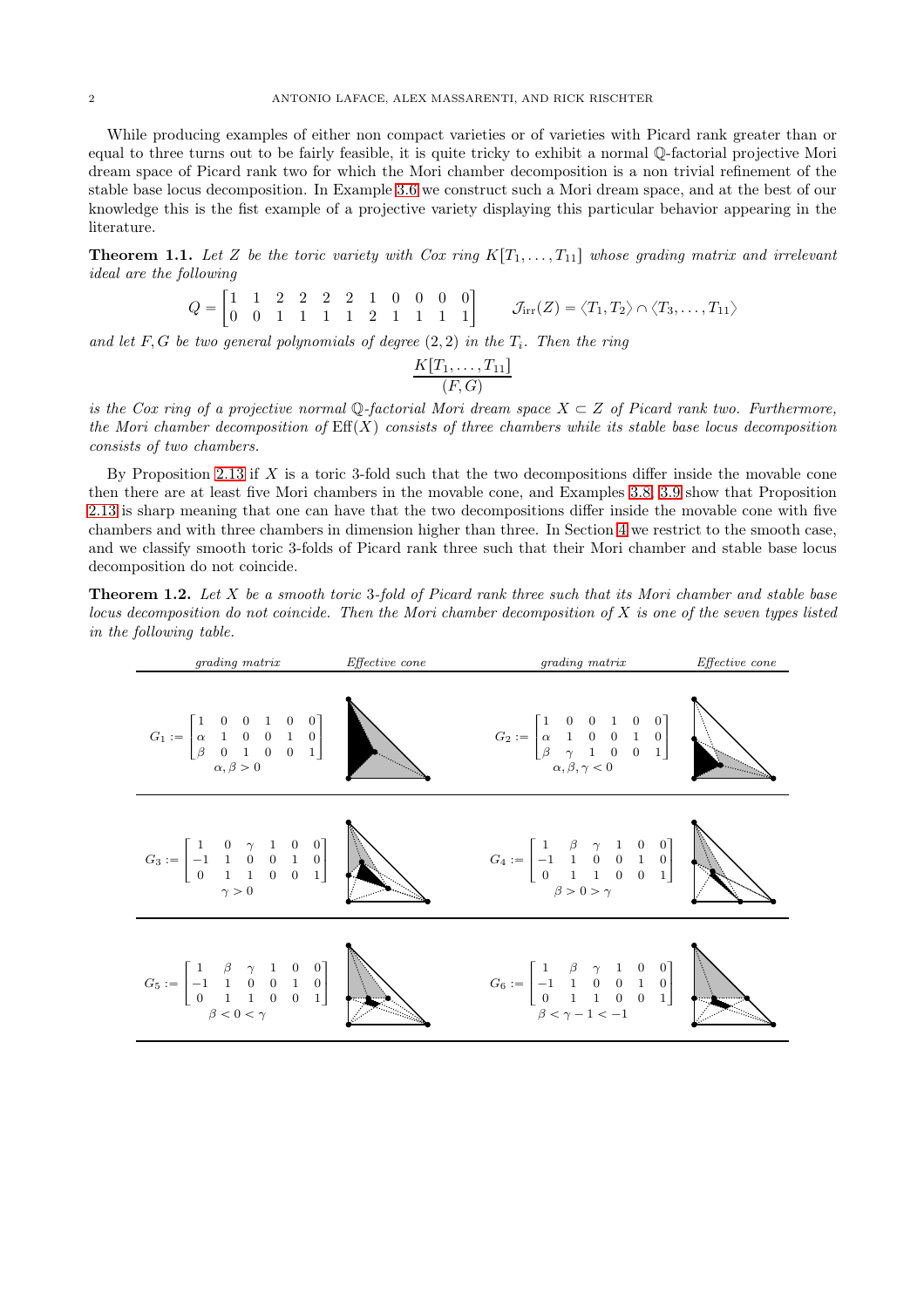

Where, in the pictures, the black region is the semi-ample cone and the two gray regions are the GIT chambers sharing the same stable base locus. In particular, for any smooth toric 3-fold the Mori chamber and the stable base locus decomposition coincide inside the movable cone.

In Section [5](#page-15-0) we focus on Mori dream spaces of Picard rank two. Recall that a Mori dream space can be recovered as a GIT quotient, with respect to a suitable polarization, of the spectrum of its Cox ring by a torus. In the fist part of Section [5,](#page-15-0) assuming that the Picard rank is two, we reach a simple description of the non semi-stable loci with respect to all the possible polarizations, and of the stable base loci of effective divisors in terms of the generators of the Cox ring. Thanks to these characterizations in Theorem [5.8](#page-16-0) we get technical criteria on the non semi-stable loci aimed to establish whether the Mori chamber and the stable base locus decomposition of a given Mori dream space of Picard rank two coincide. As observed in Corollary [5.13](#page-17-0) the irreducibility of the non semi-stable loci is a sufficient condition for the two decompositions to coincide.

In Theorem [5.14](#page-18-0) we prove that under suitable inequalities, that need just the knowledge of the generators of the Cox ring in order to be checked, the two decompositions coincide. Furthermore, in Proposition [5.2](#page-15-1) we get another criterion for the equality of the decompositions. The usefulness of these results lies in the fact that in general, even in Picard rank two, the stable base locus decomposition is considerably easier to compute than the Mori chamber decomposition.

Note that if X is a projective Mori dream space of Picard rank two we can fix a total order on the classes in the effective cone:  $w \leq w'$  if w is on the left of w'. Given two convex cones  $\lambda, \lambda'$  contained in the effective cone we will write  $\lambda \leq \lambda'$  if  $w \leq w'$  for any  $w \in \lambda$  and  $w' \in \lambda$ . Denote by  $\{f_1, \ldots, f_r\}$  a minimal set of homogeneous generators for the Cox ring  $\mathcal{R}(X)$  of X, and let  $w_i = \deg(f_i)$  for any i.

The criteria in the Proposition [5.2,](#page-15-1) Theorem [5.14](#page-18-0) and Corollary [5.15](#page-18-1) can be summarized in the following statement.

<span id="page-2-0"></span>**Theorem 1.3.** Let X be a Q-factorial Mori dream space with Picard rank two,  $\{f_1, \ldots, f_r\}$  a minimal set of homogeneous generators for the Cox ring  $\mathcal{R}(X)$ ,  $w_i := \deg(f_i)$ , and  $\lambda_A$  be the ample chamber of X. Denote by c the codimension of X into its canonical toric embedding [\[ADHL15,](#page-24-1) Section 3.2.5]. Define

 $h^+ := \#\{f_i : w_i \geq \lambda_A\}$  and  $h^- := \#\{f_i : w_i \leq \lambda_A\}$ 

If one of the following two conditions is satisfied

(i) all the generators of  $\mathcal{R}(X)$  appear in the walls of the stable base locus decomposition of  $\text{Eff}(X)$ , (ii)  $h^- > c$  and  $h^+ > c$ ,

then the Mori chamber decomposition and the stable base locus decomposition of  $\text{Eff}(X)$  coincide.

In particular, if Z is a projective normal Q-factorial toric variety with  $rk(Cl(Z)) = 2$ , and  $X \subseteq Z$  is a projective normal Q-factorial Mori dream hypersurface such that  $i^*: Cl(Z) \to Cl(X)$  is an isomorphism, then the Mori chamber and the stable base locus decompositions of both  $Eff(Z)$  and  $Eff(X)$  coincide.

As observed in Remark [5.16,](#page-19-0) Theorem [1.1](#page-1-0) shows that the bounds in Theorem [1.3](#page-2-0) item (ii) can not be improved. Indeed in Theorem [1.1](#page-1-0) we have  $h^+ = c = 2$ .

In Subsection [5.17](#page-19-1) we show how Theorem [1.3](#page-2-0) item  $(ii)$ , together with the classification of Picard rank two varieties, with a torus action of complexity one in [\[FHN16,](#page-24-9) Theorem 1.1] immediately implies that the Mori chamber decomposition is equal to the stable base locus decomposition for this class of varieties. Note that, as shown by the examples in Subsection [5.17,](#page-19-1) Lemma [5.5](#page-16-1) along with the proof of Theorem [5.8](#page-16-0) provide a concrete method to compute Mori chamber decompositions.

We would like so stress that these results can also be useful in order to compute the Sarkisov factorization of a birational map  $X \dashrightarrow Y$  between two Q-factorial Fano varieties of Picard rank one. Indeed, if there exists a Mori dream space Z of Picard rank two admitting a dominant morphism  $Z \to X$  then such a factorization is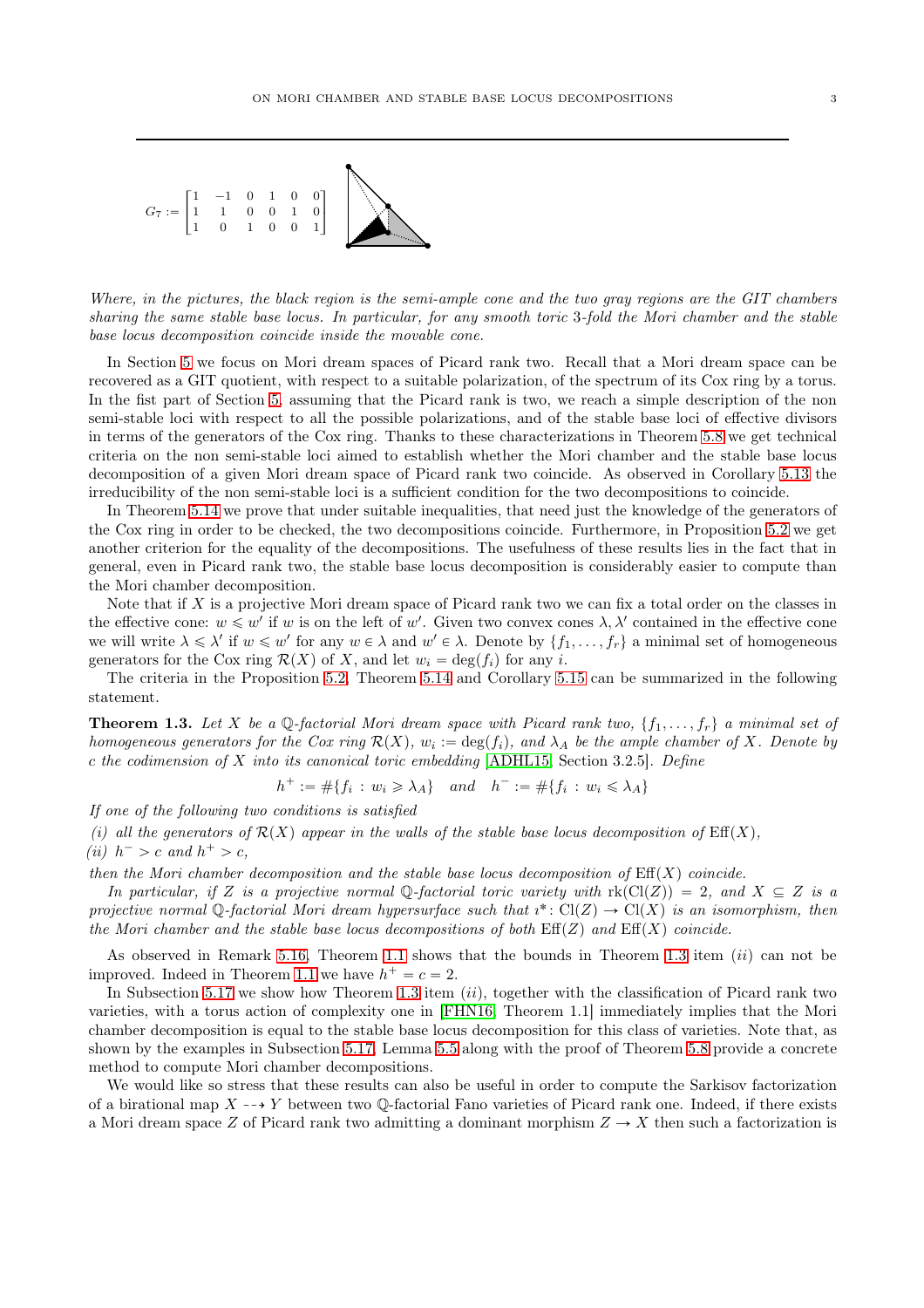determined by a so called 2-ray game on Z, and such a 2-ray game is in turn determined by the Mori chamber decomposition of  $Eff(Z)$ . We refer to [\[Cor95\]](#page-24-10), [\[HM13\]](#page-25-8), [\[AZ16\]](#page-24-11), [\[Ahm17\]](#page-24-12) for details on this topic and explicit examples.

Finally, in Section [6](#page-21-0) we apply Theorem [1.3](#page-2-0) item  $(i)$  to show that the Mori chamber decomposition of the blowup  $\mathbb{G}(r,n)_1$  of the Grassmannian  $\mathbb{G}(r,n)$ , parametrizing r-planes in  $\mathbb{P}^n$ , at a point coincides with its stable base locus decomposition, and can be described in terms of linear systems of hyperplanes containing the osculating spaces of  $\mathbb{G}(r, n)$  at the blown-up point. This provides a positive answer to [\[MR18,](#page-25-9) Question 6.9].

All through the paper we will work over an algebraically closed field  $K$  of characteristic zero, and given a  $\mathbb{O}\text{-}$  factorial Mori dream space X we will denote by  $\text{MCD}(X)$  and  $\text{SBD}(X)$  respectively the Mori chamber decomposition and the stable base locus decomposition of its effective cone.

Acknowledgments. We thank the referee for giving us suggestions that lead us to Section [4,](#page-13-0) Proposition [2.12,](#page-6-1) Proposition [2.13](#page-6-0) and Examples [3.8](#page-12-0) and [3.9.](#page-12-1)

The first named author was partially supported by Proyecto FONDECYT Regular N. 1150732, Proyecto FONDECYT Regular N. 1190777 and by project Anillo ACT 1415 PIA Conicyt. The second named author is a member of the Gruppo Nazionale per le Strutture Algebriche, Geometriche e le loro Applicazioni of the Istituto Nazionale di Alta Matematica "F. Severi" (GNSAGA-INDAM).

#### 2. Mori chamber and stable base locus decompositions

<span id="page-3-0"></span>Let X be a normal projective variety over an algebraically closed field of characteristic zero. We denote by  $N^1(X)$  the real vector space of R-Cartier divisors modulo numerical equivalence. The nef cone of X is the closed convex cone Nef $(X) \subset N^1(X)$  generated by classes of nef divisors. The movable cone of X is the convex cone Mov $(X) \subset N^1(X)$  generated by classes of movable divisors. These are Cartier divisors whose stable base locus has codimension at least two in X. The *effective cone* of X is the convex cone  $\text{Eff}(X) \subset N^1(X)$  generated by classes of *effective divisors*. We have inclusions  $\text{Nef}(X) \subset \overline{\text{Mov}(X)} \subset \overline{\text{Eff}(X)}$ .

We will denote by  $N_1(X)$  be the real vector space of numerical equivalence classes of 1-cycles on X. The closure of the cone in  $N_1(X)$  generated by the classes of irreducible curves in X is called is called the Mori cone of X, we will denote it by  $NE(X)$ .

A class  $[C] \in N_1(X)$  is called moving if the curves in X of class  $[C]$  cover a dense open subset of X. The closure of the cone in  $N_1(X)$  generated by classes of moving curves in X is called the moving cone of X and we will denote it by  $mov(X)$ . We refer to [\[Deb01,](#page-24-13) Chapter 1] for a comprehensive treatment of these topics.

We say that a birational map  $f: X \dashrightarrow X'$  to a normal projective variety X' is a birational contraction if its inverse does not contract any divisor. We say that it is a small  $\mathbb Q$ -factorial modification if  $X'$  is  $\mathbb Q$ -factorial and f is an isomorphism in codimension one. If  $f: X \dashrightarrow X'$  is a small Q-factorial modification, then the natural pull-back map  $f^*: N^1(X') \to N^1(X)$  sends  $Mov(X')$  and  $Eff(X')$  isomorphically onto  $Mov(X)$  and  $Eff(X)$ , respectively. In particular, we have  $f^*(\text{Nef}(X')) \subset \overline{\text{Mov}(X)}$ .

<span id="page-3-1"></span>**Definition 2.1.** A normal projective  $\mathbb{Q}$ -factorial variety X is called a *Mori dream space* if the following conditions hold:

- Pic  $(X)$  is finitely generated, or equivalently  $h^1(X, \mathcal{O}_X) = 0$ ,
- Nef  $(X)$  is generated by the classes of finitely many semi-ample divisors,
- there is a finite collection of small Q-factorial modifications  $f_i: X \dashrightarrow X_i$ , such that each  $X_i$  satisfies the second condition above, and Mov  $(X) = \bigcup_i f_i^*(\text{Nef}(X_i)).$

By [\[BCHM10,](#page-24-14) Corollary 1.3.2] smooth Fano varieties are Mori dream spaces. In fact, there is a larger class of varieties called log Fano varieties which are Mori dream spaces as well. By the work of M. Brion [\[Bri93\]](#page-24-15) we have that Q-factorial spherical varieties are Mori dream spaces. An alternative proof of this result can be found in [\[Per14,](#page-25-10) Section 4].

The collection of all faces of all cones  $f_i^*(\text{Nef}(X_i))$  in Definition [2.1](#page-3-1) forms a fan which is supported on Mov(X). If two maximal cones of this fan, say  $f_i^*(\text{Nef } (X_i))$  and  $f_j^*(\text{Nef } (X_j))$ , meet along a facet, then there exist a normal projective variety Y, a small modification  $\varphi: X_i \dashrightarrow X_j$ , and  $h_i: X_i \to Y$  and  $h_j: X_j \to Y$ small birational morphisms of relative Picard number one such that  $h_j \circ \varphi = h_i$ . The fan structure on  $\text{Mov}(X)$ can be extended to a fan supported on  $\mathrm{Eff}(X)$  as follows.

**Definition 2.2.** Let X be a Mori dream space. We describe a fan structure on the effective cone  $\text{Eff}(X)$ , called the Mori chamber decomposition. We refer to [\[HK00,](#page-25-0) Proposition 1.11] and [\[Oka16,](#page-25-11) Section 2.2] for details.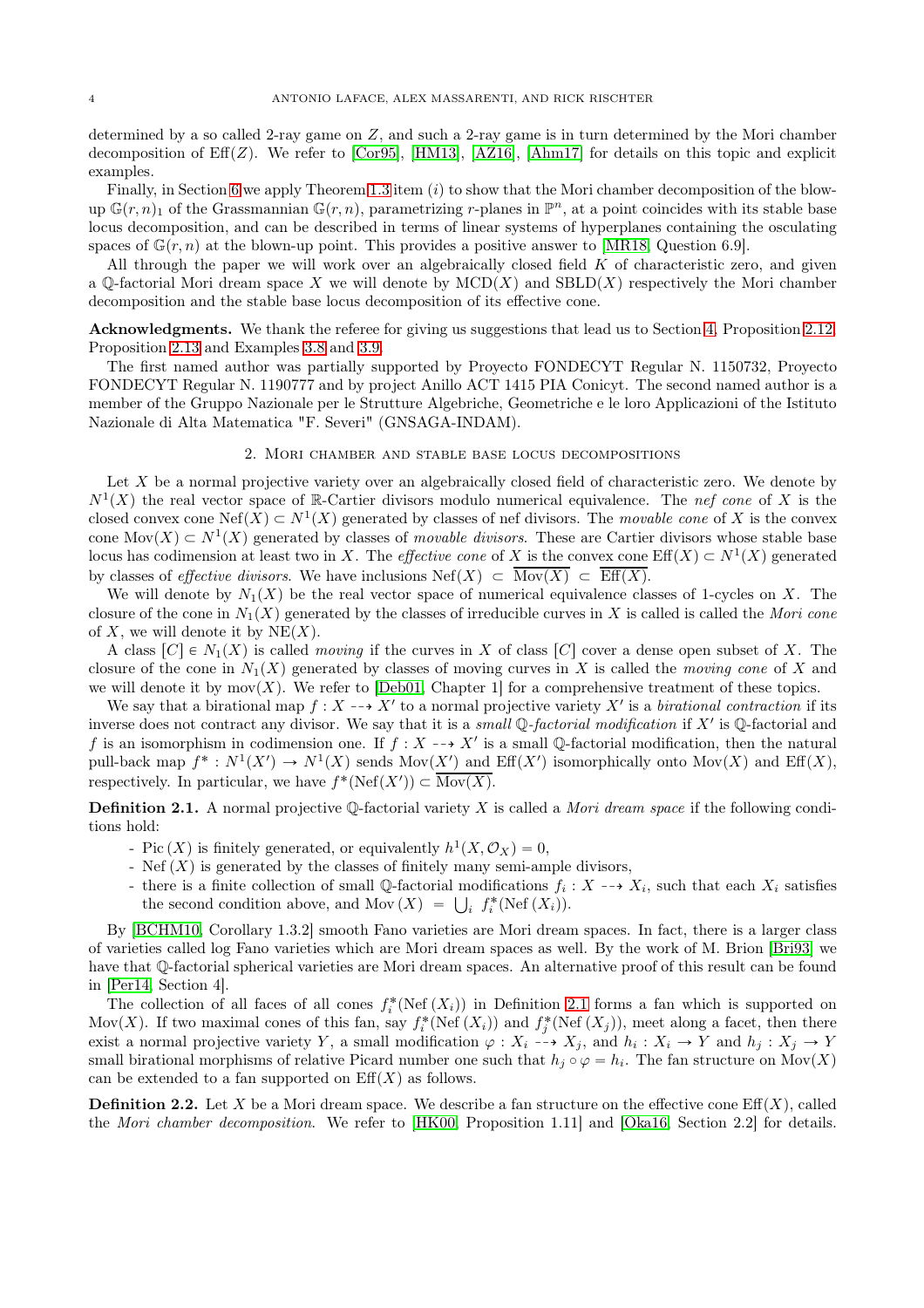There are finitely many birational contractions from X to Mori dream spaces, denoted by  $g_i : X \dashrightarrow Y_i$ . The set Exc $(g_i)$  of exceptional prime divisors of  $g_i$  has cardinality  $\rho(X/Y_i) = \rho(X) - \rho(Y_i)$ . The maximal cones C of the Mori chamber decomposition of  $\text{Eff}(X)$  are of the form:  $\mathcal{C}_i = \langle g_i^* \big( \text{Nef}(Y_i) \big), \text{Exc}(g_i) \rangle$ . We call  $\mathcal{C}_i$  or its interior  $\mathcal{C}_i^{\circ}$  a maximal chamber of  $\text{Eff}(X)$ .

**Definition 2.3.** Let X be a normal projective variety with finitely generated divisor class group  $Cl(X)$  :=  $WDiv(X)/PDiv(X)$ , in particular  $h^1(X, \mathcal{O}_X) = 0$ . The Cox sheaf and Cox ring of X are defined as

$$
\mathcal{R} := \bigoplus_{[D] \in \text{Cl}(X)} \mathcal{O}_X(D) \qquad \mathcal{R}(X) := \Gamma(X, \mathcal{R})
$$

Recall that R is a sheaf of Cl(X)-graded  $\mathcal{O}_X$ -algebras, whose multiplication maps are discussed in [\[ADHL15,](#page-24-1) Section 1.4]. In case the divisor class group is torsion-free one can just take the direct sum over a subgroup of WDiv $(X)$ , isomorphic to Cl $(X)$  via the quotient map, getting immediately a sheaf of  $\mathcal{O}_X$ -algebras. Denote by  $\hat{X}$  the relative spectrum of R and by  $\overline{X}$  the spectrum of  $\mathcal{R}(X)$ . The Cl(X)-grading induces an action of the quasi-torus  $H_X := \operatorname{Spec} \mathbb{C}[\mathrm{Cl}(X)]$  on both spaces. The inclusion  $\mathcal{O}_X \to \mathcal{R}$  induces a good quotient  $p_X : \hat{X} \to X$ with respect to this action. Summarizing we have the following diagram

$$
\hat{X} \subseteq \overline{X}
$$
  

$$
\begin{array}{c} p_X \\ X \end{array}
$$

to which we will refer as the Cox construction of X. In case  $\mathcal{R}(X)$  is a finitely generated algebra the complement of  $\hat{X}$  in the affine variety  $\overline{X}$  has codimension  $\geq 2$ . This subvariety is the *irrelevant locus* and its defining ideal is the *irrelevant ideal*  $\mathcal{J}_{irr}(X) \subseteq \mathcal{R}(X)$ .

<span id="page-4-0"></span>**Remark 2.4.** By [\[HK00,](#page-25-0) Proposition 2.9] a normal and  $\mathbb{Q}$ -factorial projective variety X over an algebraically closed field K, with finitely generated Picard group is a Mori dream space if and only if  $\mathcal{R}(X)$  is a finitely generated K-algebra. Furthermore, the following equality holds

$$
\dim \mathcal{R}(X) = \dim(X) + \text{rank } Cl(X)
$$

see for instance [\[ADHL15,](#page-24-1) Theorem 3.2.1.4].

Let X be a normal Q-factorial projective variety, and let D be an effective Q-divisor on X. The stable base locus  $\mathbf{B}(D)$  of D is the set-theoretic intersection of the base loci of the complete linear systems  $|sD|$  for all positive integers  $s$  such that  $sD$  is integral

$$
\mathbf{B}(D) = \bigcap_{s>0} B(sD).
$$

Since stable base loci do not behave well with respect to numerical equivalence, we will assume that  $h^1(X, \mathcal{O}_X)$  = 0 so that linear and numerical equivalence of Q-divisors coincide.

Then numerically equivalent  $\mathbb Q$ -divisors on X have the same stable base locus, and the pseudo-effective cone  $\overline{\text{Eff}}(X)$  of X can be decomposed into chambers depending on the stable base locus of the corresponding linear series called *stable base locus decomposition*, see [\[CdFG17,](#page-24-16) Section 4.1.3] for further details.

If X is a Mori dream space, satisfying then the condition  $h^1(X, \mathcal{O}_X) = 0$ , determining the stable base locus decomposition of  $\mathrm{Eff}(X)$  is a first step in order to compute its Mori chamber decomposition.

**Remark 2.5.** Recall that two divisors  $D_1, D_2$  are said to be Mori equivalent if  $B(D_1) = B(D_2)$  and the following diagram of rational maps is commutative



where the horizontal arrow is an isomorphism. Therefore, the Mori chamber decomposition is a refinement of the stable base locus decomposition.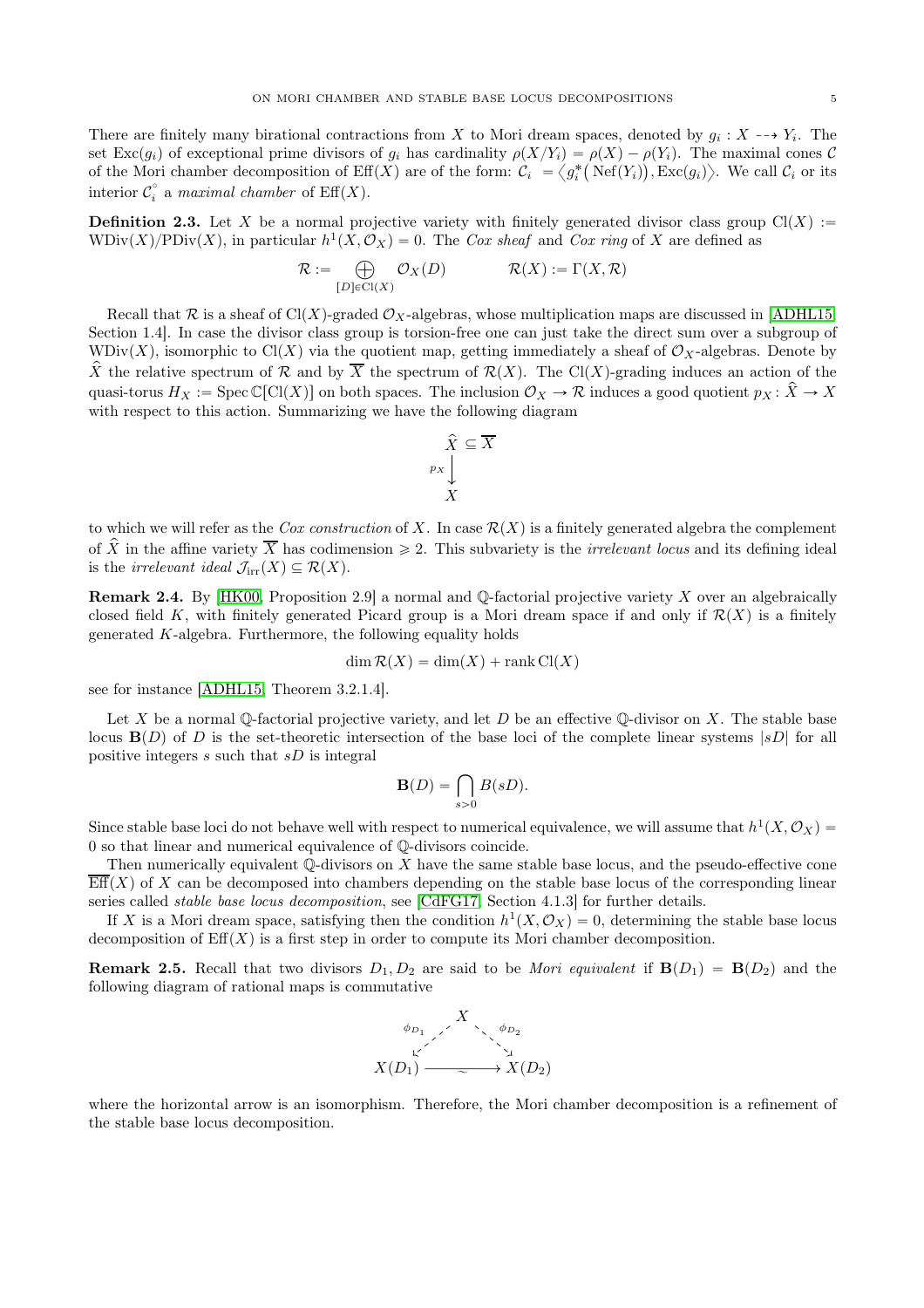Let X be a Mori dream space with Cox ring  $\mathcal{R}(X)$  and grading matrix Q. The matrix Q defines a surjection

$$
Q \colon E \to \operatorname{Cl}(X)
$$

from a free, finitely generated, abelian group E to the divisor class group of X. Denote by  $\gamma$  the positive quadrant of  $E_0 := E \otimes_{\mathbb{Z}} \mathbb{Q}$ . Let  $e_1, \ldots, e_r$  be the canonical basis of  $E_0$ . Given a face  $\gamma_0 \leq \gamma$  we say that  $i \in \{1, \ldots, r\}$  is a cone index of  $\gamma_0$  if  $e_i \in \gamma_0$ . The face  $\gamma_0$  is an  $\mathfrak{F}$ -face if there exists a point of  $\overline{X} = \text{Spec}(\mathcal{R}(X))$ whose *i*-th coordinate is non-zero exactly when *i* is a cone index of  $\gamma_0$  [\[ADHL15,](#page-24-1) Construction 3.3.1.1]. The set of these points is denoted by  $\overline{X}(\gamma_0)$ .

**Example 2.6.** If  $\mathcal{R}(X) = \frac{K[T_1,...,T_5]}{\langle T_1T_2+T_3^2+T_4T_5 \rangle}$  then  $\gamma_0 = \text{cone}(e_1, e_4)$  is an  $\mathfrak{F}$ -face and

$$
\overline{X}(\gamma_0) = \{(x_1, 0, 0, x_4, 0) \in \overline{X} : x_1 x_4 \neq 0\}
$$

On the other hand, cone( $e_1, e_3, e_4$ ) is not an  $\mathfrak{F}\text{-}$ face.

Given the Cox construction of X we denote by  $X(\gamma_0) \subseteq X$  the image of  $\overline{X}(\gamma_0)$ , and given an  $\mathfrak{F}$ -face  $\gamma_0$  its image  $Q(\gamma_0) \subseteq \text{Cl}(X)_{\mathbb{Q}}$  is an *orbit cone* of X. The set of all orbit cones of X is denoted by  $\Omega$ . Accordingly to [\[ADHL15,](#page-24-1) Definition 3.1.2.6] a class  $w \in \text{Cl}(X)$  defines the GIT chamber

$$
\lambda(w) := \bigcap_{\{\omega \in \Omega : w \in \omega\}} \omega
$$

If w is an ample class of X the corresponding GIT chamber is the semi-ample cone of X. The variety X can be reconstructed from the pair  $(\mathcal{R}(X), \Phi)$  formed by the Cox ring together with a *bunch of cones*, consisting of certain subsets of the orbit cones [\[ADHL15,](#page-24-1) Definition 3.1.3.2]. According to [\[ADHL15,](#page-24-1) Example 3.1.3.6] every GIT chamber  $\lambda$  defines a *bunch of orbit cones* 

<span id="page-5-3"></span>
$$
\Phi(\lambda) := \{ \omega \in \Omega \, : \, \omega^{\circ} \supseteq \lambda^{\circ} \}
$$

Given a class  $w \in \mathrm{Cl}(X)$  we denote by  $\lambda^{\mathrm{sh}}(w)$  the subset of  $\mathrm{Cl}(X)_{\mathbb{Q}}$  consisting of all classes which have the same stable base locus of w.

<span id="page-5-2"></span>**Proposition 2.8.** Let X be a normal variety with finitely generated Cox ring, bunch of orbit cones  $\Phi$ , and let  $w \in \mathrm{Cl}(X)$  be a class of X. Then

<span id="page-5-1"></span>
$$
\lambda^{\mathrm{sbl}}(w) = \bigcap_{\{\omega \in \Phi \,:\, w \in \omega\}} \omega \cap \bigcap_{\{\omega \in \Phi \,:\, w \notin \omega\}} \omega^c
$$

*Proof.* Recall that, according to [\[ADHL15,](#page-24-1) Construction 3.2.1.3], the set of relevant faces rlv $(\Phi)$  is the set of faces of  $\gamma$  which are mapped by Q to elements of  $\Phi$ . Each relevant face  $\gamma_0 \leq \gamma$  defines a subset  $X(\gamma_0) \subseteq X$ consisting of all the points of X whose i-th Cox coordinate is non-zero exactly when i is a cone index of  $\gamma_0$ [\[ADHL15,](#page-24-1) Construction 3.3.1.1]. By [\[ADHL15,](#page-24-1) Proposition 3.3.2.8] the stable base locus of a class w is the union

(2.9) 
$$
\mathbf{B}(w) := \bigcup_{\{\gamma_0 \in \text{rlv}(\Phi) : w \notin Q(\gamma_0)\}} X(\gamma_0)
$$

Applying Q to the elements of the set  $\{\gamma_0 \in \text{rlv}(\Phi) : w \notin Q(\gamma_0)\}$  one gets the set  $\{\omega \in \Phi : w \notin \omega\}$  and the former set is completely determined by the latter. We claim that two classes  $w, w'$  define the same stable base locus if and only if the following holds

(2.10) 
$$
\{\omega \in \Phi : w \in \omega\} = \{\omega \in \Phi : w' \in \omega\}
$$

Clearly, if w, w' define the same stable base locus then [\(2.10\)](#page-5-0) holds. Now, assume that there is an  $\omega \in \Phi$ such that  $w' \notin \omega$  and  $w \in \omega$ . Let  $\gamma_0 \leq \gamma$  be such that  $Q(\gamma_0) = \omega$ . It suffices to show that  $X(\gamma_0)$  is not contained in the stable base locus of w. Indeed if  $X(\gamma_1)$  is any strata which contains  $X(\gamma_0)$  then  $\gamma_0 \leq \gamma_1$ , so that  $w \in \omega = Q(\gamma_0) \subseteq Q(\gamma_1)$ . Thus  $X(\gamma_1)$  does not appear in [\(2.9\)](#page-5-1), and the claim is proved. Finally, the statement follows by observing that if

<span id="page-5-0"></span>
$$
w'\in \bigcap_{\{\omega\in \Phi\colon w\in \omega\}}\omega\cap \bigcap_{\{\omega\in \Phi\colon w\notin \omega\}}\omega^c
$$

then the cones which contain, respectively do not contain  $w'$  are the same of those which contain, respectively do not contain  $w$ .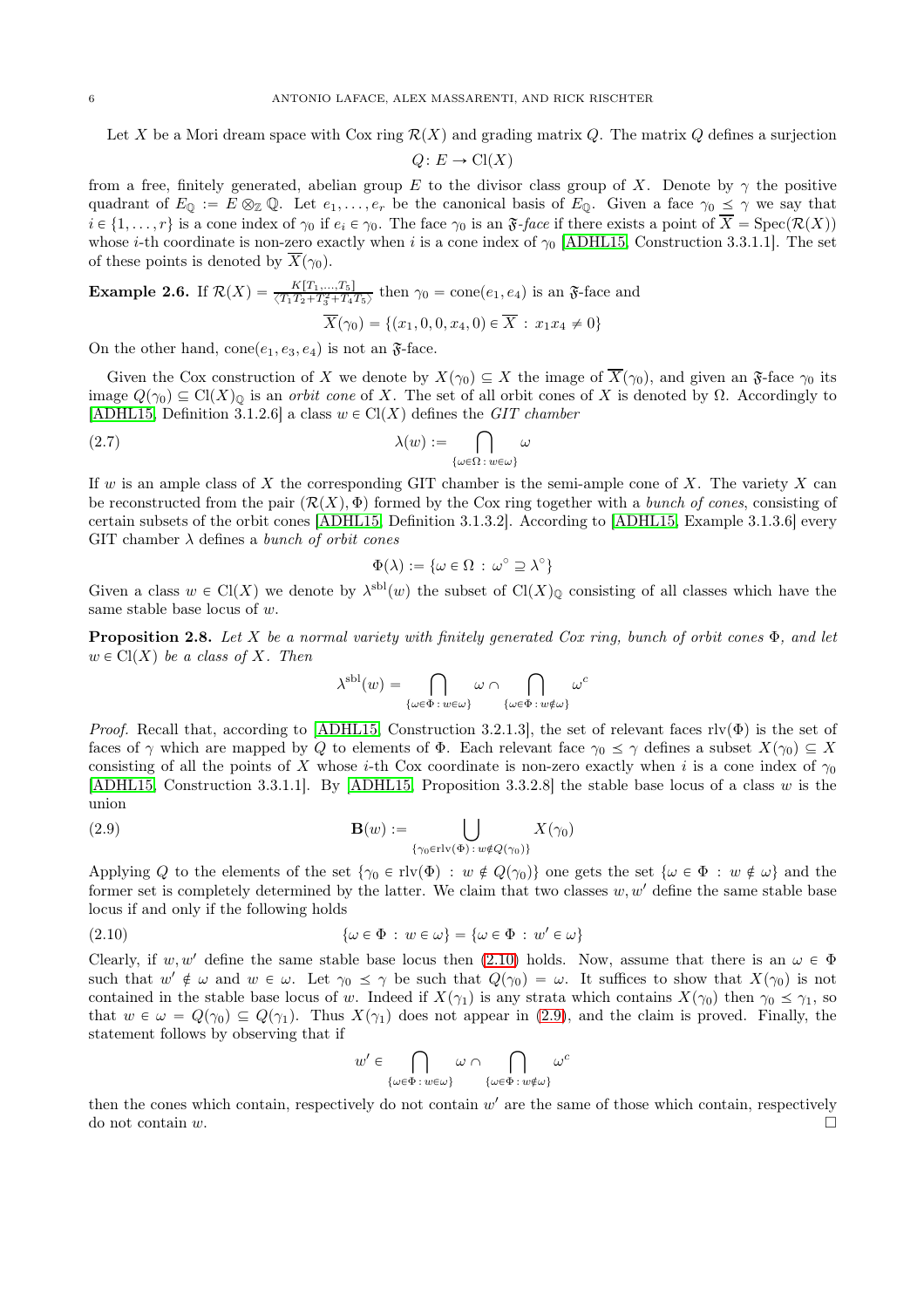Corollary 2.11. Let X be a normal variety with finitely generated Cox ring, bunch of orbit cones  $\Phi$  and let  $w \in \text{Cl}(X)$  be a class of X. Then the following inclusion holds

$$
\lambda(w) \subseteq \lambda^{\text{sbl}}(w)
$$

Proof. It is a direct consequence of Proposition [2.8](#page-5-2) and of the following equalities

$$
\lambda(w)=\bigcap_{\{\omega\in\Omega\colon w\in\omega\}}\omega=\bigcap_{\{\omega\in\Omega\colon w\in\omega\}}\omega\cap\bigcap_{\{\omega\in\Omega\colon w\notin\omega\}}\omega^c
$$

where the first is by definition while the second is due to the fact that any two classes in the relative interior  $\lambda(w)$  determine the same chamber.

<span id="page-6-1"></span>**Proposition 2.12.** Let X be a normal variety with finitely generated Cox ring, bunch of orbit cones  $\Phi$ , and  $w_1, w_2 \in \mathrm{Cl}(X)$ . Then the following are equivalent:

- (1)  $\lambda^{\text{sh}}(w_1) = \lambda^{\text{sh}}(w_2);$
- (2)  $\{\omega \in \Phi : w_1 \in \omega\} = {\omega \in \Phi : w_2 \in \omega};$
- $(3)$   $\bigcap_{\{\omega \in \Phi \,:\, w_1 \in \omega\}} \omega = \bigcap_{\{\omega \in \Phi \,:\, w_2 \in \omega\}} \omega.$

Moreover, if  $\Phi = \Phi(\lambda)$ , with  $\lambda$  distinct from  $\lambda_1$  and  $\lambda_2$ , then each of the above condition is implied by cone $(\lambda \cup$  $\lambda_1 \cap \lambda_2 \neq 0$  and cone $(\lambda \cup \lambda_2) \cap \lambda_1 \neq 0$ .

*Proof.* The equivalence of (1) with (2) is given by the proof of Proposition [2.8,](#page-5-2) and the implication (2)  $\Rightarrow$  (3) is clear. To prove  $(3) \Rightarrow (2)$  it suffices to observe that if there is an  $\omega \in \Omega$  such that  $w_1 \in \omega$  but  $w_2 \notin \omega$ , then  $w_2$ would be contained in  $\bigcap_{\{\omega \in \Phi\colon w_2 \in \omega\}} \omega$  but not in  $\bigcap_{\{\omega \in \Phi\colon w_1 \in \omega\}} \omega$ , so that the two sets will be different. Finally if cone $(\lambda \cup \lambda_1) \cap \mathring{\lambda}_2 \neq 0$  holds then any orbit cone  $\omega \in \Phi(\lambda)$  which contains  $\lambda_1$  must intersect the interior of  $\lambda_2$  so that  $\lambda_2 \subseteq \omega$ . Thus  $\{\omega \in \Phi : w_1 \in \omega\} \subseteq \{\omega \in \Phi : w_2 \in \omega\}$  holds. Similarly one proves the opposite inclusion.  $\square$ 

<span id="page-6-0"></span>**Proposition 2.13.** Let X be a toric 3-fold such there are two Mori chambers in  $\text{Mov}(X)$  whose union gives a single stable base locus chamber. Then there are at least five Mori chambers inside  $\text{Mov}(X)$ .

*Proof.* Assume there are four Mori chambers inside Mov $(X)$ , and consider the chamber corresponding to Nef $(X)$ . If the three remaining chambers  $C_1, C_2, C_3$  are adjacent to Nef(X), and  $C_1, C_2, C_3$  are the corresponding three distinct flipping curves, then by Nakamaye's theorem [\[Laz04,](#page-25-12) Theorem 10.3.5] we get that the stable base locus of a divisor in  $C_i$  is  $C_i$ , and hence the stable base loci of divisors in  $C_1, C_2, C_3$  are distinct. Note that this argument works also for three or less chambers.

If  $C_1, C_2$  are adjacent to Nef(X) and  $C_3$  is not then again Nakamaye's theorem yields that divisors in  $C_1, C_2$ have as base loci two different irreducible curves. Furthermore, the base locus of a divisor in  $\mathcal{C}_3$  is a curve with two components.

Now, let  $C_1, \ldots, C_4$  be four consecutive maximal Mori chambers contained in the moving cone of a Q-factorial toric threefold X of Picard rank n and let  $X = X_1, \ldots, X_4$  be the corresponding birational models of X. Assume that  $C_1$  is the ample cone of X. Let  $\tau_{ij} := C_i \cap C_j$  and let  $\Gamma_{ij} \subseteq X_j$  be the new irreducible curve produced by the wall crossing of  $\tau_{ij}$ . By the previous argument the two chambers with the same stable locus are  $\mathcal{C}_3$  and  $\mathcal{C}_4$ . In order for  $C_3$  and  $C_4$  to have the same stable base locus on X the center  $\Gamma_{34} \subseteq X_4$  of the small Q-factorial modification given by the wall crossing of  $\tau_{34}$  must be an irreducible curve which does not exists in X. This is possible only if this curve is the strict transform of the curve  $\Gamma_{12}$  created by the wall crossing of  $\tau_{12}$ . In particular

$$
\Gamma_{34} \sim \alpha \Gamma_{12} + \beta \Gamma_{23},
$$

with  $\alpha, \beta \in \mathbb{Q}$ . If we denote by  $H_{ij}$  the linear span of the cone  $\tau_{ij}$  in  $\text{Cl}_{\mathbb{Q}}(X)$ , then the above discussion implies that the three hyperplanes  $H_{12}, H_{23}, H_{34}$  lie on a pencil. Each of these hyperplanes must contain at least  $n-1$ of the  $n + 3$  classes of generators of the Cox ring. Assuming that the intersection  $H_{12} \cap H_{23} \cap H_{34}$  contains r of these classes then we have the following inequality

$$
3(n-1-r) + r \leq n+3
$$

which implies  $r \geq n - 3$ . If  $r = n - 3$  then each of the three hyperplanes must contain exactly two more classes of generators. Up to symmetries the possible configurations of the six classes on the three hyperplanes are the following.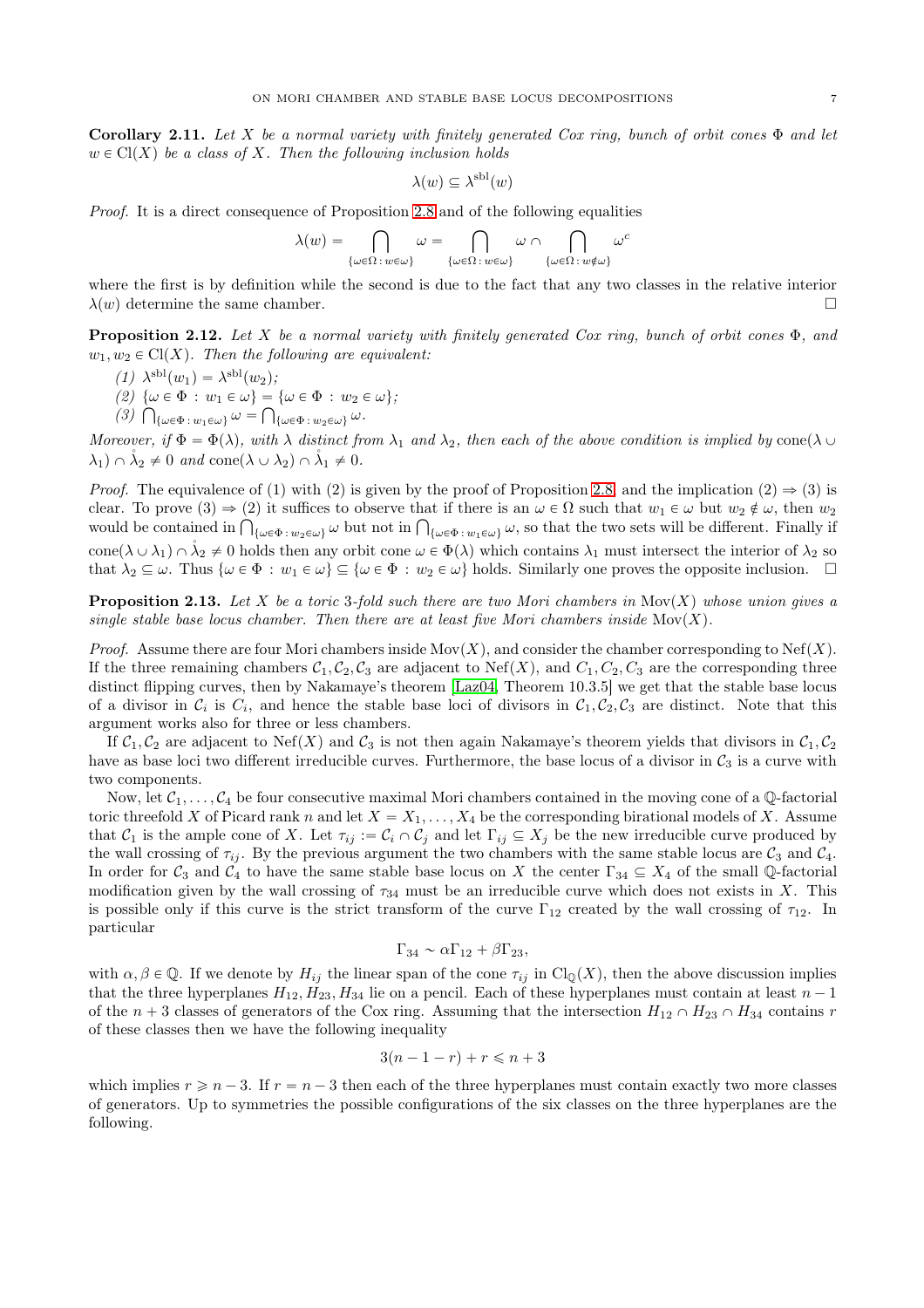

In the last four cases at least one of the facets  $\tau_{ij}$  would be not contained in the interior of the moving cone (see Proposition [\[ADHL15,](#page-24-1) 3.3.2.3]). In the first two cases there would be at least six Mori chambers in the moving cone.

If  $r = n - 2$  then each of the three hyperplanes contains at least one more class. The possible configurations are the following, where in each case still two more generators have to be added to the picture.



In the first case it is possible to fulfill these conditions only if the two more classes are as in the picture below.



In this case the moving cone contains at least five Mori chambers, as shown in Example [3.8.](#page-12-0) In the last case, up to symmetry there is again one possibility for the open chambers where the two new classes can belong. This is displayed in the picture below.



However, in this last case we can have either five or three chambers in the movable cone.

If  $r = n - 1$  then again each of the three hyperplanes contains at least one more class, so that the above configurations still apply. Here we have to add only one more class to the picture and thus one of the three cones  $\tau_{ii}$  would not be contained in the interior of the moving cone.

Examples [3.8](#page-12-0) and [3.9](#page-12-1) in the next section show that Proposition [2.13](#page-6-0) is sharp in the sense that one can has Mori chamber decomposition distinct from the stable base locus decomposition inside the movable cone with five chambers and with three chambers in dimension higher than three.

### 3. Examples

<span id="page-7-0"></span>In this section we give examples of varieties for which the Mori chamber and the stable base locus decomposition do not coincide, and we analyze this phenomenon from both the geometrical and the combinatorial point of view.

**Example 3.1.** (Birational viewpoint) Consider a plane  $\Pi \subset \mathbb{P}^n$  and five general points  $p_1, \ldots, p_5 \in \Pi$ . Let  $f: X \to \mathbb{P}^n$  be the blow-up of  $\mathbb{P}^n$  at  $p_1, \ldots, p_5$  with exceptional divisors  $E_1, \ldots, E_5$ . Then the strict transform  $\widetilde{\Pi} \subset X$  of  $\Pi$  is a del Pezzo surface of degree four. In particular  $\widetilde{\Pi}$  is a Mori dream space.

Let  $e_1, \ldots, e_5$  be classes of a line in the exceptional divisors, and l the pull-back a a general line in  $\mathbb{P}^n$ . Let  $\widetilde{C} \subset X$  be an irreducible curve. If  $\widetilde{C}$  gets contracted by f the  $\widetilde{C} \sim me_i$  with  $m > 0$  for some  $i \in \{1, \ldots, 5\}$ . Otherwise, we may write  $\tilde{C} \sim dl - m_1e_1 - \cdots - m_5e_5$ , that is  $\tilde{C}$  is the strict transform of a curve  $C \subset \mathbb{P}^n$  of degree d having multiplicity  $m_i$  at  $p_i$  for  $i = 1, ..., 5$ .

If  $d < m_1 + \cdots + m_5$  then  $C \subset \Pi$  and  $\tilde{C} \subset \tilde{\Pi}$ . In this case we may write  $\tilde{C}$  as a linear combination with non-negative coefficients of  $e_1, \ldots, e_5, l - e_i - e_j, 2l - e_1 - \cdots - e_5$  since these are the generators of NE( $\tilde{\Pi}$ ). If  $d \geqslant m_1 + \cdots + m_5$  then we may write

$$
C \sim m_1(l - e_1) + \ldots m_5(l - e_5) + (d - m_1 - \cdots - m_5)l
$$

where  $l - e_i = (l - e_i - e_j) + e_i$ . Therefore,

 $NE(X) = \langle e_i, l - e_i - e_j, 2l - e_1 - \cdots - e_5 \rangle$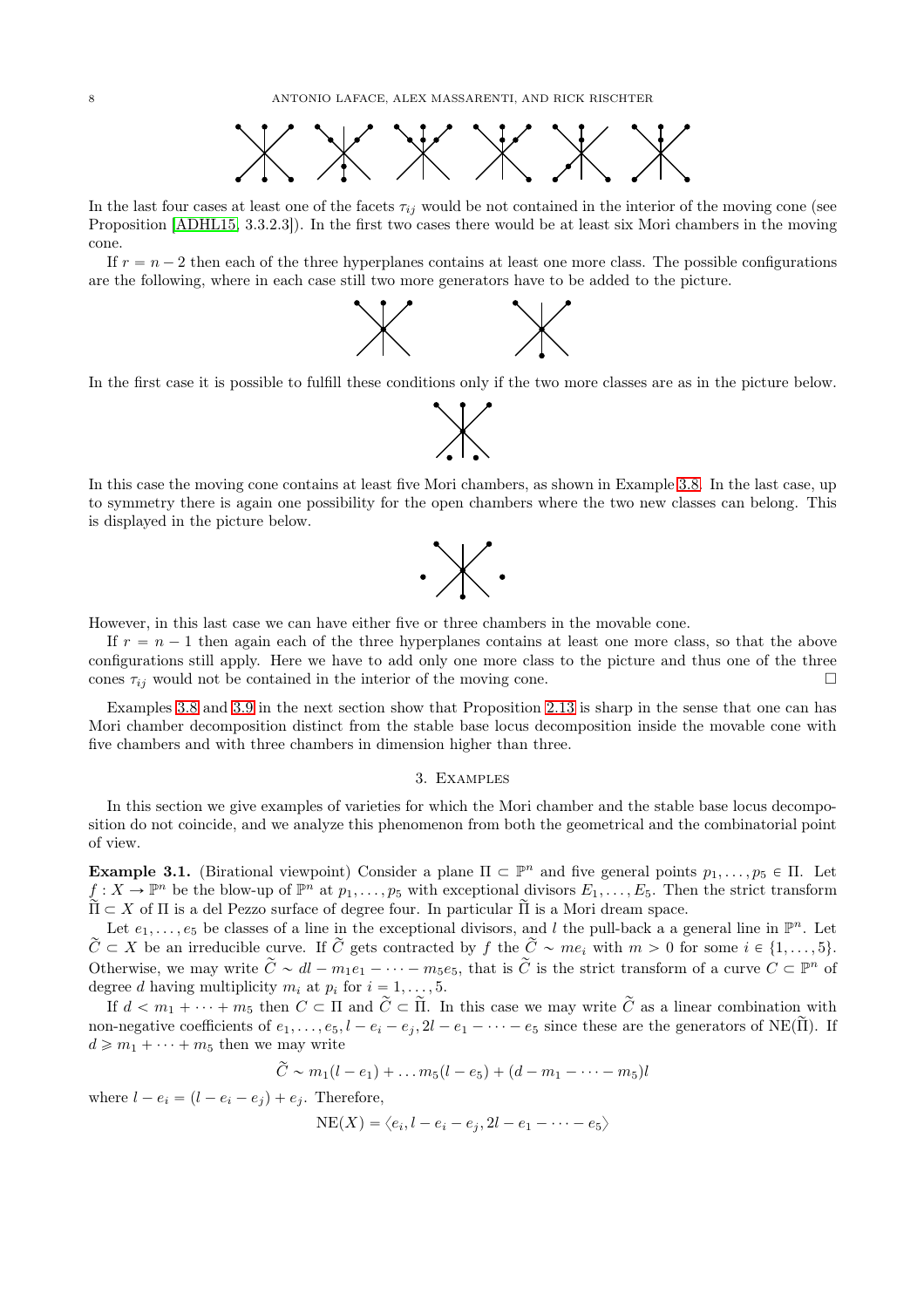Now, let  $D \subset \mathbb{P}^n$  be the divisor given by the union of  $n-2$  general hyperplanes containing  $\Pi$ . For the strict transform  $\widetilde{D} \subset X$  of D we have  $\widetilde{D} \sim (n - 2)(H - E_1 - \cdots - E_5)$ , and

$$
-K_X-\epsilon \widetilde{D} \sim (n+1-\epsilon(n-2))H-((n-1)-\epsilon(n-2))(E_1+\ldots E_5)
$$

where H is the pull-back of the hyperplane section of  $\mathbb{P}^n$  via the blow-up morphism. Now, note that  $(-K_X - \epsilon \widetilde{D})$ .  $(b-e_i-e_j) = \epsilon(n-2)-n+3$ ,  $(-K_X-\epsilon \widetilde{D}) \cdot (2l-e_i-\cdots-e_5) = 3\epsilon(n-2)-3n+7$ , and  $(-K_X-\epsilon \widetilde{D}) \cdot e_i = n-1-\epsilon(n-2)$ . Therefore, if  $n \ge 3$  we have that  $-K_X - \epsilon \widetilde{D}$  is ample for any  $\frac{3n-7}{3n-6} < \epsilon \frac{n-1}{n-2}$ .

Furthermore, since  $\tilde{D}$  is the union of  $n-2$  smooth irreducible divisors intersecting transversally along the surface  $\tilde{\Pi}$  the pair  $(X, \epsilon \tilde{D})$  is klt for any  $0 < \epsilon < 1$ . Then, for any  $\frac{3n-7}{3n-6} < \epsilon < 1$  the divisor  $\epsilon \tilde{D}$  induces a log Fano structure on  $X$ , and [\[BCHM10,](#page-24-14) Corollary 1.3.2] yields that  $X$  is a Mori dream space.

Now, consider the divisor  $D_i \sim 2H - E_1 - \cdots - \hat{E}_i - \cdots - E_4$  where the hat means that  $E_i$  does no appear in the expression of  $D_i$ . Note that  $D_i$  is nef, and since  $D_i^n > 0$  it is also big. Therefore,  $D_i$  is semi-ample and big. Now, consider a curve  $\widetilde{C} \subset X$ 

$$
\widetilde{C} \sim \alpha_{1,2}(l - e_1 - e_2) + \cdots + \alpha_{4,5}(l - e_4 - e_5) + \beta \widetilde{C}_{1,\ldots,5} + \gamma_1 e_1 + \cdots + \gamma_5 e_5
$$

where  $C_{1,...,5} \sim 2l - e_1 - \cdots - e_5$ . Assume that  $D_i \cdot C = \gamma_1 + \cdots + \gamma_5 = 0$ . Hence we may write

$$
\widetilde{C} \sim (2\beta + \alpha_{1,2} + \cdots + \alpha_{4,5})l - (\beta + \alpha_{1,2} + \cdots + \alpha_{1,5})e_1 - \cdots - (\beta + \alpha_{4,5})e_5
$$

Since  $2\beta + \alpha_{1,2} + \cdots + \alpha_{4,5} < \beta + \alpha_{1,2} + \cdots + \alpha_{1,5} + \cdots + \beta + \alpha_{4,5}$  we conclude that  $\widetilde{C} \subset \widetilde{\Pi}$ .

Then, a large enough multiple of  $D_i$  induces a birational morphism  $f_{D_i}: X \to X_i$  contracting  $\tilde{\Pi}$  onto a  $\mathbb{P}^1$ contained in  $X_i$ , and whose exceptional locus is exactly  $\Pi$ , that is  $\text{Exc}(f_i) = \Pi$ . Indeed,  $D_{i|\tilde{\Pi}}$  yields the fibration  $\widetilde{\Pi} \to \mathbb{P}^1$  induced by the linear system of conics in  $\Pi$  through  $p_1, \ldots, \widehat{p}_i, \ldots, p_5$ .

Let  $f_{D_i}: X \to X_i$  and  $f_{D_j}: X \to X_j$  be the morphisms induced respectively by  $D_i$  and  $D_j$ . From now on we will assume that  $n \geq 4$  so that  $f_{D_i}$  is a small contraction. Then  $\text{Exc}(f_{D_i}) = \text{Exc}(f_{D_j}) = \Pi$ . On the other hand,  $D_i$  and  $D_j$  give rise to two different flops



Therefore,  $X^+$  and  $X^-$  correspond to two different chambers  $\mathcal{C}^+$  and  $\mathcal{C}^-$  of the Mori chamber decomposition of Mov(X). On the other hand, by Nakamaye's theorem [\[Laz04,](#page-25-12) Theorem 10.3.5] the base locus of  $\chi^+$  is  $\text{Exc}(f_{D_j})$ and the base locus of  $\chi^-$  is  $\text{Exc}(f_{D_i})$ . These base loci are respectively the stable base loci of  $D_i$  and  $D_j$ .

Finally, since  $\text{Exc}(f_{D_i}) = \text{Exc}(f_{D_j}) = \tilde{\Pi}$  we conclude that  $C^- \cup C^+$  is a unique chamber of the stable base locus decomposition of  $Mov(X)$ .

More generally, for  $i = 1, \ldots, 5$  we get five different chambers, all of them adjacent to Nef(X), of the Mori chamber decomposition of  $\text{Mov}(X)$  whose union gives a single chamber of its stable base locus decomposition. Furthermore, the stable base locus of a divisor in this chamber is exactly the surface  $\tilde{\Pi}$ .

<span id="page-8-0"></span>**Example 3.2.** (Cox rings viewpoint) Let X be the toric variety with Cox ring  $\mathcal{R}(X) := K[T_1, \ldots, T_5]$  whose grading matrix and irrelevant ideal are the following

$$
Q = \begin{bmatrix} 1 & 0 & -2 & 2 & -1 \\ 0 & 1 & -1 & 1 & -1 \end{bmatrix} \qquad \qquad \mathcal{J}_{irr}(X) = \langle T_1, T_4 \rangle \cap \langle T_1, T_5 \rangle \cap \langle T_3, T_5 \rangle
$$

The degrees of the generators are displayed in the following picture together with the semi-ample cone  $\lambda_A$  which is the gray region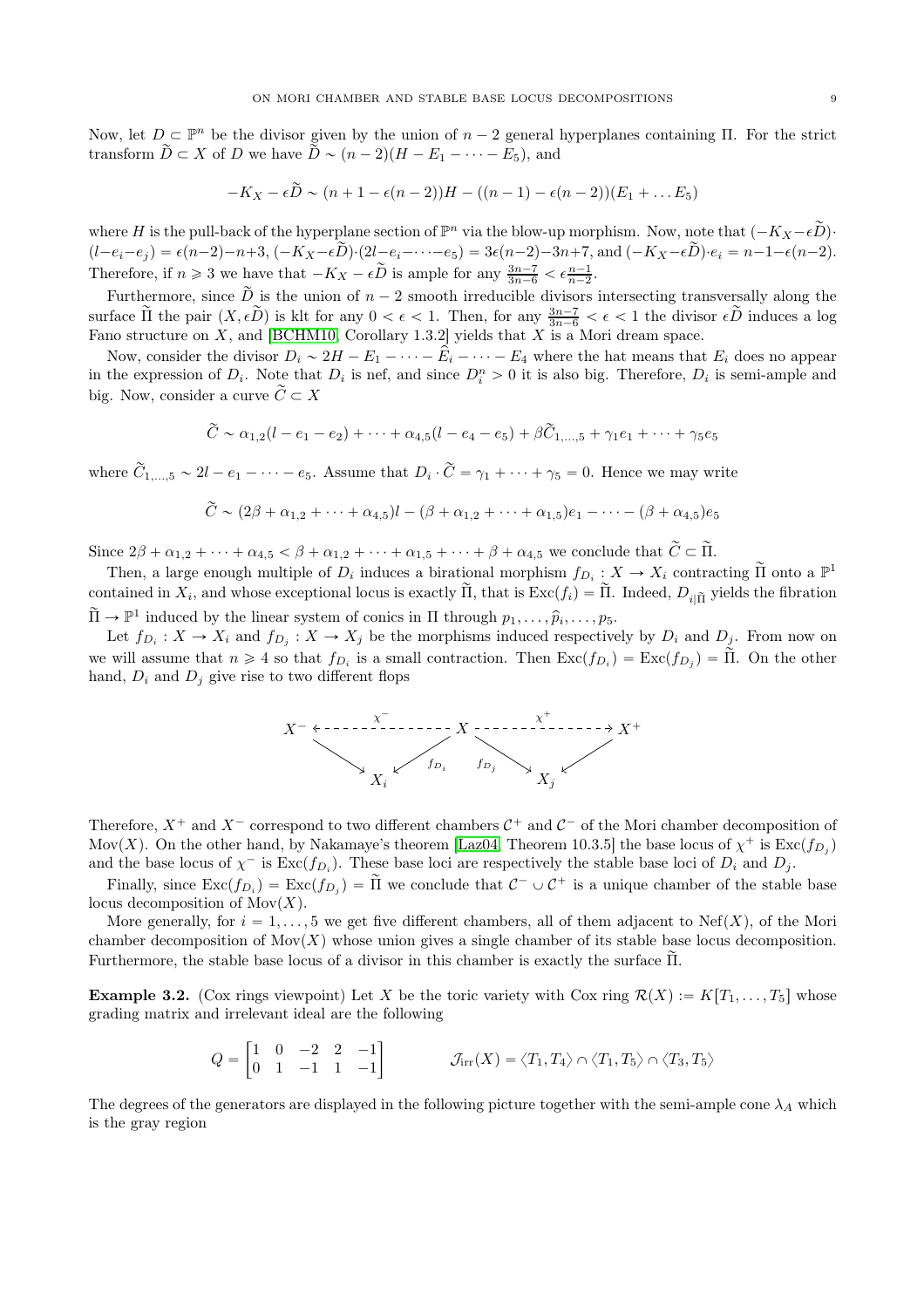

The matrix Q defines the following exact sequence where the right hand side  $\mathbb{Z}^2$  is identified with the divisor class group of X

$$
0\to\mathbb{Z}^3\to\mathbb{Z}^5\stackrel{Q}{\longrightarrow}\mathbb{Z}^2\to 0
$$

Denote by  $\gamma$  the positive quadrant of  $\mathbb{Q}^5$ . Since the Cox ring is a polynomial ring the  $\mathfrak{F}$ -faces are all the faces of  $\gamma$  and the orbit cones are all their projections in  $\mathbb{Q}^2$ . It follows that the maximal GIT chambers of X are all the 2-dimensional cones generated by pairs of consecutive rays. Recall that  $\lambda_A$  is the GIT chamber corresponding to the semi-ample cone, generated by  $w_1, w_5$ . The corresponding bunch of orbit cones is

 $\Phi(\lambda_A) := \{ \text{orbit cones } \omega \text{ such that } \omega^\circ \supseteq \lambda_A^\circ \}$ 

In particular the only orbit cone of  $\Phi$  which contains  $w_2$  is the whole of  $\mathbb{Q}^2$ . Denote by  $\lambda_{i,j}$  the cone determined by  $\omega_i$  and  $\omega_j$ , and observe that  $cone(\lambda_A \cup \lambda_{2,3}) = cone(\lambda_A \cup \lambda_{2,4}) = \mathbb{Q}^2$ . Thus, by Proposition [2.12,](#page-6-1) we conclude that  $\lambda^{\text{sbl}}(w_2) = \lambda_{2,3} \cup \lambda_{2,4}.$ 

**Example 3.3.** (Fans viewpoint) Let  $v_1, \ldots, v_5 \in \mathbb{Z}^3$  be a set of vectors which is Gale dual to the set  $w_1, \ldots, w_5 \in \mathbb{Z}^3$  $\mathbb{Z}^2$  in Example [3.2.](#page-8-0) We can assume  $v_1 \ldots, v_5$  to be the five columns of the following matrix

$$
\begin{bmatrix} 1 & 0 & 0 & -1 & -1 \\ 0 & 1 & 0 & 1 & 2 \\ 0 & 0 & 1 & 1 & 0 \end{bmatrix}
$$

These vectors generate the one dimensional cones of a fan  $\Sigma$  whose cones are displayed in the following picture



The toric variety  $X = X(\Sigma)$  is the same as the one previously defined in Example [3.2.](#page-8-0) The displayed fan structure correspond to choosing the semi-ample chamber to be the GIT chamber  $\lambda_A$  of the previous picture. The following are the fan structures of the toric varieties whose semi-ample cone is respectively cone $(w_1, w_4)$ and  $cone(w_3, w_5)$ .



**Example 3.4.** (Compactification) Let Y be the toric variety with Cox ring  $\mathcal{R} := K[T_1, \ldots, T_6]$  whose grading matrix and irrelevant ideal are the following

$$
Q = \begin{bmatrix} 0 & 2 & 2 & 0 & 1 & 1 \\ 0 & 3 & 1 & 1 & 0 & 1 \\ 1 & 0 & 2 & 0 & 2 & 1 \end{bmatrix} \qquad \qquad \mathcal{J}_{irr}(Y) = \langle T_1, T_4 \rangle \cap \langle T_1, T_5 \rangle \cap \langle T_3, T_5 \rangle
$$

$$
\cap \langle T_2, T_3, T_6 \rangle \cap \langle T_2, T_4, T_6 \rangle
$$

The toric variety Y is a completion of the variety X in Example [3.2](#page-8-0) obtained by adding the vector  $(1, -4, -2)$ to the primitive generators of the one dimensional cones of  $X$ . The maximal cones of  $Y$  have the following indexes:  $[1, 2, 3], [2, 3, 4], [2, 4, 5], [1, 2, 6], [2, 5, 6], [1, 3, 6], [3, 4, 6], [4, 5, 6].$  The variety Y is Q-factorial, non-Gorenstein, with  $2K_Y$  Cartier. The effective cone of Y has 16 maximal GIT chambers, and the moving cone of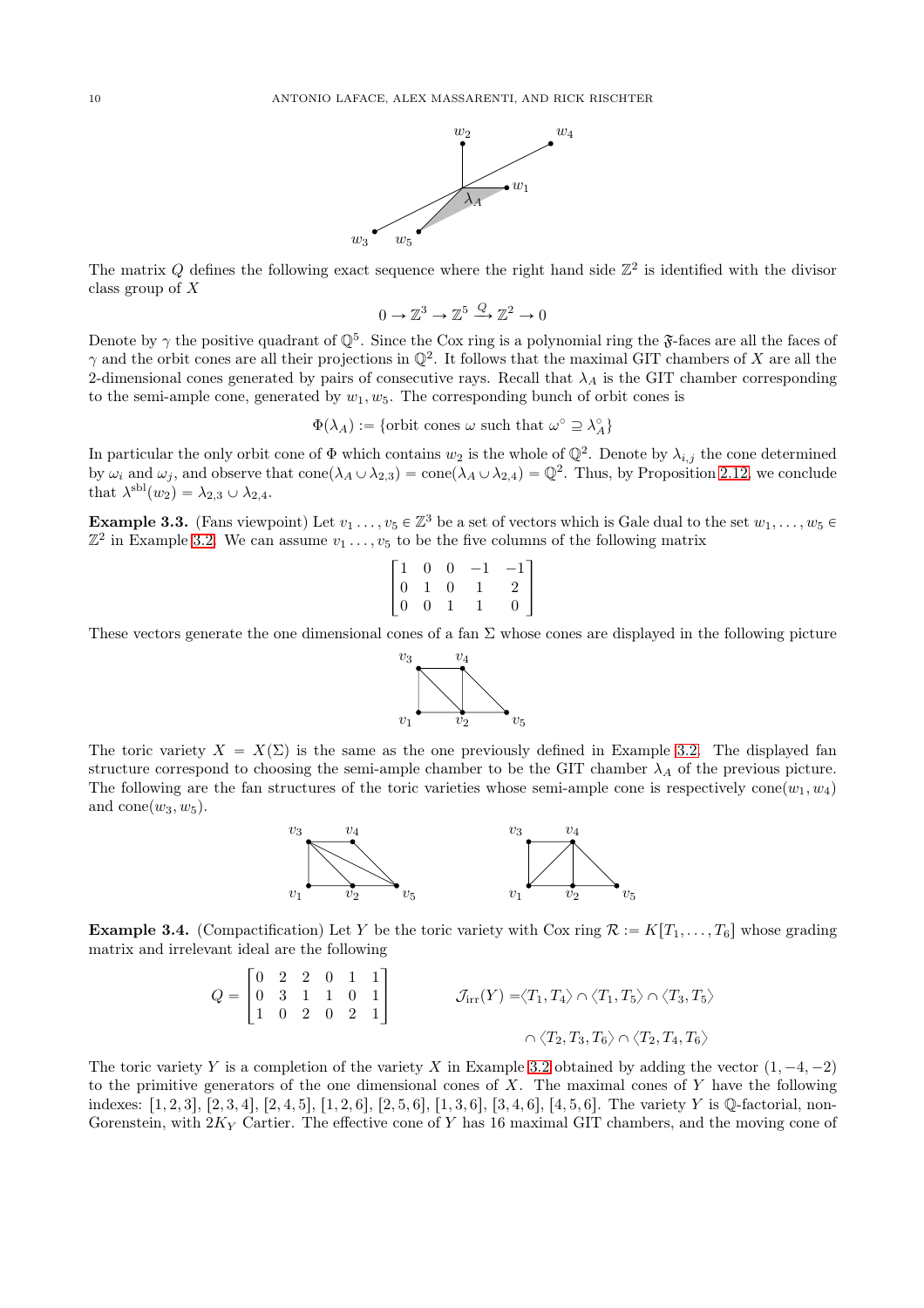Y has 3 maximal chambers. The columns of each of the following matrices generate a maximal GIT chamber of the moving cone, where the first one corresponds to the semi-ample cone

$$
\mathcal{A} = \begin{bmatrix} 1 & 1 & 2 & 2 \\ 1 & 1 & 1 & 1 \\ 1 & 2 & 3 & 4 \end{bmatrix} \qquad \mathcal{M}_1 = \begin{bmatrix} 1 & 1 & 2 & 2 \\ 1 & 1 & 3 & 3 \\ 1 & 2 & 2 & 4 \end{bmatrix} \qquad \mathcal{M}_2 = \begin{bmatrix} 1 & 2 & 4 & 6 \\ 1 & 1 & 3 & 3 \\ 1 & 3 & 4 & 8 \end{bmatrix}
$$

The columns of each of the following matrices generate a maximal GIT chamber of the effective cone of X.

$$
\mathcal{C}_1 = \begin{bmatrix} 1 & 2 & 4 \\ 1 & 3 & 3 \\ 1 & 0 & 4 \end{bmatrix} \qquad \mathcal{C}_2 = \begin{bmatrix} 1 & 2 & 2 \\ 1 & 3 & 3 \\ 1 & 0 & 2 \end{bmatrix}
$$

The stable base locus of a divisor which lies in the interior of either  $C_1$  or  $C_2$  is  $V(T_2)$ . Thus the union of these two chambers is a unique stable base locus chamber. On the other hand, if we denote by  $X_i$  the projective toric variety whose semi-ample cone is given by  $\mathcal{M}_i$ , then from the point of view of  $X_i$  the GIT chambers coincide with the stable base locus chambers.

**Example 3.5.** Consider the toric variety  $Z = Z(\Lambda)$  with fan  $\Lambda \subset \mathbb{Q}^3$  given in the following picture



One can take for instance  $v_1, \ldots, v_6$  to be the columns of the following matrix

$$
\left[\begin{array}{rrrrrr} -1 & -1 & -1 & 1 & 1 & 1 \\ -1 & 0 & 1 & -1 & 0 & 1 \\ 1 & 1 & 1 & 1 & 1 & 1 \end{array}\right]
$$

Then Z is a non-complete Mori dream space 3-fold with Picard number three and with Cox ring generated by six free variables with degrees given by the columns  $w_1, \ldots, w_6$  of the following matrix

$$
\left[\begin{array}{rrrrrr}1&-2&1&0&0&0\\1&-1&0&-1&1&0\\2&-2&0&-1&0&1\end{array}\right]
$$

The effective cone of Z is the whole of  $\mathbb{Q}^3$ , it has 14 maximal GIT chambers and six of them are in the movable cone. Let us denote by  $Z_j := Z(\lambda_j)$ ,  $j = 1, ..., 6$  the different models where  $Z = Z_1$ , and  $\lambda_j$ ,  $j = 1, ..., 6$  are the corresponding GIT chambers. The related fans are the following

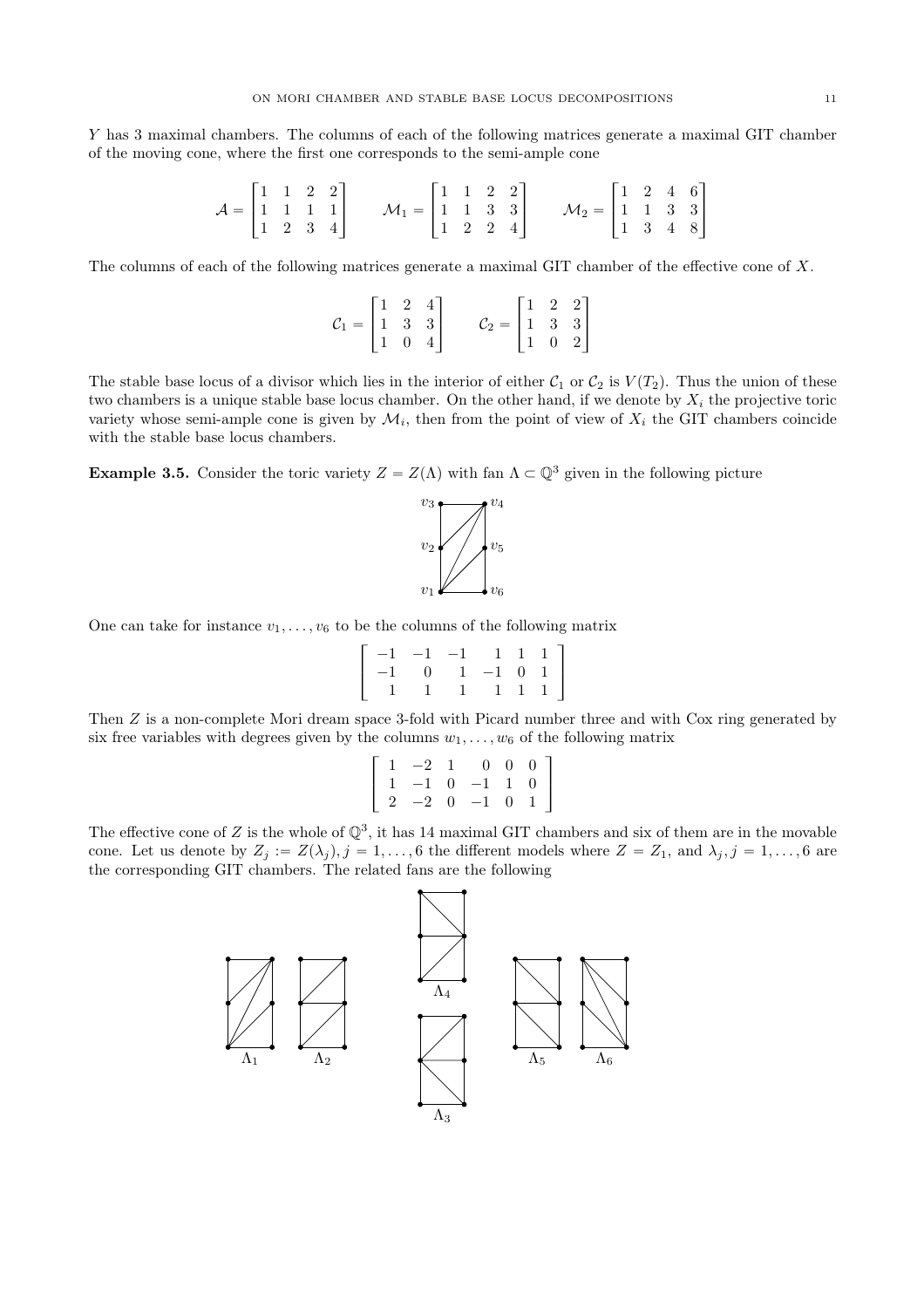and the possible flips are as follows



In Z we have that  $\lambda_2, \lambda_3, \lambda_4$  are in distinct stable base locus chambers but  $\lambda_5$  and  $\lambda_6$  are inside the same stable base locus chamber. More precisely, if  $w_j \in \lambda_j^{\circ}, j = 1, \ldots, 6$  then the stable base loci are

 $\mathbf{B}(w_1) = \emptyset, \mathbf{B}(w_2) = l_{1,4}, \mathbf{B}(w_3) = l_{1,4} \cup l_{1,5}, \mathbf{B}(w_4) = l_{1,4} \cup l_{2,4}, \mathbf{B}(w_5) = \mathbf{B}(w_6) = l_{1,4} \cup l_{1,5} \cup l_{2,4}$ 

where  $l_{i,j}$  is the curve in the intersection of the toric divisors  $D_i, D_j$  corresponding to the vectors  $v_i, v_j$  in the fan Λ.

Geometrically we see that the flip  $\eta_6$  has  $l_{2,5}$  as flipping curve, and  $l_{2,5}$  does not exist in  $Z_1$ . Therefore, the flipping curve in the last flip is not visible from the point of view of  $Z_1$ .

Note that we can produce an example of a complete 3-fold W with Picard number four such that  $MCD(W) \neq$  $\text{SBLD}(W)$  taking

$$
v_8 = \frac{-v_1 - \dots - v_7}{6} = (0, 0, -1)
$$

and including the relevant additional cones.

The following will be the leading example in the Section [5.](#page-15-0) Indeed, we will produce a complete Mori dream space X of Picard rank two such that  $MCD(X) \neq \text{SBLD}(X)$ .

<span id="page-11-0"></span>**Example 3.6.** (Fundamental example) Let Z be the toric variety with Cox ring  $K[T_1, \ldots, T_{11}]$  whose grading matrix and irrelevant ideal are the following

$$
Q = \begin{bmatrix} 1 & 1 & 2 & 2 & 2 & 2 & 1 & 0 & 0 & 0 & 0 \\ 0 & 0 & 1 & 1 & 1 & 1 & 2 & 1 & 1 & 1 & 1 & 1 \end{bmatrix} \qquad \mathcal{J}_{irr}(Z) = \langle T_1, T_2 \rangle \cap \langle T_3, \ldots, T_{11} \rangle
$$

Denote by  $w_i \in \mathbb{Z}^2$  the degree of  $T_i$ . The following picture displays the degrees of the generators of the Cox ring together with the three maximal GIT chambers of the moving cone, where the shaded one is the ample cone



Let  $\overline{Z} = K^{11}$  be the spectrum of the Cox ring of Z and let  $\overline{X}$  be the affine subvariety defined by

$$
\overline{X} = \{F = G = 0\} \subset \overline{Z}
$$

where  $F, G$  are general polynomial of degree  $(2, 2)$  in the  $T_i$ , that is general linear combinations of the following monomials

<span id="page-11-1"></span>(3.7) 
$$
\begin{cases}\nT_1^2 T_8^2 & T_1^2 T_9^2 & T_1^2 T_{10}^2 & T_1^2 T_{11}^2 & T_2^2 T_8^2 & T_2^2 T_9^2 & T_2^2 T_{10}^2 & T_2^2 T_{11}^2; \\
T_3 T_8 & T_3 T_9 & T_3 T_{10} & T_3 T_{11} & T_4 T_8 & T_4 T_9 & T_4 T_{10} & T_4 T_{11}; \\
T_5 T_8 & T_5 T_9 & T_5 T_{10} & T_5 T_{11} & T_6 T_8 & T_6 T_9 & T_6 T_{10} & T_6 T_{11}; \\
T_1 T_7 & T_2 T_7.\n\end{cases}
$$

It is immediate to check that for F, G general enough  $\overline{X}$  is irreducible and codim $\overline{\mathcal{F}}(\text{Sing}(\overline{X})) \geq 2$ . Since a local complete intersection is Cohen-Macaulay by Serre's criterion on normality we get that  $\overline{X}$  is a normal variety. Let  $p_Z : \hat{Z} \to Z$  be the characteristic space morphism of Z and let  $\hat{X} := \overline{X} \cap \hat{Z}$ . The image of  $\hat{X}$  via  $p_Z$  is a subvariety X of Z. Since  $\overline{X}$  is irreducible and normal, and X is a GIT quotient of  $\overline{X}$  by a reductive group [\[Bri10,](#page-24-17) Theorem 1.24 (vi)] yields that  $X$  is irreducible and normal as well. We claim that

$$
\widehat{X} = \text{ Zariski closure of } p_Z^{-1}(X \cap Z') \text{ in } \widehat{Z}
$$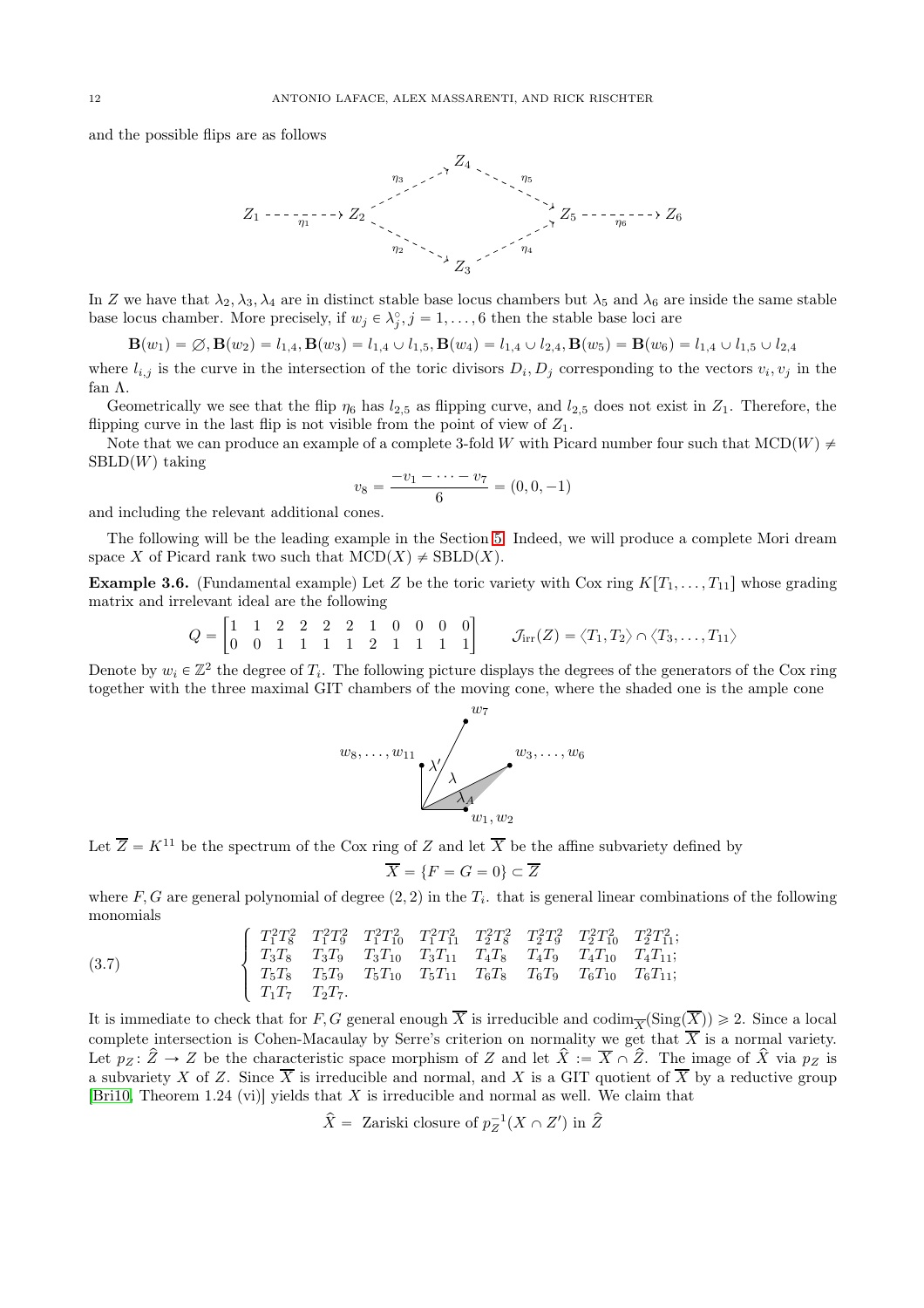where  $Z'$  is the smooth locus of Z. Indeed  $Z'$  contains the open subset  $Z''$  of Z obtained by removing the union of all the toric subvarieties of the form  $p_Z(V(T_i, T_j))$ , for any pair of indexes i, j. Since the Zariski closure of  $p_Z^{-1}(X \cap Z'')$  in  $\hat{Z}$  equals  $\hat{X}$  the claim follows.

Observe that  $\operatorname{codim}_{\overline{X}}(\overline{X}\backslash \hat{X})\geq 2$ . Thus if one can show that the pull-back  $i^*: \operatorname{Cl}(Z)\to \operatorname{Cl}(X)$ , induced by the inclusion, is an isomorphism then by [\[ADHL15,](#page-24-1) Corollary 4.1.1.5], it follows that the Cox ring of X is

$$
\mathcal{R}(X) = \frac{K[T_1, \ldots, T_{11}]}{I(\overline{X})}
$$

Note that each of  $w_{1..6}$ ,  $w_{3..7}$  and  $w_{7..11}$  is an orbit cone of  $\overline{X}$ . In particular, the three maximal chambers  $\lambda'$ ,  $\lambda$ ,  $\lambda_A$  of the moving cone are GIT chambers. On the other hand, since  $w_{1,2,7}$  is not an orbit cone, it follows that each orbit cone contains

 $\{\omega : \lambda_A \subseteq \omega \text{ and } \lambda' \subsetneq \omega\} = \{\omega : \lambda_A \subseteq \omega \text{ and } \lambda \subsetneq \omega\}$ 

Then  $\lambda$  and  $\lambda'$  are contained in the same SBL chamber. It remains to show that

$$
\imath^* \colon \operatorname{Cl}(Z) \to \operatorname{Cl}(X)
$$

is an isomorphism. Note that the  $K^* \times K^*$  action on  $\overline{X}\setminus (V(T_2) \cup V(T_8))$  is trivial, so if we remove the images of  $V(T_2) \cup V(T_8)$  from X, the resulting variety is isomorphic to an affine space. Therefore, Cl(X) is generated by the classes of the images of the two irreducible divisors  $V(T_i) \cap \overline{X}$ , with  $i \in \{2, 8\}$ , and  $\rho(X) \leq 2$ .

Note that crossing the wall corresponding to  $w_1, w_2$  we get a morphism  $f: Z \to \mathbb{P}^1$ . Furthermore,  $X \subset Z$ is not contained in any fiber of f, and hence f restricts to a surjective morphism  $f_{|X}: X \to \mathbb{P}^1$ . This forces  $\rho(X) \geq 2$ . Finally, we conclude that the images of  $V(T_2), V(T_8)$  form a basis of Cl(X) and  $\rho(X) = 2$ .

We finish the present section with two examples of toric complete varieties in which the Mori chamber and stable base locus decomposition do not coincide even inside the movable cone.

<span id="page-12-0"></span>**Example 3.8.** Let  $X$  be a toric variety with the following grading matrix

$$
Q:=\begin{bmatrix} 2&0&1&3&1&3\\ 3&2&2&1&1&2\\ 3&1&1&3&3&0 \end{bmatrix}
$$

This is a toric 3-fold whose Mori chamber and stable base locus decomposition do not coincide even inside the movable cone. More precisely, its effective cone has 17 GIT chambers, of these 5 are inside the movable cone. The picture below shows a section of the Mori chamber decomposition of  $\text{Eff}(X)$ . The 5 inner chambers, two triangles and three quadrilaterals, are the GIT chambers of the movable cone. There are five possible models, the picture shows in black a chosen semi-ample cone, and in the corresponding model the two gray GIT chambers  $C$  and  $C'$  share the stable base locus.



If one chooses any of the other four models the situation is similar, the two GIT chambers opposite to the chosen semi-ample cone inside the movable cone will have the same stable base locus.

<span id="page-12-1"></span>**Example 3.9.** Let  $X$  be a toric variety with the following grading matrix

$$
Q:=\begin{bmatrix}1&1&0&0&0&0&1\\0&0&1&1&0&0&1\\0&0&0&0&1&1&1\end{bmatrix}
$$

This is a toric 4-fold whose Mori chamber and stable base locus decomposition do not coincide inside the movable cone. More precisely, its effective cone has 3 GIT chambers, all of them inside the movable cone since  $Eff(X) = \text{Mov}(X)$ . The picture below shows a section of the Mori chamber decomposition of Eff(X). There are three possible models, the picture shows in black a chosen semi-ample cone, and in the corresponding model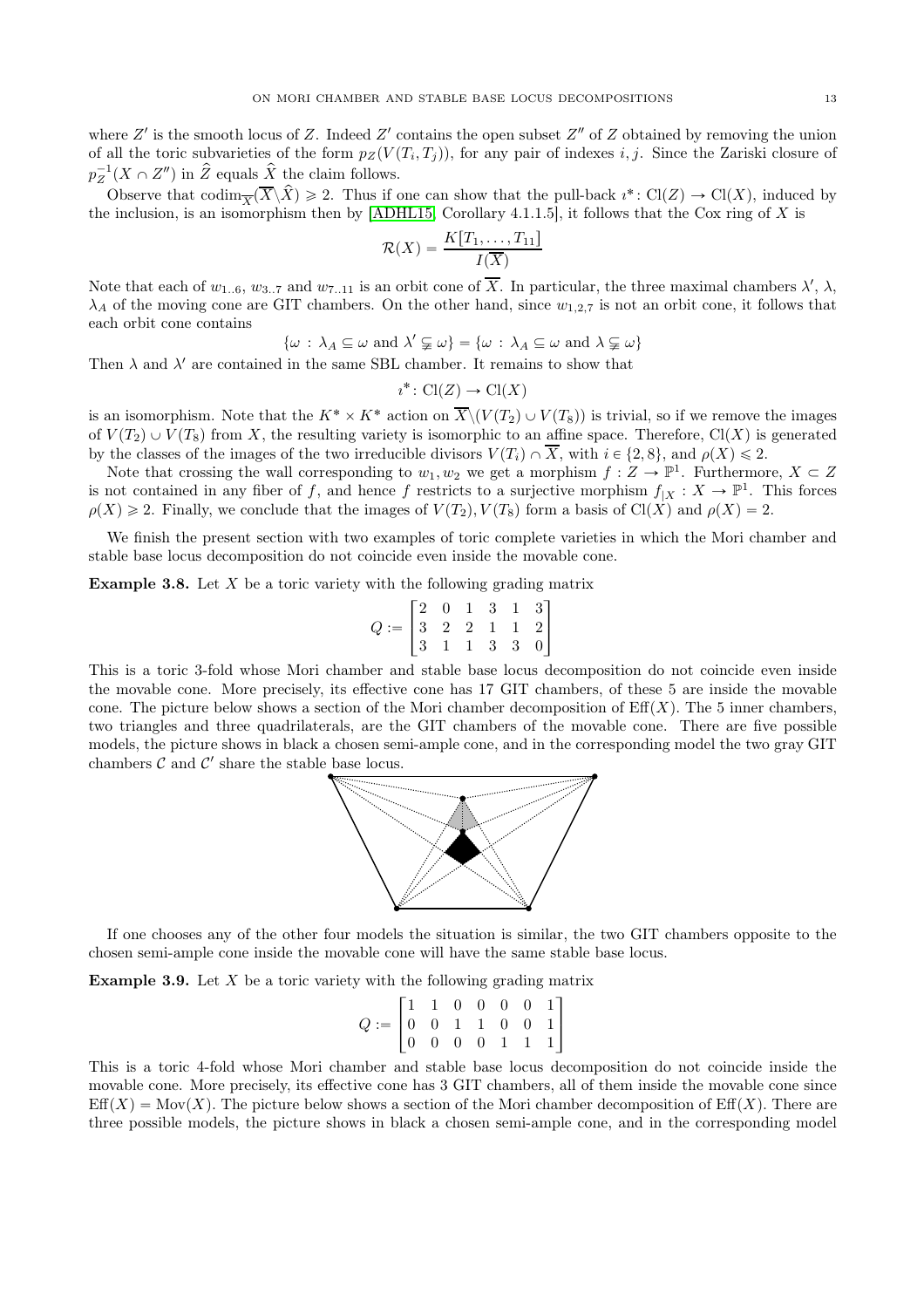the two gray GIT chambers  $C$  and  $C'$  have the stable base locus. If one chooses any of the other two models the situation is the same.



Remark 3.10. All the computations of this section have been implemented in Magma [\[BCP97\]](#page-24-18) and Maple [\[HK15\]](#page-25-13) programs. For convenience of the reader we include, as ancillary files in the arXiv version of the paper, the following files:

- Readme.txt, a text on how to use the remaining files;
- SBLib.m, the Magma library containing all the functions needed to verify our examples;
- Examples.txt, the examples.

For an optimized version, implemented in Maple and Singular, of some of the algorithms presented in this library see [\[Kei12\]](#page-25-14). The library SBLib.m contains nine commands which we briefly describe here.

- Ffaces: computes the  $\mathfrak{F}$ -faces of an ideal I of a polynomial ring according to [\[ADHL15,](#page-24-1) Remark 3.1.1.11].
- Eff: computes the effective cone of a family of vectors in a rational vector space according to [\[ADHL15,](#page-24-1) Definition 2.2.2.5]. It takes as input the grading matrix whose columns are the relevant vectors.
- Mov: computes the moving cone of a family of vectors in a rational vector space according to [\[ADHL15,](#page-24-1) Definition 2.2.2.5]. It takes as input the grading matrix whose columns are the named vectors.
- OrbitCones: computes the orbit cones as projections of the  $\tilde{\mathfrak{F}}$ -faces according to [\[ADHL15,](#page-24-1) Proposition 3.1.1.10]. It takes as input a pair consisting of the set of  $\mathfrak{F}$ -faces together with the grading matrix.
- GitChamber: computes the GIT chamber defined by a class w according to [\[ADHL15,](#page-24-1) Definition 3.1.2.6]. It takes as input a pair consisting of the set of orbit cones together with a class  $w$ .
- GitFan: computes the GIT quasi-fan, that is the collection of all the git cones, of the set of orbit cones according to [\[Kei12,](#page-25-14) Algorithm 8]. It takes as input a pair consisting of the set of orbit cones together with a class w.
- BunchCones: computes a bunch of orbit cones defined by a GIT chamber  $\lambda$  according to [\[ADHL15,](#page-24-1) Example 3.1.3.6. It takes as input a pair consisting of the set of orbit cones together with a class w in the relative interior of  $\lambda$ .
- SameSb1: decides whether two classes  $w_1, w_2$  have the same stable base locus according to Proposition [2.8.](#page-5-2) It takes as input a triple consisting of a bunch of orbit cones together with the two classes  $w_1$  and  $w_2$ .
- FindTriples: determines all the triples  $(\lambda_A, \lambda_1, \lambda_2)$  of GIT chambers such that  $\lambda_1$  and  $\lambda_2$  are contained in the same stable base locus chamber of the variety whose semi-ample chamber is  $\lambda_A$ . It works according to Proposition [2.8,](#page-5-2) and takes as input a triple consisting of the grading matrix, the set of orbit cones and the GIT fan.

#### 4. Smooth toric 3-folds of Picard rank three

<span id="page-13-0"></span>In this section we prove Theorem [1.2.](#page-1-1) Let N be a finitely generated free abelian group,  $M := \text{Hom}(N, \mathbb{Z})$ ,  $N_{\mathbb{Q}} := N \otimes_{\mathbb{Z}} \mathbb{Q}$ , and let  $X := X(\Sigma)$  be a smooth projective toric variety defined by a fan  $\Sigma \subseteq N_{\mathbb{Q}}$ . Since X is projective  $\Sigma$  is the normal fan of the Riemann-Roch polytope  $\Delta \subseteq M_0$  of any ample divisor of X, in particular each facet of  $\Delta$  corresponds to a one dimensional cone of  $\Sigma$ . Since X is smooth each maximal cone of X is simplicial so that each vertex of  $\Delta$  has valence  $n := \dim(X)$ .

When X is a threefold of Picard rank three the polytope  $\Delta$  has six facets and all its vertexes have valency three. If we denote by  $(v, e, f)$  the vector consisting of the number of vertexes, edges and facets of  $\Delta$ , then the conditions  $f = 6$ ,  $2e = 3v$  and  $v - e + f = 2$  give  $(v, e, f) = (8, 12, 6)$ . According to the classification of hexahedra there are only two possible topological types for ∆, displayed in the following pictures.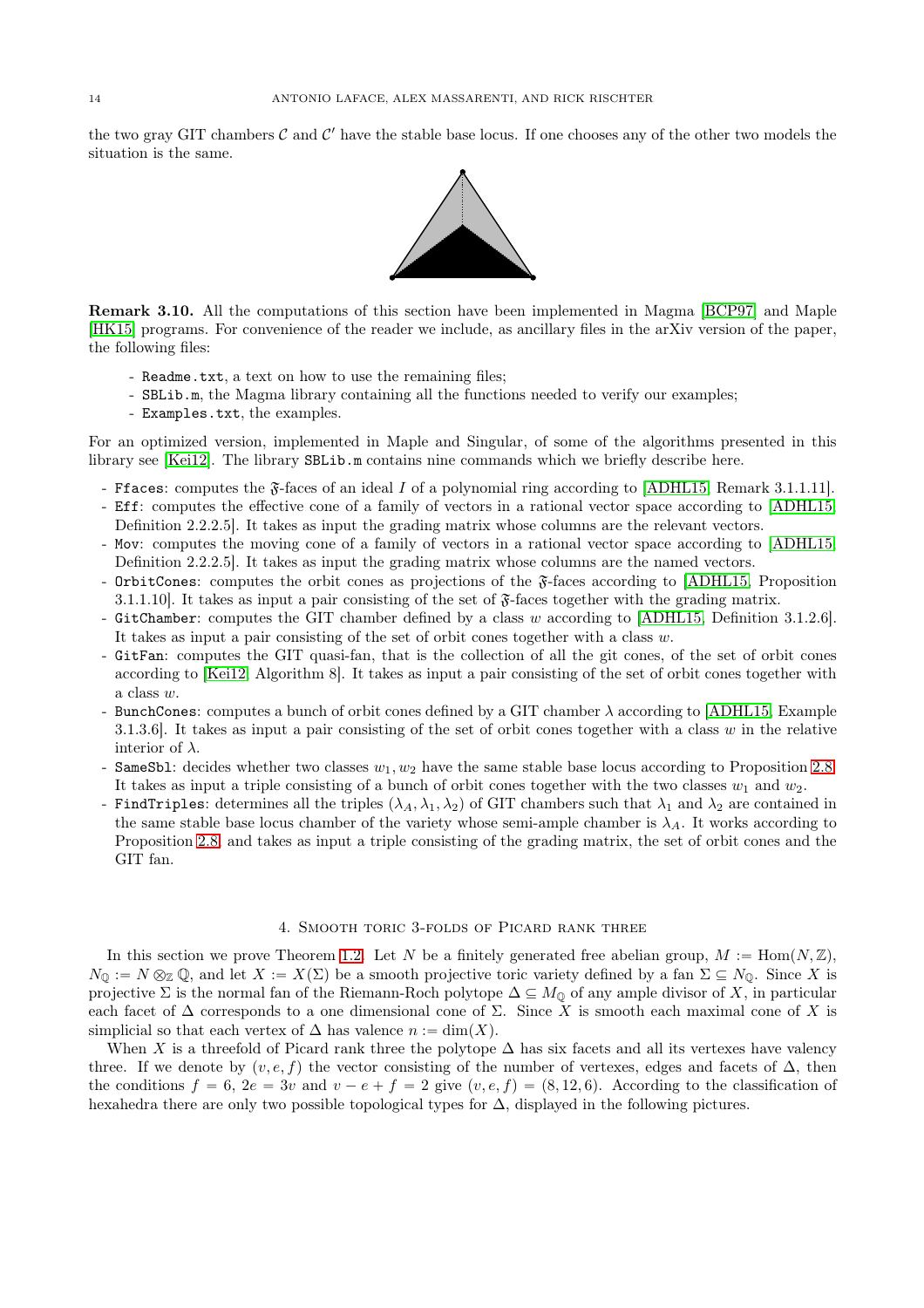

Number the facets of each polytope from 1 to 6 and let  $C_i$  be the primitive generator of the inward normal vector to the *i*-th facet. Any vertex is labeled by a triple  $(i, j, k)$  in such a way that

$$
(4.0) \qquad \qquad \det(C_i, C_j, C_k) = 1.
$$

For the type I polytope the vertexes labels are:  $(1, 2, 3), (2, 4, 3), (1, 6, 2), (1, 3, 5), (4, 2, 6), (1, 5, 6), (3, 4, 5),$  $(4, 6, 5)$ , while for the type II polytope the vertexes labels are:  $(1, 2, 3)$ ,  $(1, 3, 5)$ ,  $(1, 6, 2)$ ,  $(2, 4, 3)$ ,  $(1, 5, 6)$ ,  $(4, 2, 6), (6, 5, 3), (3, 4, 6)$ . Without loss of generality we can assume  $\{C_1, C_2, C_3\}$  to be the canonical basis of  $N_{\mathbb{Q}} \simeq \mathbb{Q}^3$ . Thus the matrix whose columns are the primitive generators of the fan  $\Sigma$  and its orthogonal have the form

<span id="page-14-0"></span>
$$
P := \begin{bmatrix} 1 & 0 & 0 & a_1 & a_2 & a_3 \\ 0 & 1 & 0 & b_1 & b_2 & b_3 \\ 0 & 0 & 1 & c_1 & c_2 & c_3 \end{bmatrix} \hspace{1cm} Q := \begin{bmatrix} -a_1 & -b_1 & -c_1 & 1 & 0 & 0 \\ -a_2 & -b_2 & -c_2 & 0 & 1 & 0 \\ -a_3 & -b_3 & -c_3 & 0 & 0 & 1 \end{bmatrix}
$$

Applying conditions [\(4.0\)](#page-14-0) to all type I triples gives the following equations  $a_1 = b_2 = c_3 = -1$ ,  $a_3c_1 =$  $b_3c_2 = a_2b_1 = 0$ ,  $a_2b_3c_1 + a_3b_1c_2 = 0$ . These equations cut out the union of six three-dimensional affine spaces which are in a unique orbit of the  $S_3$  action which permutes the coordinates. One of these spaces is given by  $a_1 = b_2 = c_3 = -1, b_1 = c_1 = c_2 = 0$ . The corresponding Q matrix is

$$
Q_1:=\begin{bmatrix} 1 & 0 & 0 & 1 & 0 & 0 \\ -a_2 & 1 & 0 & 0 & 1 & 0 \\ -a_3 & -b_3 & 1 & 0 & 0 & 1 \end{bmatrix}
$$

Any integer vector  $(a_2, a_3, b_3)$  gives an example of a smooth toric threefold whose defining fan is of type I.

Applying conditions [\(4.0\)](#page-14-0) to all the type II triples gives the following equations  $a_1 = b_2 = c_3 = -1$ ,  $b_3c_2 = a_3c_1 = 0, a_2b_3 + a_3 + 1 = 0, b_3 + a_3b_1 + 1 = 0$ . These equations cut out the union of three irreducible subvarieties of dimension two. Two of these are the affine spaces  $a_1 = b_2 = b_3 = c_3 = -1$ ,  $a_3 = c_2 = 0$ ,  $a_2 = 1$ and  $a_1 = b_2 = a_3 = c_3 = -1$ ,  $b_3 = c_1 = 0$ ,  $b_1 = 1$ . The Q matrix for points on the first affine space is

$$
Q_2 := \begin{bmatrix} 1 & -b_1 & -c_1 & 1 & 0 & 0 \\ -1 & 1 & 0 & 0 & 1 & 0 \\ 0 & 1 & 1 & 0 & 0 & 1 \end{bmatrix}
$$

The second affine space gives a similar Q matrix. The third variety has equations  $a_1 = b_2 = c_3 = -1$ ,  $c_1 = c_2 = 0$ ,  $a_2b_3 + a_3 + 1 = 0$ ,  $a_3b_1 + b_3 + 1 = 0$ . Considering only integer points this third variety is the union of a point and two one parameter families corresponding to the following grading matrices

$$
Q_3:=\begin{bmatrix}1&1&0&1&0&0\\-1&1&0&0&1&0\\0&1&1&0&0&1\end{bmatrix}, Q_4:=\begin{bmatrix}1&-1&0&1&0&0\\-a_2&1&0&0&1&0\\1&0&1&0&0&1\end{bmatrix}, Q_5:=\begin{bmatrix}1&0&0&1&0&0\\-a_2&1&0&0&1&0\\-a_2+1&1&1&0&0&1\end{bmatrix}.
$$

Note now that the case  $Q_3$  is a sub-case of  $Q_2$  and the case  $Q_5$  is a sub-case of  $Q_1$ . Therefore it is enough to analyze  $Q_1, Q_2$  and  $Q_4$ . We will call  $A, B, \ldots, F$  the columns of Q. Note that in all cases  $D = (1, 0, 0), E =$  $(0, 1, 0)$  and  $F = (0, 0, 1)$ .

In the case of  $Q_1$  we have  $C = F$  and the point B moves in the half line from F to E. There are three possibilities  $b_3 < 0$ ,  $b_3 = 0$ ,  $b_3 > 0$ . If  $b_3 = 0$  there is nine possibilities for the point A according to  $a_2$  and  $a_3$ being negative, zero or positive. If  $b_3 < 0$  we now have four more possibilities depending if the point A is above or below the line DF, therefore 13 possibilities. For  $b_3 > 0$  we have 13 possibilities as well. Summing up we have 35 possibilities. Choosing a particular value of  $b_2, a_2, a_3$  for each of the 35 cases and computing the Mori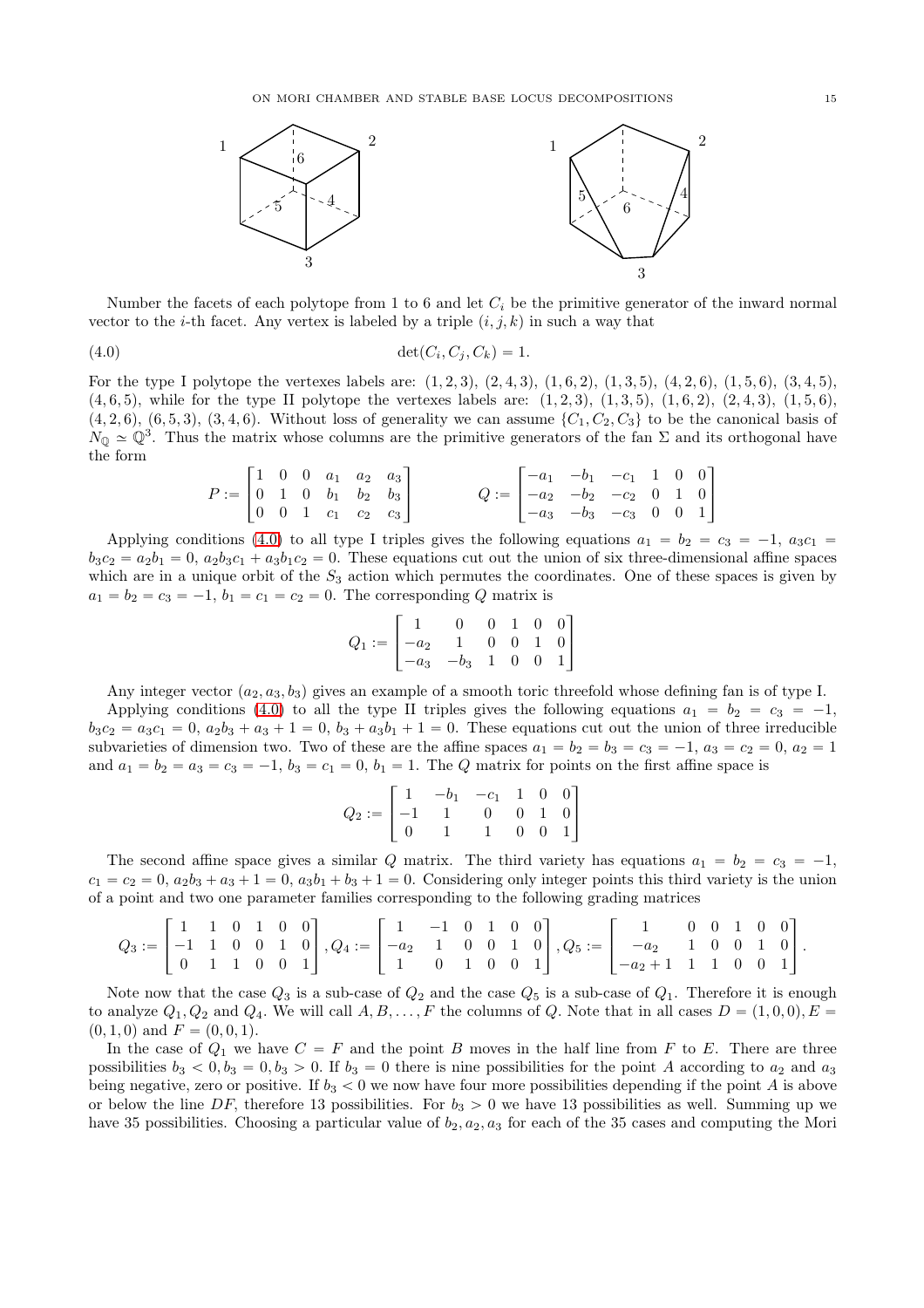chamber and the stable base locus decomposition one gets exactly two cases where the Mori chamber and stable base locus decomposition do not coincide, corresponding to the following matrices

$$
G_1 := \begin{bmatrix} 1 & 0 & 0 & 1 & 0 & 0 \\ \alpha & 1 & 0 & 0 & 1 & 0 \\ \beta & 0 & 1 & 0 & 0 & 1 \end{bmatrix}, \alpha, \beta > 0, \ G_2 := \begin{bmatrix} 1 & 0 & 0 & 1 & 0 & 0 \\ \alpha & 1 & 0 & 0 & 1 & 0 \\ \beta & \gamma & 1 & 0 & 0 & 1 \end{bmatrix}, \alpha, \beta, \gamma < 0
$$

Now, consider the case  $Q_2$ . In this case A is fixed, B moves in the line connecting  $(0, 1, 1)$  to D and C moves in the line DF. If  $c_1 = 0$  then  $C = D$  and B has three possibilities according to sign of  $b_1$ . If  $c_1 < 0$  there are five possibilities for  $b_1$  depending on the sign and on which of the inequalities  $b_1 \geq c_1$  and  $b_1 < c_1$  holds. For  $c_1 > 0$  there are five possibilities as well but now what matters is the sign of  $b_1$  and if it is greater than  $c_1 + 1$ or not. Therefore there are 13 possibilities to check. Computing explicitly the decompositions we get 4 new possible types of varieties whose Mori chamber and stable base locus decompositions do not coincide:

$$
G_3 := \begin{bmatrix} 1 & 0 & \gamma & 1 & 0 & 0 \\ -1 & 1 & 0 & 0 & 1 & 0 \\ 0 & 1 & 1 & 0 & 0 & 1 \end{bmatrix}, \gamma > 0, \qquad G_4 := \begin{bmatrix} 1 & \beta & \gamma & 1 & 0 & 0 \\ -1 & 1 & 0 & 0 & 1 & 0 \\ 0 & 1 & 1 & 0 & 0 & 1 \end{bmatrix}, \beta > 0 > \gamma
$$

$$
G_5 := \begin{bmatrix} 1 & \beta & \gamma & 1 & 0 & 0 \\ -1 & 1 & 0 & 0 & 1 & 0 \\ 0 & 1 & 1 & 0 & 0 & 1 \end{bmatrix}, \beta < 0 < \gamma, \quad G_6 := \begin{bmatrix} 1 & \beta & \gamma & 1 & 0 & 0 \\ -1 & 1 & 0 & 0 & 1 & 0 \\ 0 & 1 & 1 & 0 & 0 & 1 \end{bmatrix}, \beta < \gamma - 1 < -1
$$

Finally, doing the same with  $Q_4$  we have to consider four cases:  $a_2 < 0$  (A inside the triangle DEF),  $a_2 = 0$ (A in the midpoint of CF),  $a_2 = 1$  (A in the line BF), and  $a_2 > 2$  (A below the line BF). Doing this we get a single new type:

$$
G_7 := \begin{bmatrix} 1 & -1 & 0 & 1 & 0 & 0 \\ 1 & 1 & 0 & 0 & 1 & 0 \\ 1 & 0 & 1 & 0 & 0 & 1 \end{bmatrix}
$$

<span id="page-15-0"></span>This proves Theorem [1.2.](#page-1-1)

### 5. Mori dream spaces of Picard rank two

Let X be a Mori dream space with divisor class group  $Cl(X)$  of rank two. Since X is a projective variety its effective cone is pointed. Moreover  $Cl(X)$  has rank two so that we can fix a total order on the classes in the effective cone  $w \leq w'$  if w is on the left of w'. Given two convex cones  $\lambda, \lambda'$  contained in the effective cone we will write

$$
\lambda \leqslant \lambda' \quad \text{if } w \leqslant w' \text{ for any } w \in \lambda \text{ and } w' \in \lambda
$$

Denote by  $\{f_1, \ldots, f_r\}$  a minimal set of homogeneous generators for the Cox ring  $\mathcal{R}(X)$  of X, and let  $w_i = \deg(f_i)$ for any  $i$ .

<span id="page-15-2"></span>**Proposition 5.1.** Let X be a projective  $\mathbb{Q}$ -factorial toric variety with Picard rank two. Then the Mori chamber and the stable base locus decompositions of  $\text{Eff}(X)$  coincide.

Proof. Let  $\lambda_A$  be the semi-ample cone of X and let  $\lambda'$ ,  $\lambda''$  be two distinct maximal GIT chambers of X.

According to [\(2.10\)](#page-5-0) it suffices to show that there exists an orbit cone of the bunch which contains one of  $\lambda_A \cup \lambda'$ ,  $\lambda_A \cup \lambda''$  but not the other. Since X is complete the effective cone is pointed, so that, since the Picard rank is two, one can order the GIT chambers of X.

Assuming  $\lambda' \leq \lambda''$ , we have three possibilities: either  $\lambda' \leq \lambda_A \leq \lambda''$ , or  $\lambda_A \leq \lambda'' \leq \lambda''$ , or  $\lambda' \leq \lambda'' \leq \lambda_A$ . Since X is toric each pair of degrees of generators of the Cox ring span an orbit cone. Thus in the first two cases we can find an orbit cone which contains  $\lambda_A \cup \lambda'$  but not  $\lambda_A \cup \lambda''$ , while in the last case we can find an orbit cone which contains  $\lambda_A \cup \lambda''$  but not  $\lambda_A \cup \lambda'$ . In the contract of the contract of the contract of the contract of the contract of the contract of the contract of the contract of the contract of the contract of the contract of the contract of the contract of the contr

The following is our first simple criterion implying the equality of the two chamber decompositions for a Q-factorial Mori dream space of Picard rank two.

<span id="page-15-1"></span>**Proposition 5.2.** Let X be a projective  $\mathbb{Q}$ -factorial Mori dream space with Picard rank two. If all the generators of  $\mathcal{R}(X)$  appear in the walls of the stable base locus decomposition of  $\mathrm{Eff}(X)$  then the Mori chamber and the stable base locus decompositions of  $\mathrm{Eff}(X)$  coincide.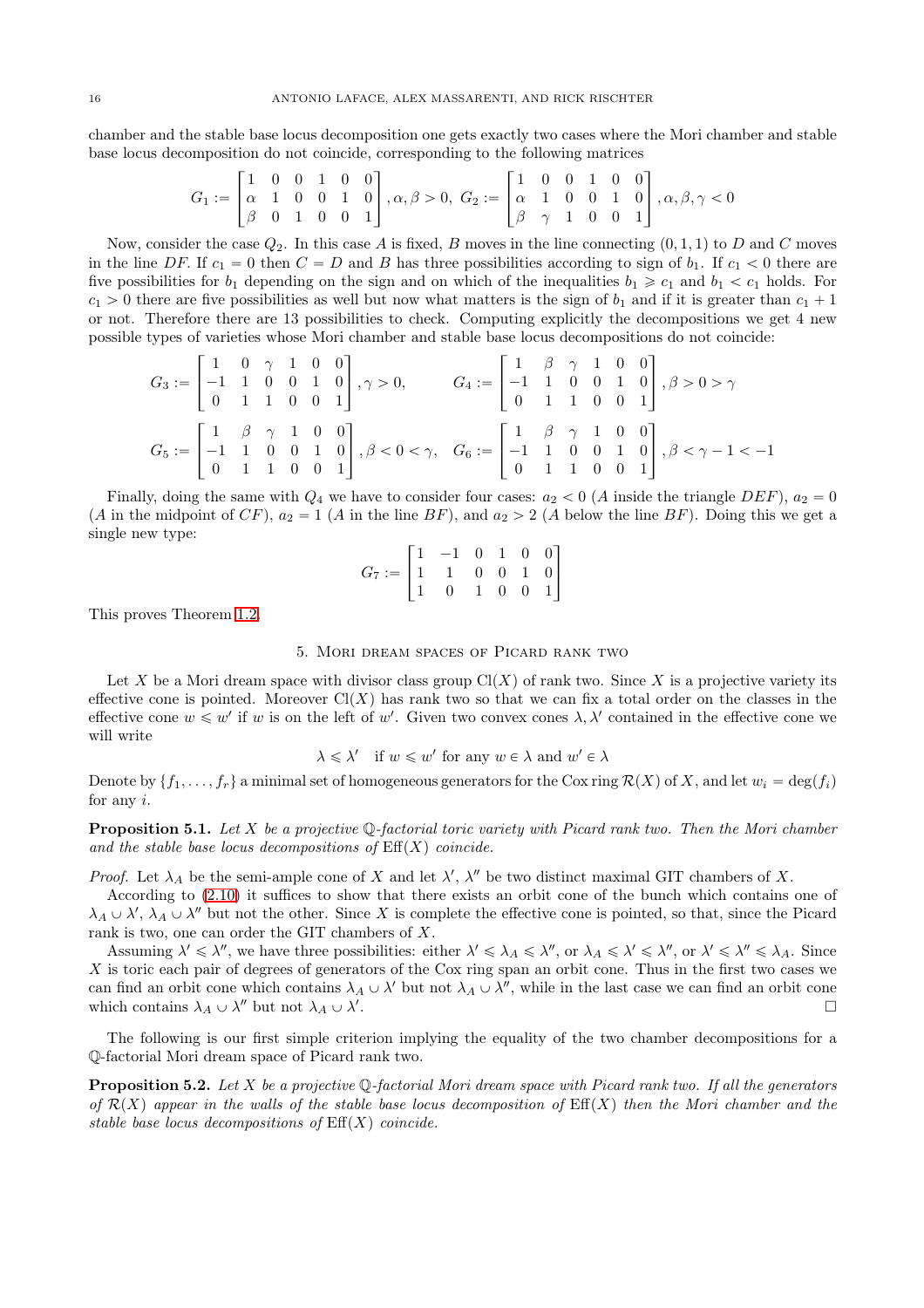*Proof.* By [\(2.7\)](#page-5-3) the Mori chamber decomposition is a subdivision of  $Eff(X)$  whose walls are given by some of the generators of  $\mathcal{R}(X)$ , and it is a refinement of the stable base locus decomposition. Since, by hypothesis all the generators appear as walls of the stable base locus decomposition such a refinement must be trivial.

Now, we develop some technical results in order to describe the semi-stable loci corresponding to the GIT chambers of the Mori chamber decomposition of a Mori dream space of Picard rank two.

<span id="page-16-2"></span>**Lemma 5.3.** Let X be a Mori dream space with Picard rank two,  $\lambda \subseteq Cl_0(X)$  a maximal GIT chamber of X, and  $\overline{X}^{\text{ss}}(\lambda)$  the corresponding subset of semi-stable points of  $\overline{X}$ . Then the following holds

$$
\overline{X}\backslash \overline{X}^{\text{ss}}(\lambda) = V(f_i : w_i \leq \lambda) \cup V(f_i : \lambda \leq w_i)
$$

*Proof.* By [\[ADHL15,](#page-24-1) Theorem 3.1.2.8] we have  $\overline{X}^{\rm ss}(\lambda) = \overline{X}^{\rm ss}(w)$  for any  $w \in \lambda^{\circ}$ , where the second semi-stable locus is the complement of the zero set of all the homogeneous sections of the Cox ring whose degree is a positive multiple of w. If we choose such a class  $w \in \lambda^{\circ}$  so that  $w < w_i$  for any  $w_i \in \lambda^{\circ}$  then each monomial in  $f_1, \ldots, f_r$ of degree *nw* must contain at least one  $f_i$  with  $w_i \leq \lambda$ . Thus the inclusion

$$
V(f_i : w_i \leq \lambda) \subseteq \overline{X} \setminus \overline{X}^{ss}(\lambda)
$$

follows. The analogous inclusion for  $V(f_i: \lambda \leq w_i)$  can be proved in a similar way.

To prove the opposite inclusion observe that if  $\overline{x} \in X$  is a point which does not belong to the union  $V(f_i)$ :  $w_i \leq \lambda$   $\cup$   $V(f_i : \lambda \leq w_i)$ , then there exist two sections  $f_i$ , with  $w_i \leq \lambda$ , and  $f_j$ , with  $\lambda \leq w_j$ , each of which does not vanish on  $\overline{x}$ .

Take non negative  $a, b \in \mathbb{Z}$  such that  $aw_i + bw_j \in \lambda^{\circ}$ . Since  $f_i^a f_j^b$  is a homogeneous element of the Cox ring of degree  $aw_i + bw_j \in \lambda^{\circ}$  which does not vanish on  $\overline{x}$ , the point  $\overline{x}$  is in  $\overline{X}$  $\mathbb{S}^{\text{ss}}(\lambda).$ 

<span id="page-16-5"></span>**Lemma 5.4.** Let X be a Mori dream space with Picard rank two and let  $\lambda, \lambda' \subseteq Cl_0(X)$  be two maximal distinct GIT chambers of X with  $\lambda \leq \lambda'$ . Then the following inclusion is strict

$$
V(f_i : w_i \leq \lambda') \subsetneq V(f_i : w_i \leq \lambda)
$$

*Proof.* Assume that the equality  $V(f_i : w_i \leq \lambda') = V(f_i : w_i \leq \lambda)$  holds. By hypothesis the inclusion  $V(f_i: \lambda \leq w_i) \subseteq V(f_i: \lambda' \leq w_i)$  holds. Thus by Lemma [5.3](#page-16-2) there would be an inclusion  $\overline{X}^{\text{ss}}(\lambda') \subseteq \overline{X}^{\text{ss}}(\lambda)$ . By [\[ADHL15,](#page-24-1) Theorem 3.1.2.8] the latter inclusion would imply  $\lambda \subseteq \lambda'$ , a contradiction.

Recall that a Mori dream space X is a good quotient of its characteristic space  $\hat{X} = \overline{X}^{\rm ss}(\lambda_A)$ , and denote by  $p_{\lambda_A}: \hat{X} \to X$  the good quotient map. The following simple characterization of stable base loci will be fundamental for the rest of the paper.

<span id="page-16-1"></span>**Lemma 5.5.** If  $\lambda \le \lambda_A$  then the stable base locus of a class  $w \in \lambda$  is

<span id="page-16-3"></span>(5.6) 
$$
\mathbf{B}(w) = p_{\lambda_A}(\hat{X}\backslash \overline{X}^{\text{ss}}(\lambda)) = p_{\lambda_A}(\hat{X} \cap V(f_i : w_i \leq \lambda))
$$

If  $\lambda \geq \lambda_A$  then the stable base locus of a class  $w \in \lambda$  is

<span id="page-16-4"></span>(5.7) 
$$
\mathbf{B}(w) = p_{\lambda_A}(\hat{X}\backslash \overline{X}^{\text{ss}}(\lambda)) = p_{\lambda_A}(\hat{X} \cap V(f_i : w_i \ge \lambda))
$$

Proof. In order to prove [\(5.6\)](#page-16-3) just note that the first equality holds by definition while the second equality is due to Lemma [5.3](#page-16-2) and the fact that  $\lambda \leq \lambda_A$ . Clearly [\(5.7\)](#page-16-4) can be proved using a completely analogous  $\Box$ argument.

The following is the main technical tool of the paper.

<span id="page-16-0"></span>**Theorem 5.8.** Let  $X = X(\lambda_A)$  be a Q-factorial Mori dream space with Picard rank two corresponding to the maximal chamber  $\lambda_A$  of the Mori chamber decomposition of  $\mathrm{Eff}(X)$ . If for any  $\lambda' \leq \lambda \leq \lambda_A$  we have

(5.9) 
$$
V(f_i: w_i \le \lambda) \setminus V(f_i: w_i \ge \lambda_A) \subsetneq V(f_i: w_i \le \lambda') \setminus V(f_i: w_i \ge \lambda_A)
$$

and for any 
$$
\lambda_A \leq \lambda \leq \lambda'
$$
 we have

(5.10) 
$$
V(f_i: w_i \ge \lambda) \setminus V(f_i: w_i \le \lambda_A) \subsetneq V(f_i: w_i \ge \lambda') \setminus V(f_i: w_i \le \lambda_A)
$$

then the Mori chamber and the stable base locus decompositions of  $\text{Eff}(X)$  coincide.

Furthermore, if for any  $\lambda \leq \lambda_A \leq \lambda'$  we have that

<span id="page-16-7"></span><span id="page-16-6"></span>
$$
V(f_i: w_i \le \lambda) \setminus (V(f_i: w_i \le \lambda_A) \cup V(f_i: w_i \ge \lambda_A))
$$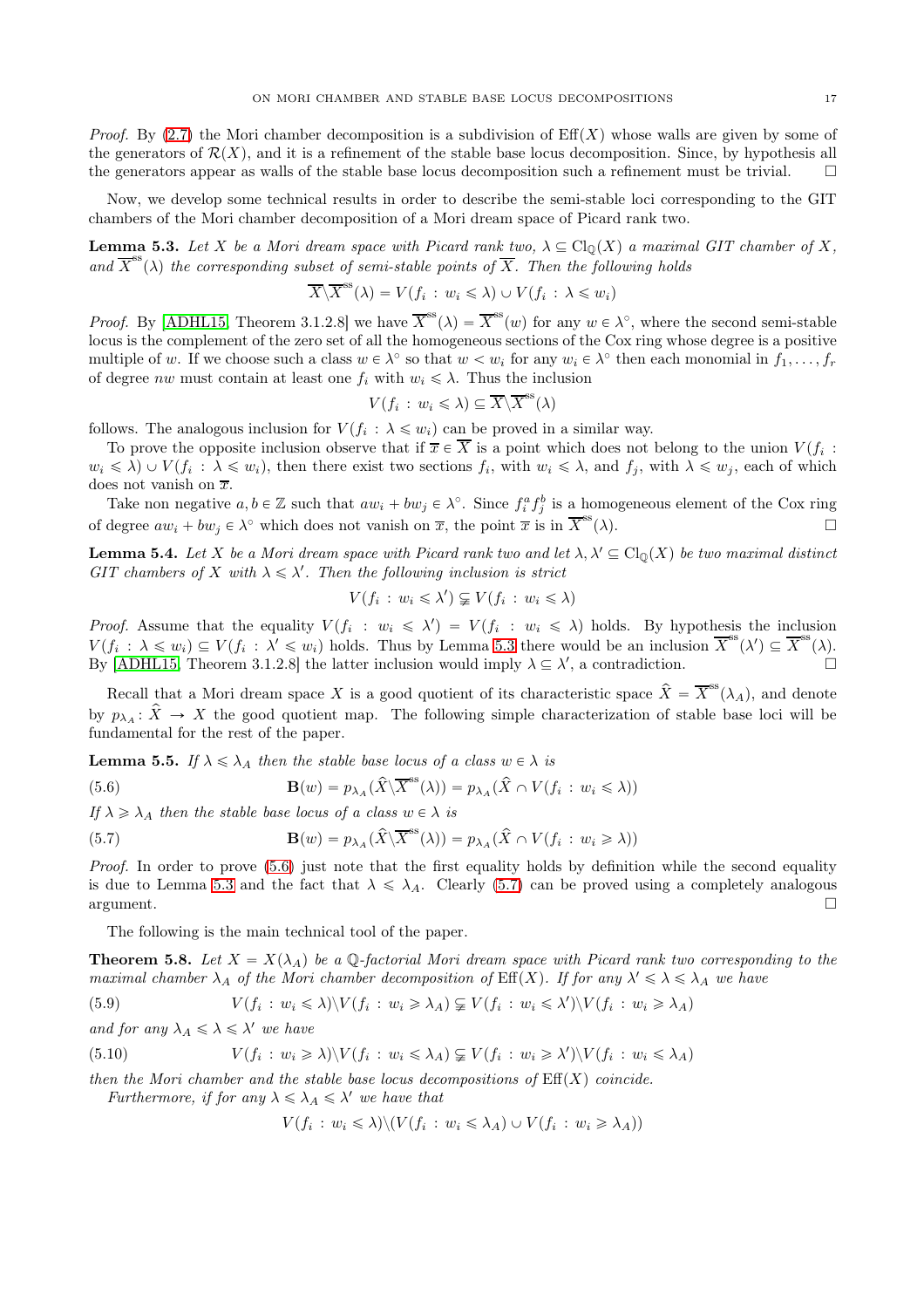is different from

$$
V(f_i : w_i \ge \lambda') \setminus (V(f_i : w_i \le \lambda_A) \cup V(f_i : w_i \ge \lambda_A))
$$

then the stable base locus chambers of  $\mathrm{Eff}(X)$  are convex.

*Proof.* Let  $\lambda$  be a maximal non-ample GIT chamber of X. Assume that  $\lambda \leq \lambda_A$ , where  $\lambda_A$  is the ample cone of X. By [\(5.6\)](#page-16-3) in Lemma [5.5](#page-16-1) the stable base locus of a class  $w \in \lambda$  is

$$
\mathbf{B}(w) = p_{\lambda_A}(\widehat{X} \setminus \overline{X}^{\text{ss}}(\lambda)) = p_{\lambda_A}(\widehat{X} \cap V(f_i : w_i \leq \lambda))
$$

Now let  $\lambda' \leq \lambda_A$  be any maximal GIT chamber distinct from  $\lambda$  and  $\lambda_A$ . Without loss of generality we can assume that  $\lambda' \leq \lambda$  then by Lemma [5.4](#page-16-5) we deduce the following

$$
V(f_i: w_i \le \lambda_A) \subsetneq V(f_i: w_i \le \lambda) \subsetneq V(f_i: w_i \le \lambda')
$$
  

$$
V(f_i: w_i \ge \lambda_A) \supsetneq V(f_i: w_i \ge \lambda) \supsetneq V(f_i: w_i \ge \lambda')
$$

where all the inclusions are strict. Taking the intersection with X is equivalent to remove from  $V(f_i : w_i \leq$  $\lambda \subseteq V(f_i : w_i \leq \lambda')$  the common subset  $V(f_i : w_i \leq \lambda_A)$  and their intersection with  $V(f_i : w_i \geq \lambda_A)$ . So hypothesis [\(5.9\)](#page-16-6) yields that

$$
\widehat{X} \cap V(f_i : w_i \leq \lambda) \neq \widehat{X} \cap V(f_i : w_i \leq \lambda')
$$

Since X is Q-factorial, the good quotient  $p_{\lambda_A}: \hat{X} \to X$  is geometric [\[ADHL15,](#page-24-1) Corollary 1.6.2.7]. It follows that the images of the above sets via  $p_{\lambda_A}$  remain distinct in X and thus that  $\mathbf{B}(w) \neq \mathbf{B}(w')$  for any  $w \in \lambda^{\circ}$  and  $w' \in \lambda'^\circ$ .

Now, assume that  $\lambda_A \leq \lambda$ . Then [\(5.7\)](#page-16-4) in Lemma [5.5](#page-16-1) yields that the stable base locus of a class  $w \in \lambda$  is

$$
\mathbf{B}(w) = p_{\lambda_A}(\widehat{X} \backslash \overline{X}^{\text{ss}}(\lambda)) = p_{\lambda_A}(\widehat{X} \cap V(f_i : w_i \geq \lambda))
$$

In this case if  $\lambda'$  is a maximal chamber distinct from  $\lambda$  such that  $\lambda_A \leq \lambda \leq \lambda'$  Lemma [5.3](#page-16-2) yields the following strict inclusions

$$
V(f_i: w_i \ge \lambda_A) \subsetneq V(f_i: w_i \ge \lambda) \subsetneq V(f_i: w_i \ge \lambda')
$$
  

$$
V(f_i: w_i \le \lambda_A) \supsetneq V(f_i: w_i \le \lambda) \supsetneq V(f_i: w_i \le \lambda')
$$

To conclude it is enough to argue as in the previous case using [\(5.10\)](#page-16-7) instead of [\(5.9\)](#page-16-6).

Summing up we showed that any pair of distinct GIT chambers lying on the same side of  $\lambda_A$  gives two different stable base locus chambers. Therefore, the Mori chamber decomposition of  $\mathrm{Eff}(X)$  coincide with its stable base locus decomposition.

Finally, an analogous argument shows that if  $\lambda \leq \lambda_A \leq \lambda'$  and our last hypothesis holds then for any  $w \in \lambda$ and  $w' \in \lambda'$  we have  $\mathbf{B}(w) \neq \mathbf{B}(w)$ , and hence the stable base locus chambers of  $\mathrm{Eff}(X)$  are convex.

**Remark 5.11.** Let us consider the Mori dream space X in Example [3.6.](#page-11-0) Note that  $(3.7)$  yields

$$
V(f_i: w_i \ge \lambda_A) = \{T_1 = T_2 = F = G = 0\}
$$

where  $\widetilde{F}, \widetilde{G}$  are general linear combinations of the following monomials

$$
\left\{\begin{array}{ccccccccc}\nT_3T_8 & T_3T_9 & T_3T_{10} & T_3T_{11} & T_4T_8 & T_4T_9 & T_4T_{10} & T_4T_{11};\\
T_5T_8 & T_5T_9 & T_5T_{10} & T_5T_{11} & T_6T_8 & T_6T_9 & T_6T_{10} & T_6T_{11};\n\end{array}\right.
$$

 $V(f_i: w_i \le \lambda) = \{T_7 = T_8 = T_9 = T_{10} = T_{11} = 0\}$ 

$$
V(f_i: w_i \le \lambda') = \{T_1 = T_2 = T_8 = T_9 = T_{10} = T_{11} = 0\} \cup \{T_7 = T_8 = T_9 = T_{10} = T_{11} = 0\}
$$

and  $V(f_i: w_i \ge \lambda_A) \supset \{T_1 = T_2 = T_8 = T_9 = T_{10} = T_{11} = 0\}$  contains a component of the set  $V(f_i: w_i \le \lambda')$ .

In what follows we work out some interesting consequences of Theorem [5.8.](#page-16-0)

<span id="page-17-0"></span>**Corollary 5.13.** Let  $X = X(\lambda_A)$  be a Q-factorial Mori dream space with Picard rank two corresponding to the maximal chamber  $\lambda_A$  of the Mori chamber decomposition of Eff(X). If for any maximal chamber  $\lambda$  we have that  $V(f_i : w_i \leq \lambda)$  and  $V(f_i : w_i \geq \lambda)$  are irreducible then the Mori chamber and the stable base locus  $decompositions$  of  $Eff(X)$  coincide.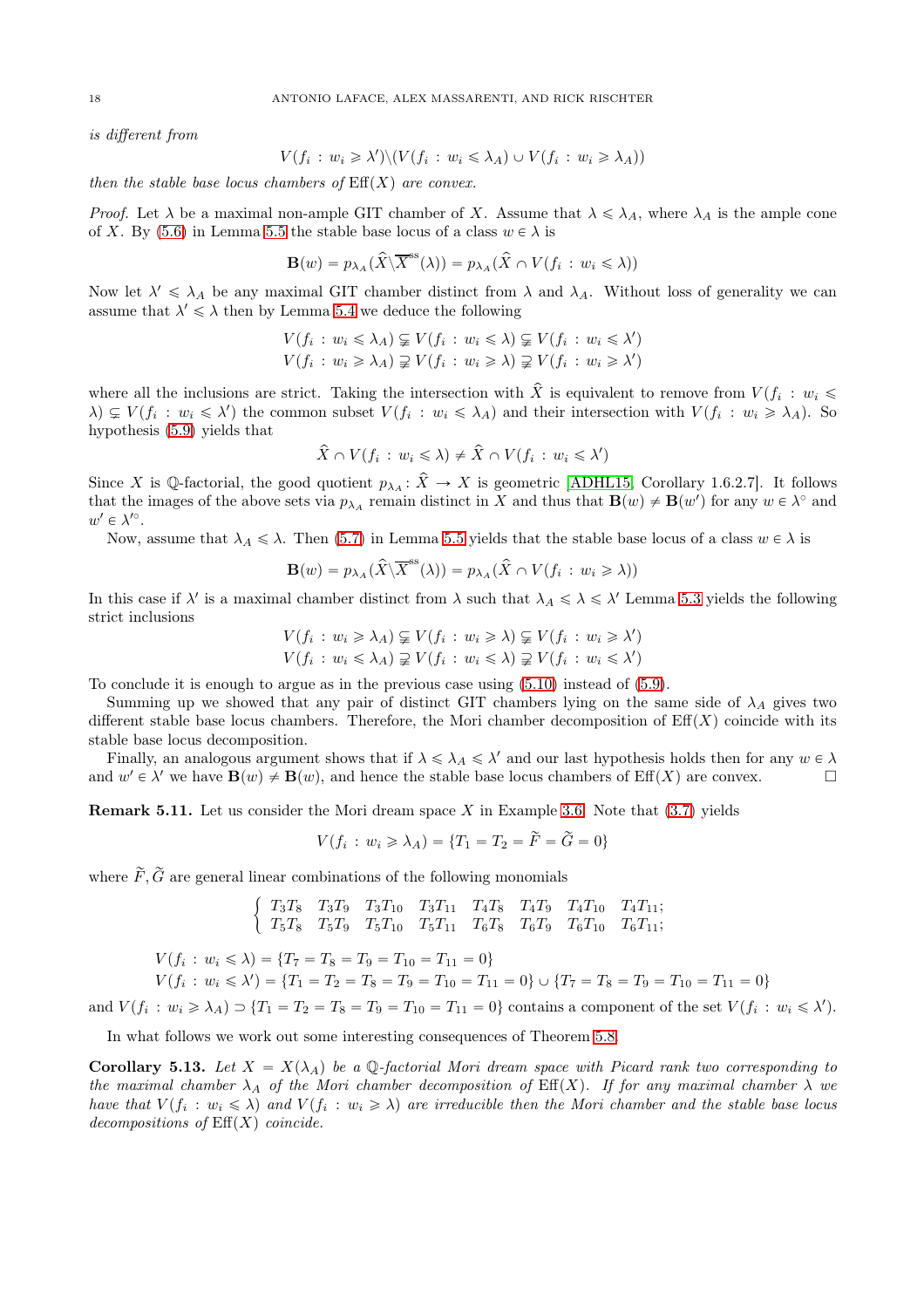*Proof.* Without loss of generality we may assume that  $\lambda' \leq \lambda \leq \lambda_A$ . Since  $V(f_i : w_i \leq \lambda')$  is irreducible either  $V(f_i: w_i \geq \lambda_A) \supseteq V(f_i: w_i \leq \lambda')$  or  $V(f_i: w_i \geq \lambda_A) \cap V(f_i: w_i \leq \lambda')$  is a closed subset of  $V(f_i: w_i \leq \lambda')$ . Assume that  $V(f_i : w_i \geq \lambda_A) \supseteq V(f_i : w_i \leq \lambda')$ . Then since  $V(f_i : w_i \geq \lambda') \subseteq V(f_i : w_i \geq \lambda_A)$  we get that  $X^{\text{ss}}(\lambda_A) \subseteq X^{\text{ss}}(\lambda')$ , and [\[ADHL15,](#page-24-1) Theorem 3.1.2.8] yields that  $\lambda' \subseteq \lambda_A$ , a contradiction. Therefore,  $V(f_i : w_i \geq \lambda_A)$  intersects  $V(f_i : w_i \leq \lambda')$  in a closed subset, and to conclude it is enough to apply Theorem  $5.8.$ 

Now, we are ready to prove the main result of the paper.

<span id="page-18-0"></span>**Theorem 5.14.** Let X be a Q-factorial Mori dream space with Picard rank two,  $\{f_1, \ldots, f_r\}$  a minimal set of homogeneous generators for the Cox ring  $\mathcal{R}(X)$ ,  $w_i := \deg(f_i)$ , and  $\lambda_A$  be the ample chamber of X. Denote by  $c$  the codimension of  $X$  into its canonical toric embedding [\[ADHL15,](#page-24-1) Section 3.2.5]. Define

 $h^+ := \#\{f_i : w_i \geq \lambda_A\}$  and  $h^- := \#\{f_i : w_i \leq \lambda_A\}$ 

If  $h^- > c$  and  $h^+ > c$ , then the Mori chamber and the stable base locus decomposition of  $\text{Eff}(X)$  coincide.

*Proof.* Consider  $p_{\lambda_A}: \hat{X} \to X$ , let  $\overline{X}$  be the total space of X, and  $\overline{Z} \cong \mathbb{A}^r$  be the affine space with coordinates given by the  $f_i$ . Let  $\lambda'$ ,  $\lambda$  be two chambers of the Mori chamber decomposition of Eff(X) as in the following picture



Recall that by [\(5.6\)](#page-16-3) in Lemma [5.5](#page-16-1) the stable base loci of classes  $w \in \lambda$ ,  $w' \in \lambda'$  are given respectively by

$$
\mathbf{B}(w) = p_{\lambda_A}(\hat{X} \setminus \overline{X}^{\text{ss}}(\lambda)) = p_{\lambda_A}(\hat{X} \cap V(f_i : w_i \le \lambda))
$$
  

$$
\mathbf{B}(w') = p_{\lambda_A}(\hat{X} \setminus \overline{X}^{\text{ss}}(\lambda')) = p_{\lambda_A}(\hat{X} \cap V(f_i : w_i \le \lambda'))
$$

and the non semi-stable locus of  $\lambda_A$  is

$$
V(f_i: w_i \leq \lambda_A) \cup V(f_i: w_i \geq \lambda_A)
$$

Now,  $\overline{X} \subset \mathbb{A}^r$  has dimension  $\dim(X) + 2$ , and hence any irreducible component of the intersection  $\overline{X} \cap V(f_i)$ :  $w_i \leq \lambda'$  has dimension greater than or equal to  $\dim(X) + 2 - h'$ , where  $h' = \#\{f_i : w_i \leq \lambda'\}$ . Assume that an irreducible component of  $\overline{X} \cap V(f_i : w_i \leq \lambda')$  is contained in  $\overline{X} \cap V(f_i : w_i \geq \lambda_A)$ . Then such component must be contained in

$$
V(f_i, f_j : w_i \leq \lambda', w_j \geq \lambda_A)
$$

which has dimension  $r - h' - h^+$ . This forces  $h^+ \leq c$ , a contradiction with our hypothesis. Now, to conclude that  $\lambda, \lambda'$  are two different stable base locus chambers it is enough to recall that Lemma [5.4](#page-16-5) yields  $V(f_i : w_i \leq$  $\lambda$ )  $\varsubsetneq V(f_i : w_i \leq \lambda')$ .

When  $\lambda_A \leq \lambda \leq \lambda'$  we argue in a completely analogous way, and then to conclude it is enough to apply Theorem [5.8.](#page-16-0)  $\Box$ 

The following is the first immediate consequence of Theorem [5.14.](#page-18-0)

<span id="page-18-1"></span>**Corollary 5.15.** Let Z be a projective normal Q-factorial toric variety with  $\text{rk}(\text{Cl}(Z)) = 2$ , and  $X \subseteq Z$  a projective normal Q-factorial Mori dream hypersurface such that  $i^*: Cl(Z) \to Cl(X)$  is an isomorphism. Then the Mori chamber and the stable base locus decompositions of both  $\text{Eff}(Z)$  and  $\text{Eff}(X)$  coincide.

Proof. For a toric variety the claim follows from Proposition [5.1](#page-15-2) and it is also an immediate consequence of Theorem [5.14](#page-18-0) with  $c = 0$ . In general, following the notation in the proof of Theorem [5.14,](#page-18-0) there are always at least two generators in the sets  $\{f_i : w_i \geq \lambda_A\}, \{f_i : w_i \leq \lambda_A\}$  otherwise  $\lambda_A$  would be a chamber of Eff(X)\ Mov(X). Since  $c = \text{codim}_Z(X) = 1$  we conclude by Theorem [5.14.](#page-18-0)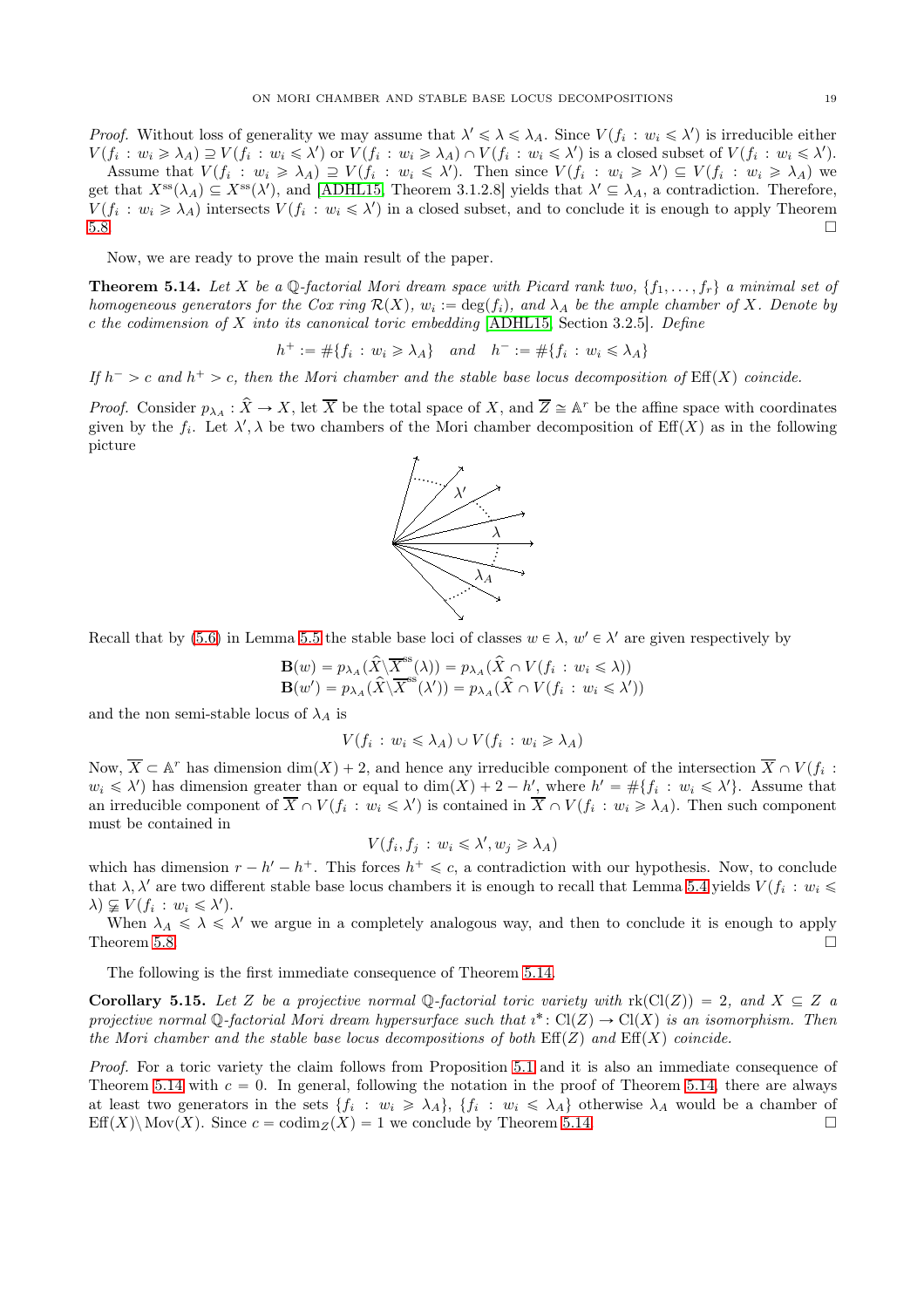<span id="page-19-0"></span>Remark 5.16. Theorem [5.14](#page-18-0) is sharp. Indeed, the Mori dream space in Example [3.6](#page-11-0) has three Mori chamber but just two stable base locus chambers. In this example  $h^+ = c = 2$ .

Remark 5.17. An intrinsic quadric is a normal Q-factorial projective Mori dream space with Cox ring defined by a single quadratic relation. Smooth intrinsic quadrics with small Picard rank have been studied recently in [\[FH18\]](#page-24-19). By Corollary [5.15](#page-18-1) the Mori chamber and the stable base locus decomposition of the effective cone of an intrinsic quadric of Picard rank two coincide.

<span id="page-19-1"></span>5.17. Picard rank two varieties with a torus action of complexity one. Recall that a variety with a torus action of complexity one is a normal complete algebraic variety X with an effective action of a torus T such that the biggest  $T$ -orbits are of codimension one in  $X$ .

<span id="page-19-2"></span>**Proposition 5.18.** Let X be smooth rational projective variety of Picard rank two that admits a torus action of complexity one. Then the Mori chamber and the stable base locus decomposition of  $\text{Eff}(X)$  coincide.

Proof. By [\[FHN16,](#page-24-9) Theorem 1.1] any smooth rational projective variety of Picard rank two with a torus action of complexity one, with just one exception, is a Mori dream hypersurface in its canonical toric embedding. Therefore, with the exception of the variety No. 13 in the statement of [\[FHN16,](#page-24-9) Theorem 1.1] the claim follows directly from Corollary [5.15.](#page-18-1)

On the hand, the Cox ring of the exceptional variety X has eight generators  $T_1, \ldots, T_8$ , with deg $(T_1)$  =  $deg(T_3) = deg(T_5) = deg(T_7)$ , and  $deg(T_2) = deg(T_4) = deg(T_6) = deg(T_8)$ . Therefore, both the Mori chamber and the stable base locus decomposition of  $Eff(X)$  consist of a single chamber which is indeed the nef cone of  $X.$ 

In what follows we apply the techniques developed in this section to compute the stable base locus decomposition which by Proposition [5.18](#page-19-2) coincide with the Mori chamber decomposition, of the effective cones of the varieties in [\[FHN16,](#page-24-9) Theorem 1.1].

**Example 5.19.** (No. 6 in [\[FHN16,](#page-24-9) Theorem 1.1]) In this case X is a variety of dimension  $m + 3$  with Cox ring given by

$$
\mathcal{R}(X) \cong \frac{k[T_1, \dots, T_6, S_1, \dots, S_m]}{(T_1 T_2 + T_3 T_4 + T_5^2 T_6)}
$$

with  $m \geq 1$ , and grading matrix

 $\begin{pmatrix} 0 & 2c+1 & a & b & c & 1 & 1 & \dots & 1 \end{pmatrix}$ 1 1 1 1 1 0 0 ... 0 ˙

with  $a, b, c \ge 0$ ,  $a < b$  and  $a + b = 2c + 1$ . Here we develop the case  $0 < a < c$ , when  $a = 0$  or  $a = c$  a similar argument will work. Therefore,  $MCD(X)$  is a possibly trivial coarsening of the following decomposition



where  $\lambda_1 = \lambda_A$  is the ample cone of X. Note that [\(5.6\)](#page-16-3) in Lemma [5.5](#page-16-1) yields

$$
\mathbf{B}(w) = p_{\lambda_A}(\hat{X} \cap V(f_i : w_i \le \lambda_2)) = p_{\lambda_A}(\hat{X} \cap \{T_4 = T_5 = T_3 = T_1 = 0\}) \text{ if } w \in \lambda_2; \n\mathbf{B}(w) = p_{\lambda_A}(\hat{X} \cap V(f_i : w_i \le \lambda_3)) = p_{\lambda_A}(\hat{X} \cap \{T_5 = T_3 = T_1 = 0\}) \text{ if } w \in \lambda_3; \n\mathbf{B}(w) = p_{\lambda_A}(\hat{X} \cap V(f_i : w_i \le \lambda_4)) = p_{\lambda_A}(\hat{X} \cap \{T_3 = T_1 = T_5^2 T_6 = 0\}) \text{ if } w \in \lambda_4; \n\mathbf{B}(w) = p_{\lambda_A}(\hat{X} \cap V(f_i : w_i \le \lambda_5)) = p_{\lambda_A}(\hat{X} \cap \{T_1 = T_3T_4 + T_5^2T_6 = 0\}) \text{ if } w \in \lambda_5.
$$

Therefore,  $MCD(X) = \text{SBLD}(X) = \{\lambda_A, \lambda_2, \lambda_3, \lambda_4, \lambda_5\}.$ 

**Example 5.20.** (No. 8 in [\[FHN16,](#page-24-9) Theorem 1.1]) In this case X is a variety of dimension  $m + 3$  with Cox ring given by

$$
\mathcal{R}(X) \cong \frac{k[T_1,\ldots,T_6,S_1,\ldots,S_m]}{(T_1T_2+T_3T_4+T_5T_6)}
$$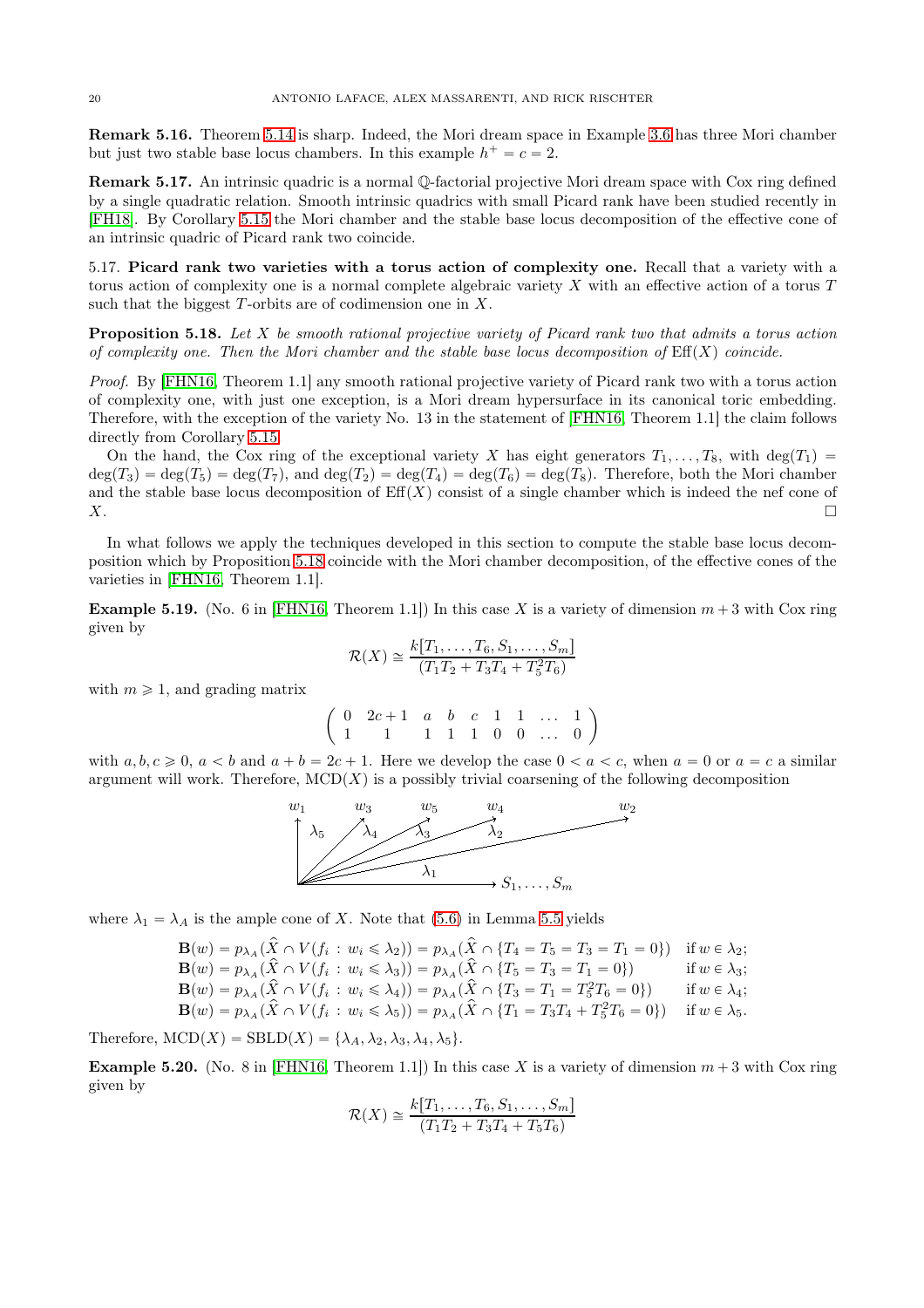with  $m \geq 2$ , and grading matrix

$$
\left(\begin{array}{ccccccccc}\n0 & 0 & 0 & 0 & 0 & 0 & 1 & 1 & \dots & 1 \\
1 & 1 & 1 & 1 & 1 & 1 & 0 & a_2 & \dots & a_m\n\end{array}\right)
$$

with  $0 \le a_2 \le \cdots \le a_m$  and  $a_m > 0$ . We develop the case  $0 < a_2 < \cdots < a_m$ , the same argument will work in the remaining cases as well. Therefore,  $MCD(X)$  is a possibly trivial coarsening of the following decomposition



where  $\lambda_m = \lambda_A$  is the ample cone of X. Note that [\(5.7\)](#page-16-4) in Lemma [5.5](#page-16-1) yields

$$
\mathbf{B}(w) = p_{\lambda_A}(\hat{X} \cap V(f_i : w_i \ge \lambda_j)) = p_{\lambda_A}(\hat{X} \cap \{S_j = \dots = S_1 = T_1T_2 + T_3T_4 + T_5T_6 = 0\})
$$

if  $w \in \lambda_j$ , for  $j = 1, ..., m - 1$ . Therefore,  $MCD(X) = \text{SBLD}(X) = \{\lambda_A, \lambda_{m-1}, ..., \lambda_1\}.$ 

For all the other varieties listed in [\[FHN16,](#page-24-9) Theorem 1.1], with the exception of the varieties No. 3 and No. 12 for generic parameters, arguing similarly we get that the Mori chamber decomposition of the variety coincide with the one of the ambient toric variety which is given by the corresponding grading matrix in [\[FHN16,](#page-24-9) Theorem 1.1]. In the following we study the two exceptional cases.

<span id="page-20-0"></span>**Example 5.21.** (No. 3 in [\[FHN16,](#page-24-9) Theorem 1.1]) In this case X is a 3-fold with Cox ring given by

$$
\mathcal{R}(X) \cong \frac{k[T_1, \dots, T_6]}{(T_1 T_2 T_3^2 + T_4 T_5 + T_6^2)}
$$

with  $m \geqslant 2$ , and grading matrix

$$
\left(\begin{array}{cccc} 0 & 0 & 1 & 1 & 1 & 1 \\ 1 & 1 & 0 & 2-a & a & 1 \end{array}\right)
$$

with  $a \geq 1$ . Therefore, in the case  $a \geq 3$  the MCD(X) is a possibly trivial coarsening of the following decomposition



where  $\lambda_4 = \lambda_A$  is the ample cone of X. Note that [\(5.7\)](#page-16-4) in Lemma [5.5](#page-16-1) yields

$$
\mathbf{B}(w) = p_{\lambda_A}(\hat{X} \cap V(f_i : w_i \ge \lambda_3)) = p_{\lambda_A}(\hat{X} \cap \{T_6 = T_3 = T_4 = 0\}) \quad \text{if } w \in \lambda_3; \\
\mathbf{B}(w) = p_{\lambda_A}(\hat{X} \cap V(f_i : w_i \ge \lambda_2)) = p_{\lambda_A}(\hat{X} \cap \{T_6 = T_3 = T_4 = 0\}) \quad \text{if } w \in \lambda_2; \\
\mathbf{B}(w) = p_{\lambda_A}(\hat{X} \cap V(f_i : w_i \ge \lambda_1)) = p_{\lambda_A}(\hat{X} \cap \{T_4 = 0\}) \quad \text{if } w \in \lambda_1.
$$

Therefore,  $MCD(X) = \text{SBLD}(X) = \{\lambda_A, \lambda_2 \cup \lambda_3, \lambda_1\}.$ 

In the case  $a = 2$ ,  $\text{MCD}(X)$  is a possibly trivial coarsening of the following decomposition

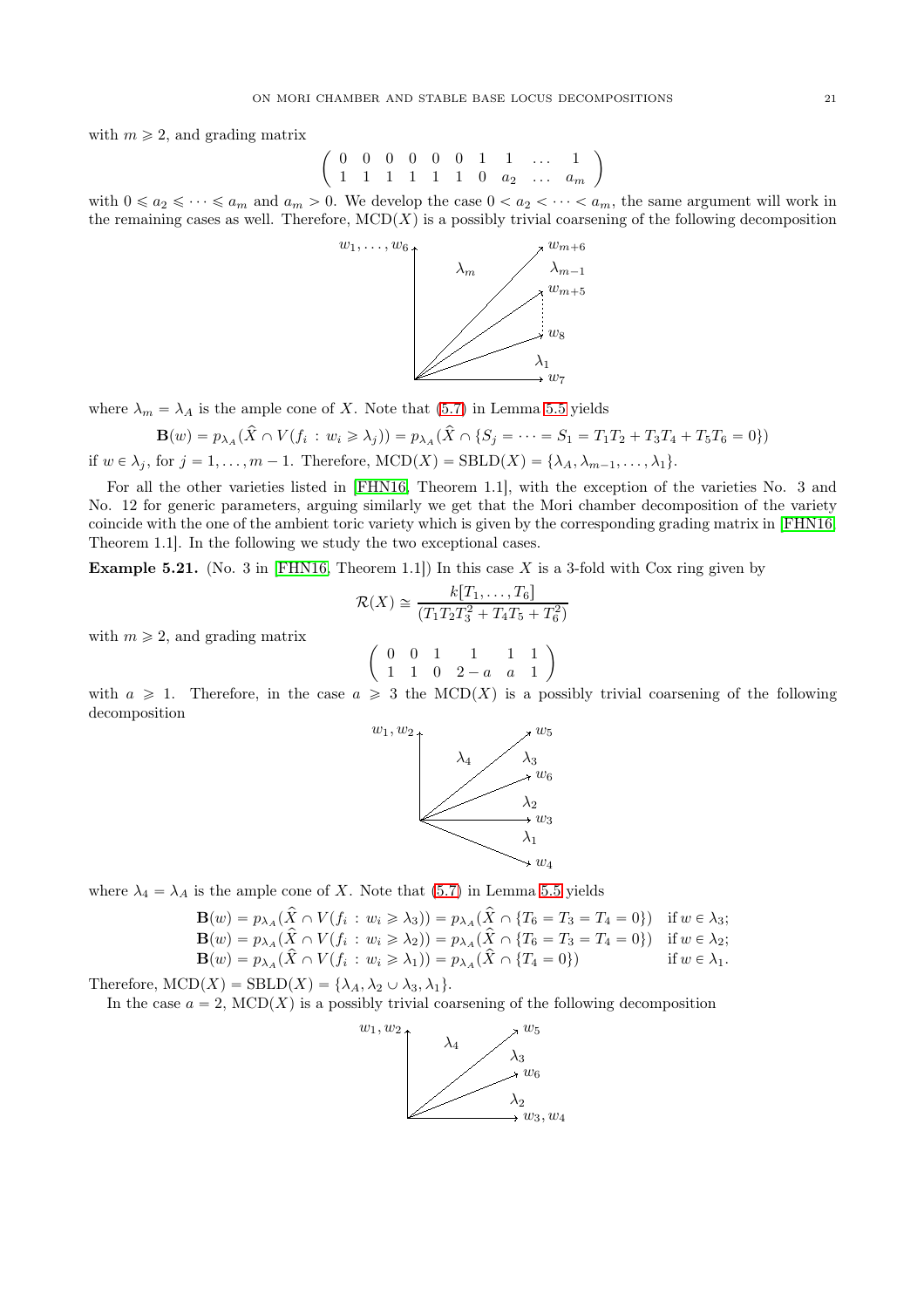where  $\lambda_4 = \lambda_A$  is the ample cone of X. Note that [\(5.7\)](#page-16-4) in Lemma [5.5](#page-16-1) yields

$$
\mathbf{B}(w) = p_{\lambda_A}(\hat{X} \cap V(f_i : w_i \ge \lambda_2)) = p_{\lambda_A}(\hat{X} \cap \{T_6 = T_3 = T_4 = 0\}) \quad \text{if } w \in \lambda_2; \\
\mathbf{B}(w) = p_{\lambda_A}(\hat{X} \cap V(f_i : w_i \ge \lambda_3)) = p_{\lambda_A}(\hat{X} \cap \{T_6 = T_3 = T_4 = 0\}) \quad \text{if } w \in \lambda_3.
$$

Therefore,  $MCD(X) = \text{SBLD}(X) = \{\lambda_A, \lambda_2 \cup \lambda_3\}.$ 

In the case  $a = 1$ , MCD(X) is a possibly trivial coarsening of the following decomposition



where  $\lambda_4 = \lambda_A$  is the ample cone of X. Now [\(5.7\)](#page-16-4) in Lemma [5.5](#page-16-1) yields

$$
\mathbf{B}(w) = p_{\lambda_A}(\hat{X} \cap V(f_i : w_i \ge \lambda_2)) = p_{\lambda_A}(\hat{X} \cap \{T_3 = 0\}) \text{ if } w \in \lambda_2.
$$

Therefore,  $MCD(X) = SBLD(X) = {\lambda_A, \lambda_2}.$ 

**Example 5.22.** (No. 12 in [\[FHN16,](#page-24-9) Theorem 1.1]) In this case X is a variety of dimension  $m + 2$  with Cox ring given by

$$
\mathcal{R}(X) \cong \frac{k[T_1, \dots, T_5, S_1, \dots, S_m]}{(T_1T_2 + T_3T_4 + T_5^2)}
$$

with  $m \geq 2$ , and grading matrix

$$
\left(\begin{array}{cccccc} 1 & 1 & 1 & 1 & 1 & 0 & \ldots & 0 \\ 0 & 2c & a & b & c & 1 & \ldots & 1 \end{array}\right)
$$

with  $0 \le a \le c \le b$  and  $a + b = 2c$ . Therefore, in the case  $0 < a < c < b$ , MCD(X) is a possibly trivial coarsening of the following decomposition



where  $\lambda_5 = \lambda_A$  is the ample cone of X. Note that [\(5.7\)](#page-16-4) in Lemma [5.5](#page-16-1) yields

$$
\mathbf{B}(w) = p_{\lambda A}(\hat{X} \cap V(f_i : w_i \ge \lambda_4)) = p_{\lambda A}(\hat{X} \cap \{T_4 = T_5 = T_3 = T_1 = 0\}) \text{ if } w \in \lambda_4; \n\mathbf{B}(w) = p_{\lambda A}(\hat{X} \cap V(f_i : w_i \ge \lambda_3)) = p_{\lambda A}(\hat{X} \cap \{T_5 = T_3 = T_1 = 0\}) \text{ if } w \in \lambda_3; \n\mathbf{B}(w) = p_{\lambda A}(\hat{X} \cap V(f_i : w_i \ge \lambda_2)) = p_{\lambda A}(\hat{X} \cap \{T_3 = T_1 = T_5 = 0\}) \text{ if } w \in \lambda_2. \n\mathbf{B}(w) = p_{\lambda A}(\hat{X} \cap V(f_i : w_i \ge \lambda_1)) = p_{\lambda A}(\hat{X} \cap \{T_1 = T_3T_4 + T_5^2 = 0\}) \text{ if } w \in \lambda_1.
$$

Therefore,  $MCD(X) = SBLD(X) = {\lambda_A, \lambda_4, \lambda_2 \cup \lambda_3, \lambda_1}.$ 

If there is an equality in any of the inequalities  $0 \le a \le c \le b$ , then some  $w_j$  coincide and the corresponding chambers collapse as in Example [5.21.](#page-20-0) For instance, if  $a = 0$  then  $w_1 = w_3$  and the chamber  $\lambda_1$  does not exist.

### 6. Grassmannians blow-ups

<span id="page-21-0"></span>Let  $\mathbb{G}(r,n)$  be the Grassmannian parametrizing r-planes in  $\mathbb{P}^n$ , and  $\mathbb{G}(r,n)_k$  the blow-up of  $\mathbb{P}^n$  at k general points. These blow-ups have been studied in [\[MR18\]](#page-25-9). In particular the stable base locus decomposition of  $Eff(\mathbb{G}(r, n)_1)$  has been computed in [\[MR18,](#page-25-9) Theorem 1.3].

In this section we will compute the Cox ring of  $\mathbb{G}(r, n)$  by exploiting its spherical nature, and as a consequence of Proposition [5.2](#page-15-1) we will answer positively to [\[MR18,](#page-25-9) Question 6.9] which ask whether the decomposition given in [\[MR18,](#page-25-9) Theorem 1.3] is the Mori chamber decomposition of  $\text{Eff}(\mathbb{G}(r,n)_1)$ .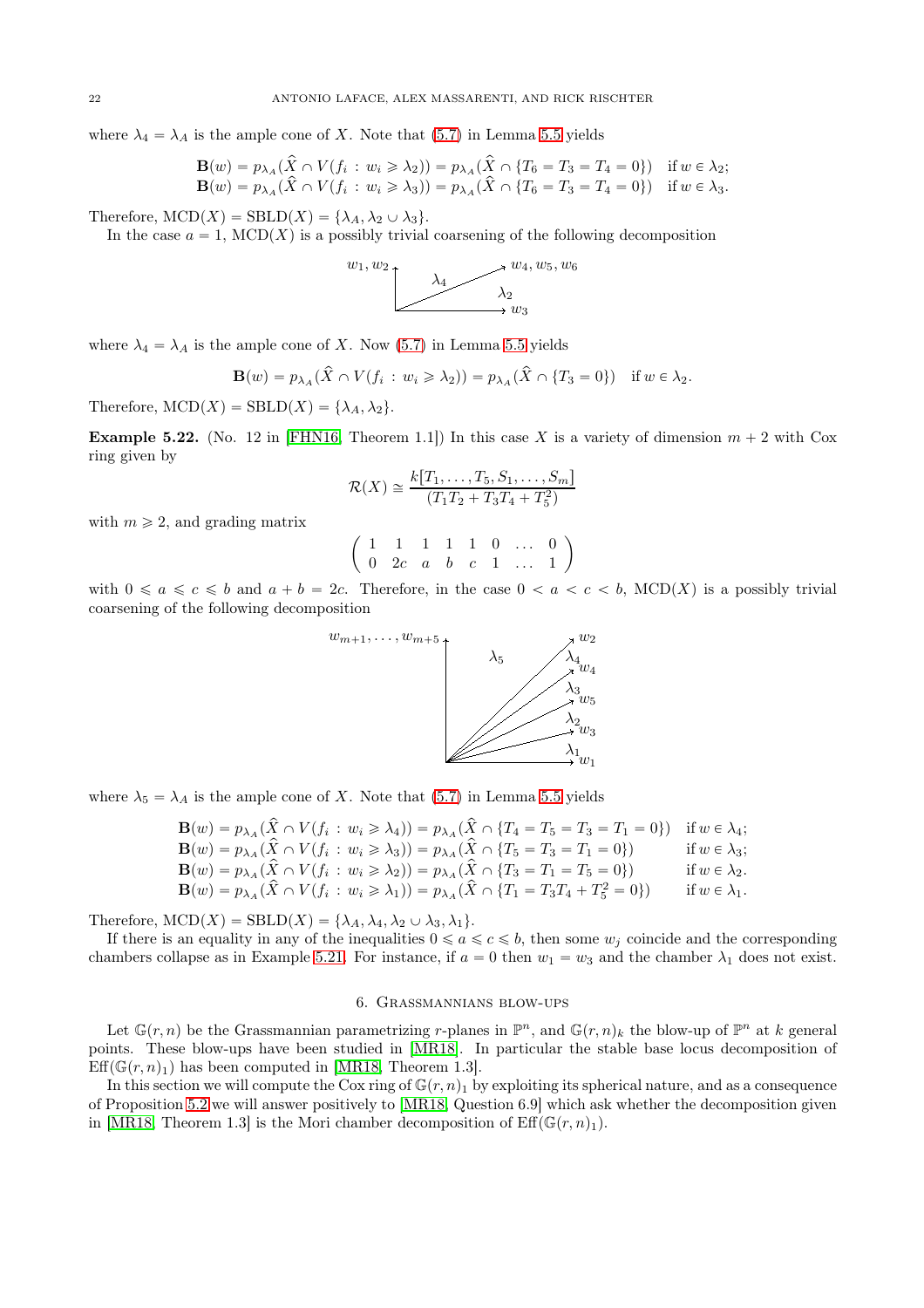**Definition 6.1.** A *spherical variety* is a normal variety  $X$  together with an action of a connected reductive affine algebraic group  $\mathscr{G}$ , a Borel subgroup  $\mathscr{B} \subseteq \mathscr{G}$ , and a base point  $x_0 \in X$  such that the  $\mathscr{B}$ -orbit of  $x_0$  in X is a dense open subset of X.

Let  $(X, \mathscr{G}, \mathscr{B}, x_0)$  be a spherical variety. We distinguish two types of  $\mathscr{B}$ -invariant prime divisors: a boundary divisor of X is a  $\mathscr G$ -invariant prime divisor on X, a color of X is a  $\mathscr G$ -invariant prime divisor that is not G -invariant.

For instance, any toric variety is a spherical variety with  $\mathscr{B} = \mathscr{G}$  equal to the torus. For a toric variety there are no colors, and the boundary divisors are the usual toric invariant divisors.

Set  $\Lambda := \{I \subset \{0, \ldots, n\}, |I| = r + 1\}$  and  $N := |\Lambda| + 1$ . Define the *Hamming distance* on  $\Lambda$  as

<span id="page-22-0"></span>
$$
d(I, J) = |I| - |I \cap J| = |J| - |I \cap J|
$$

for each  $I, J \in \Lambda$ . Note that, with respect to this distance, the diameter of  $\Lambda$  is  $r + 1$ . We consider the Grassmannian  $\mathbb{G}(r, n)$  in the usual Plücker embedding  $\mathbb{G}(r, n) \subset \mathbb{P}^N$ .

For each pair  $I = \{i_0 < \cdots < i_{r-1}\}, J = \{j_0 < \cdots < j_{r+1}\} \subset \{0, \ldots, n\}$  with  $|I| = r, |J| = r + 2$ , define a quadratic polynomial

(6.2) 
$$
F_{IJ} = \sum_{t=0}^{r+1} (-1)^t p_{i_0...i_{r-1}j_t} p_{j_1...j_{t}...j_{r+1}}
$$

Then the ideal of  $K[p_I, I \in \Lambda]$  generated by the  $F_{IJ}$  is the ideal defining  $\mathbb{G}(r, n) \subset \mathbb{P}^N$  [\[Sha13,](#page-25-15) Section I.4]. We denote by  $\mathbb{G}(r, n)_1$  the blow-up of  $\mathbb{G}(r, n)$  at  $p = \langle e_0, \ldots, e_r \rangle$ , where  $\{e_0, \ldots, e_n\}$  is the canonical basis of  $K^{n+1}$ , by H the pull-back to  $\mathbb{G}(r,n)_1$  of the hyperplane section of  $\mathbb{P}^N$ , and by E the exceptional divisor of the blow-up.

<span id="page-22-1"></span>**Proposition 6.3.** In the polynomial ring  $K[S, T_I, I \in \Lambda]$  consider the ideal  $\mathfrak J$  generated by the Plücker relations  $(6.2)$  in the coordinates  $T_I$ . Then

$$
\mathcal{R}(\mathbb{G}(r,n)_1) \cong \frac{K[S,T_I, I \in \Lambda]}{\mathfrak{J}}
$$

and the degree of the variable  $T_I$  in  $Cl(\mathbb{G}(r, n)_1) = \mathbb{Z}[H] + \mathbb{Z}[E]$  is  $(1, -d(I, \{0, \ldots, r\}))$ , where  $deg(S) = (0, 1)$ .

Proof. By [\[MR18,](#page-25-9) Proposition 4.1] under the action of the reductive group

$$
\mathcal{G} = \left\{ \begin{pmatrix} A & 0 \\ 0 & B \end{pmatrix}, A \in GL_{r+1}, B \in GL_{n-r} \mid \det(A) \det(B) = 1 \right\} \subset SL_{n+1}
$$

the blow-up  $\mathbb{G}(r, n)$  is a spherical variety. We consider the Borel subgroup  $\mathscr{B} \subset \mathscr{G}$  of matrices with upper triangular blocks. Consider the divisors  $D_0, \ldots, D_{r+1}$  in  $\mathbb{G}(r,n)$  defined as  $D_j := \{[\Sigma] \in \mathbb{G}(r,n) : \Sigma \cap \Gamma_j \neq \emptyset\},\$ where

$$
\begin{cases}\n\Gamma_0 = \langle e_{r+1}, \dots, e_n \rangle; \\
\Gamma_1 = \langle e_0, e_{r+1}, \dots, e_{n-1} \rangle; \\
\vdots \\
\Gamma_{r+1} = \langle e_0, \dots, e_r, e_{r+1}, \dots, e_{n-r-1} \rangle; \\
\Gamma' = \langle e_0, \dots, e_r \rangle.\n\end{cases}
$$

Pulling-back these divisors via the blow-up map we obtain divisors in  $\mathbb{G}(r, n)$ . For sake of simplicity we will use the same notation for divisors in  $\mathbb{G}(r, n)$  and their pull-backs in  $\mathbb{G}(r, n)$ .

Now, note that  $\mathscr G$  preserves the dimension of the intersection of a given subspace of  $\mathbb P^n$  with  $\Gamma_0$  and with  $\Gamma'$ . Therefore  $\mathscr{G} \cdot D_0 = D_0$  and  $\mathscr{G} \cdot E = E$  that is,  $D_0$  and E are boundary divisors. Note also that each  $D_i$  is a  $\mathscr{B}-$ invariant but not a  $\mathscr{G}-$ invariant prime divisor, and therefore  $D_1, \ldots, D_{r+1}$  are colors.

In order to determine the *G*-orbit of  $D_1, \ldots, D_{r+1}$  we have to describe these divisors explicitly as zeros of polynomials in the Plücker coordinates.

In  $\mathbb{G}(r, n)$  the divisor  $D_0$  is given by  $D_0 = V(p_{0,\dots,r})$ . Indeed, if  $q \in D_0$  then  $q = \lbrack \Sigma \rbrack$  with  $\Sigma \cap \Gamma_0 \neq \emptyset$  and therefore it can be represented with a matrix whose first row is of the form  $(0, \ldots, 0, a_{r+1}, \ldots, a_n)$ .

This implies that  $p_{0...r}(q) = 0$ . Conversely, if  $p_{0...r}(q) = 0$  then the most left  $(r + 1) \times (r + 1)$  sub-matrix of any matrix representing  $q$  has zero determinant, therefore there is another representation of  $q$  such that the first row has the following form  $(0, \ldots, 0, a_{r+1}, \ldots, a_n)$ , and we conclude that  $q \in D_0$ .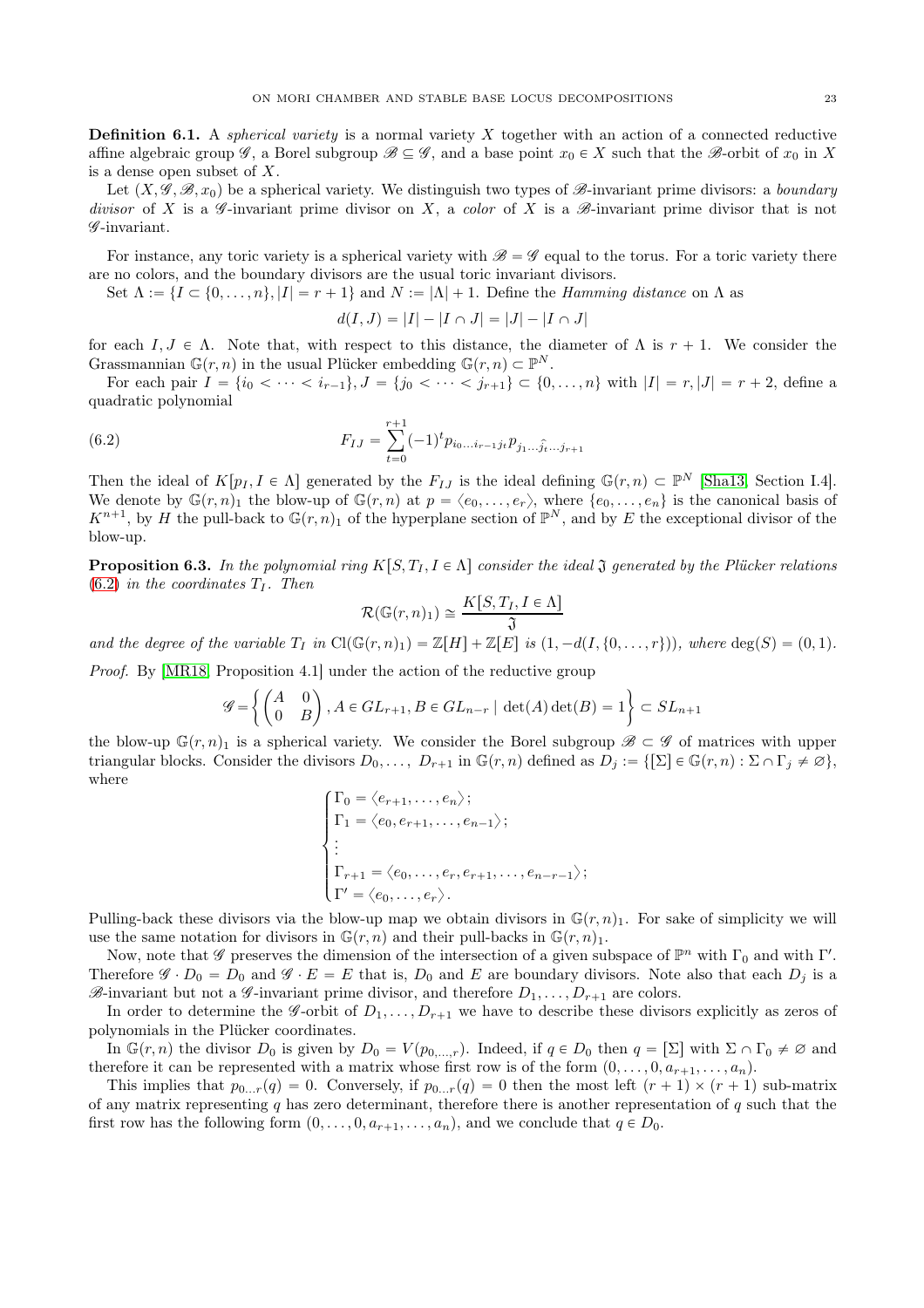Similarly, setting  $I_j = \{e_0, \ldots, e_{j-1}, e_{r+1}, \ldots, e_{n-j}\}\$  for  $j = 0, \ldots, r + 1$ , we have  $D_j = V(p_{I_j})$ . Note that  $d(I_j, I_0) = j$  for any j. More generally, one can consider the prime divisor  $D_I := V(p_I)$  for any  $I \in \Lambda$ . We claim that the linear span of the orbit  $\mathscr{G} \cdot D_j$  is given by

(6.4) 
$$
\operatorname{lin}(\mathscr{G} \cdot D_j) = \langle \{D_J; d(J, I_0) = j\} \rangle, j = 0, \ldots, r+1
$$

Note that given  $I, I' \in \Lambda$  with distance one and such that the non shared indexes, say  $i \in I \setminus I', i' \in I' \setminus I$  are in  $\{0,\ldots,r\}$  we can find a  $g \in \mathscr{G}$  such that  $g(e_i) = e_{i'}$  and  $g(e_j) = e_j$  for  $j \neq i, i'$ . The same holds if the non shared indexes are in  $\{r + 1, \ldots, n\}$ , and we get that

<span id="page-23-0"></span>
$$
\{D_J; d(J, I_0) = j\} \subset \mathscr{G} \cdot D_j, j = 0, \dots, r + 1
$$

Since the  $D_J$  such that  $d(J, I_0) = j, j = 0, \ldots, r + 1$ , give a generating set of  $H^0(\mathbb{G}(r,n), \mathcal{O}_{\mathbb{G}(r,n)}(1))$  we get [\(6.4\)](#page-23-0). Now, let S and  $T_I$  be the canonical sections associated respectively to E and  $D_I$ . By [\[ADHL15,](#page-24-1) Theorem 4.5.4.6]  $S, T_I, I \in \Lambda$  are generators of  $\mathcal{R}(\mathbb{G}(r,n)_1)$ . Furthermore, by [\[Ris17,](#page-25-16) Lemma 7.2.1] for any  $I \in \Lambda$  we have that

$$
\operatorname{mult}_{\langle e_0,\ldots,e_r\rangle} D_I=1+\dim(\langle e_i,i\notin I\rangle\cap\langle e_0,\ldots,e_r\rangle)=|(\{0,\ldots,n\}\setminus I)\cap\{0,\ldots,r\}|=d(I,I_0)
$$

Therefore, if  $\deg(S) = (0, 1)$  the degree of the other generators of  $\mathcal{R}(\mathbb{G}(r, n)_1)$  in  $\text{Pic}(\mathbb{G}(r, n)_1) = \mathbb{Z}[H] \oplus \mathbb{Z}[E]$ is given by  $deg(T_I) = (1, -d(I, I_0)).$ 

The matrix representing this grading has size  $2 \times (N + 1)$  and is of the following form

$$
A = \begin{pmatrix} 0 & 1 & 1 & \dots & 1 & 1 & \dots & 1 \\ 1 & 0 & -1 & \dots & -1 & -2 & \dots & -(r+1) \end{pmatrix}
$$

Our next aim is to find relations among the generators of  $\mathcal{R}(\mathbb{G}(r,n)_1)$ . Note that for each pair  $I = \{i_0 < \cdots < i_n\}$  $i_{r-1}$ ,  $J = \{j_0 < \cdots < j_{r+1}\} \subset \{0, \ldots, n\}$  with  $|I| = r, |J| = r + 2$ , the polynomial

$$
G_{IJ} = \sum_{t=0}^{r+1} (-1)^t T_{i_0...i_{r-1}j_t} T_{j_1...j_{t}...j_{r+1}}
$$

is homogeneous of degree  $(2, -|I\setminus I_0| - |J\setminus I_0|)$ . Let  $\mathfrak{J} \subset K[T_I, I \in \Lambda]$  be the ideal generated by the  $G_{IJ}$ . Since  $\frac{K[T_I,I\in\Lambda]}{3}$  is the homogeneous coordinate ring of  $\mathbb{G}(r,n)$ , then

$$
\dim(K[T_I, I \in \Lambda]/\mathfrak{J}) = (r+1)(n-r) + 1
$$

and Remark [2.4](#page-4-0) yields

$$
\dim(K[S,T_I,I \in \Lambda]/\mathfrak{J}) = (r+1)(n-r) + 2 = \dim(\mathbb{G}(r,n)_1) + \operatorname{rank}(\operatorname{Pic}(\mathbb{G}(r,n)_1))) = \dim(\mathcal{R}(\mathbb{G}(r,n)_1))
$$

where we denote by  $\mathfrak J$  the ideal generated by the polynomials  $G_{IJ}$  in  $K[S, T_I, I \in \Lambda]$ . We conclude that there are no further relations in  $\mathcal{R}(\mathbb{G}(r,n)_1)$  and hence  $\mathcal{R}(\mathbb{G}(r,n)_1) = \frac{K[S,T_I,I\bar{\epsilon}\Lambda]}{\mathfrak{J}}$  as claimed.

Now, we are ready to compute the Mori chamber decomposition of  $\mathrm{Eff}(\mathbb{G}(r,n_1)).$ 

**Proposition 6.5.** Let  $\mathbb{G}(r, n)$  be the blow-up of the Grassmannian  $\mathbb{G}(r, n)$  at a point. Then we have that  $\text{Eff}(\mathbb{G}(r,n)_1) = \langle E, H - (r+1)E \rangle$ ,  $\text{Nef}(\mathbb{G}(r,n)_1) = \langle H, H - E \rangle$  and

$$
Mov(\mathbb{G}(r,n)_1) = \begin{cases} \langle H, H - rE \rangle & \text{if } n = 2r + 1; \\ \langle H, H - (r+1)E \rangle & \text{if } n > 2r + 1. \end{cases}
$$

Furthermore,  $\text{MCD}(\mathbb{G}(r, n)_1)$  and  $\text{SBD}(\mathbb{G}(r, n)_1)$  coincide and their walls are given by the divisors  $E, H, H E, \ldots, H - (r + 1)E$  as represented in the following picture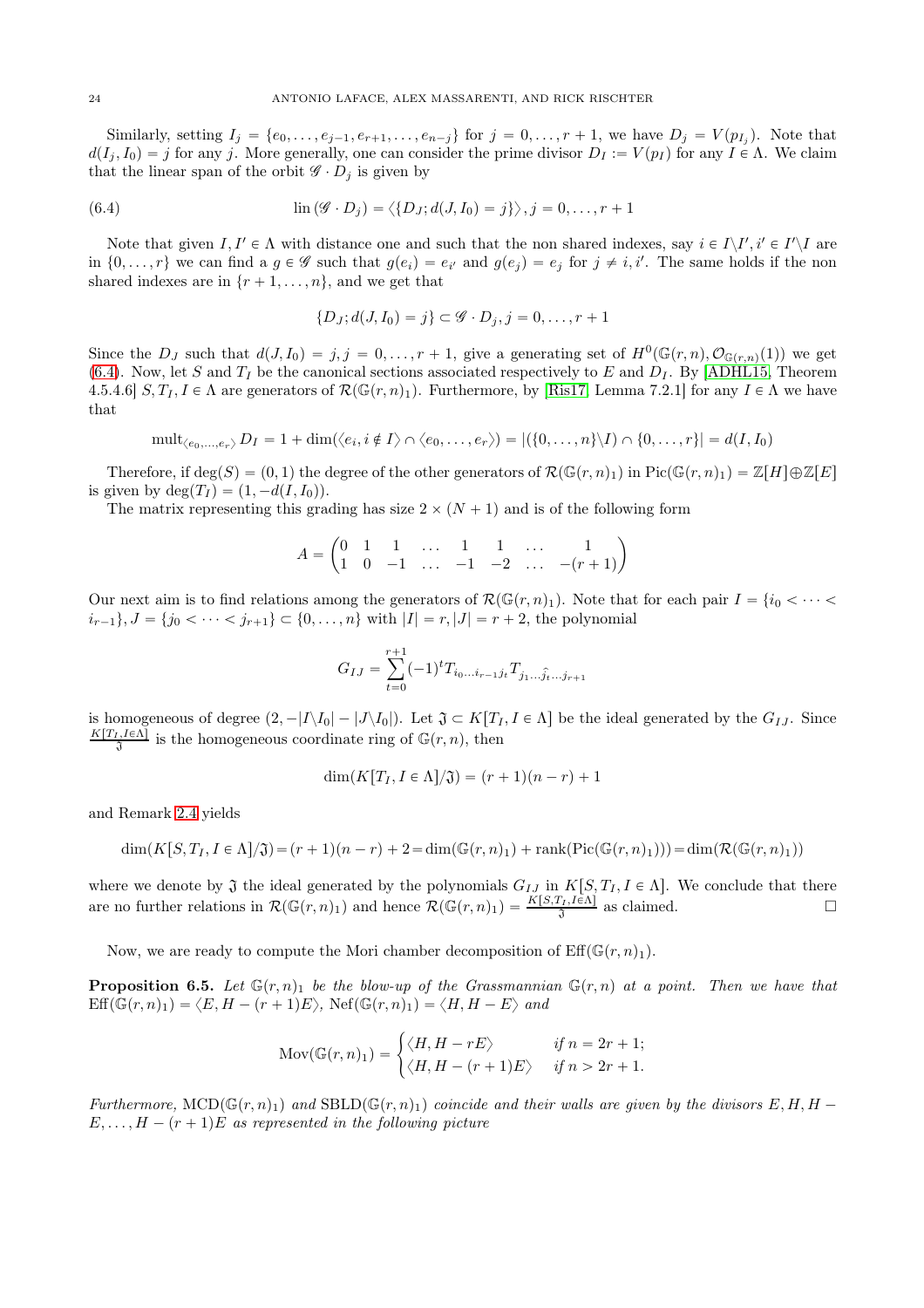ON MORI CHAMBER AND STABLE BASE LOCUS DECOMPOSITIONS 25



where with the notation  $C_i = (H - iE, H - (i + 1)E]$  we mean that the ray spanned by  $H - (i + 1)E$  belongs to  $\mathcal{C}_i$  but the ray spanned by  $H - iE$  does not, and similarly with the notation  $\mathcal{C}_{-1} = [E, H]$  we mean that the ray spanned by E belongs to  $C_{-1}$  but the ray spanned by H does not.

Proof. The claims on the effective, nef and movable cones follow from [\[MR18,](#page-25-9) Theorem 1.3]. Furthermore, by [\[MR18,](#page-25-9) Theorem 1.3] the decomposition displayed in the statement is the stable base locus decomposition of Eff( $\mathbb{G}(r, n)$ <sub>1</sub>). Now, by Proposition [6.3](#page-22-1) all the generators of  $\mathcal{R}(\mathbb{G}(r, n)_1)$  appear in the walls of the stable base locus decomposition of  $Eff(\mathbb{G}(r, n)_1)$ , and then Proposition [5.2](#page-15-1) yields that the Mori chamber and the stable base locus decomposition of  $\mathrm{Eff}(\mathbb{G}(r,n)_1)$  coincide.

### <span id="page-24-0"></span>**REFERENCES**

- <span id="page-24-4"></span>[ABCH13] D. Arcara, A. Bertram, I. Coskun, and J. Huizenga, The minimal model program for the Hilbert scheme of points on  $\mathbb{P}^2$  and Bridgeland stability, Adv. Math. 235 (2013), 580-626. MR 3010070
- <span id="page-24-1"></span>[ADHL15] I. Arzhantsev, U. Derenthal, J. Hausen, and A. Laface, Cox rings, Cambridge Studies in Advanced Mathematics, vol. 144, Cambridge University Press, Cambridge, 2015. MR 3307753
- <span id="page-24-12"></span>[Ahm17] H. Ahmadinezhad, On pliability of del Pezzo fibrations and Cox rings, J. Reine Angew. Math. 723 (2017), 101-125. MR 3604978
- <span id="page-24-8"></span>[AM16] C. Araujo and A. Massarenti, *Explicit log Fano structures on blow-ups of projective spaces*, Proc. Lond. Math. Soc. (3) 113 (2016), no. 4, 445–473. MR 3556488
- <span id="page-24-11"></span>[AZ16] H. Ahmadinezhad and F. Zucconi, Mori dream spaces and birational rigidity of Fano 3-folds, Adv. Math. 292 (2016), 410–445. MR 3464026
- <span id="page-24-3"></span>[BC13] A. Bertram and I. Coskun, The birational geometry of the Hilbert scheme of points on surfaces, Birational geometry, rational curves, and arithmetic, Simons Symp., Springer, Cham, 2013, pp. 15–55. MR 3114922
- <span id="page-24-14"></span>[BCHM10] C. Birkar, P. Cascini, C. D. Hacon, and J. McKernan, Existence of minimal models for varieties of log general type, J. Amer. Math. Soc. 23 (2010), no. 2, 405–468. MR 2601039
- <span id="page-24-18"></span>[BCP97] Wieb Bosma, John Cannon, and Catherine Playoust, The Magma algebra system. I. The user language, J. Symbolic Comput. 24 (1997), no. 3-4, 235–265, Computational algebra and number theory (London, 1993). MR 1484478

<span id="page-24-15"></span>[Bri93] M. Brion, Variétés sphériques et théorie de Mori, Duke Math. J. 72 (1993), no. 2, 369–404. MR 1248677

- <span id="page-24-17"></span>[Bri10] , Introduction to actions of algebraic groups, Les cours du CIRM, 1 no. 1: Hamiltonian Actions: invariants et classification, 2010.
- <span id="page-24-6"></span>[CC10] D. Chen and I. Coskun, Stable base locus decompositions of Kontsevich moduli spaces, Michigan Math. J. 59 (2010), no. 2, 435–466. MR 2677631
- <span id="page-24-7"></span>[CC11] , Towards Mori's program for the moduli space of stable maps, Amer. J. Math. 133 (2011), no. 5, 1389–1419, With an appendix by Charley Crissman. MR 2843103
- <span id="page-24-16"></span>[CdFG17] I. Coskun, T. de Fernex, and A. Gibney, Surveys on recent developments in algebraic geometry:, Proceedings of Symposia in Pure Mathematics, American Mathematical Society, 2017.
- <span id="page-24-5"></span>[Che08] D. Chen, *Mori's program for the Kontsevich moduli space*  $\overline{\mathcal{M}}_{0,0}(\mathbb{P}^3,3)$ , Int. Math. Res. Not. IMRN (2008), Art. ID rnn 067, 17. MR 2439572
- <span id="page-24-10"></span>[Cor95] A. Corti, Factoring birational maps of threefolds after Sarkisov, J. Algebraic Geom. 4 (1995), no. 2, 223–254. MR 1311348
- <span id="page-24-13"></span>[Deb01] O. Debarre, Higher-dimensional algebraic geometry, Universitext, Springer-Verlag, New York, 2001. MR 1841091

<span id="page-24-19"></span>[FH18] A. Fahrner and J. Hausen, On intrinsic quadrics, <https://arxiv.org/abs/1712.09822>, 2018.

- <span id="page-24-9"></span>[FHN16] A. Fahrner, J. Hausen, and M. Nicolussi, Smooth projective varieties with a torus action of complexity 1 and picard number 2, <https://arxiv.org/abs/1602.04360>, 2016.
- <span id="page-24-2"></span>[Has05] B. Hassett, Classical and minimal models of the moduli space of curves of genus two, Geometric methods in algebra and number theory, Progr. Math., vol. 235, Birkhäuser Boston, Boston, MA, 2005, pp. 169–192. MR 2166084